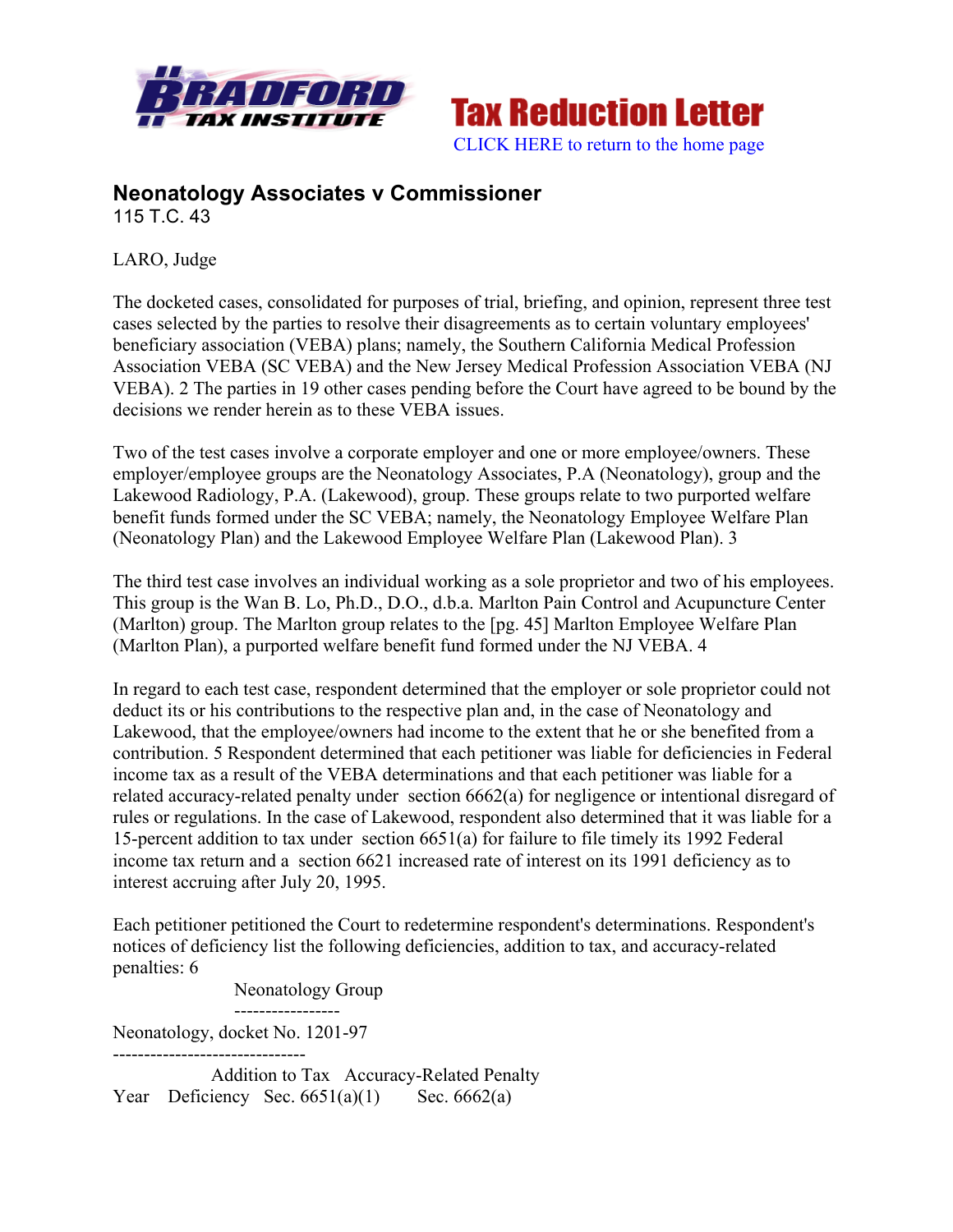---- ---------- --------------- ------------------------ 1992 \$1,620 -- \$ 324 1993 6,262 -- 1,252 John J. and Ophelia J. Mall, docket No. 1208-97 ----------------------------------------------- Addition to Tax Accuracy-Related Penalty Year Deficiency Sec.  $6651(a)(1)$  Sec.  $6662(a)$ ---- ---------- --------------- ------------------------ 1992 \$6,186 -- \$1,237 1993 7,404 -- 1,481 Lakewood Group -------------- Lakewood, docket No. 2995-97 ---------------------------- Addition to Tax Accuracy-Related Penalty Year Deficiency Sec.  $6651(a)(1)$  Sec.  $6662(a)$ ---- ---------- --------------- ------------------------ 1991 \$169,437 -- \$33,887 1991 -- -- -- 1992 71,110 \$10,667 14,222 1993 93,111 -- 18,622 Estate of Steven Sobo, Deceased, Bonnie Sobo, Executrix, and Bonnie Sobo, docket No. 2795-97 ------------------------------- Addition to Tax Accuracy-Related Penalty Year Deficiency Sec.  $6651(a)(1)$  Sec.  $6662(a)$ ---- ---------- --------------- ------------------------ 1991 \$27,729 -- \$5,546 1992 5,107 -- 1,021 1993 3,018 -- 604 Akhilesh S. and Dipti A. Desai, docket No. 2981-97 -------------------------------------------------- Addition to Tax Accuracy-Related Penalty Year Deficiency Sec.  $6651(a)(1)$  Sec.  $6662(a)$ ---- ---------- --------------- ------------------------ 1991 \$42,047 -- \$8,409 1992 15,751 -- 3,150 1993 25,016 -- 5,003 Kevin T. and Cheryl McManus, docket No. 2985-97 ----------------------------------------------- Addition to Tax Accuracy-Related Penalty Year Deficiency Sec.  $6651(a)(1)$  Sec.  $6662(a)$ ---- ---------- --------------- ------------------------ 1991 \$6,821 -- \$1,364 1992 6,146 -- 1,229 1993 8,214 -- 1,643 Arthur and Lois M. Hirshkowitz, docket No. 2994-97 --------------------------------------------------

Addition to Tax Accuracy-Related Penalty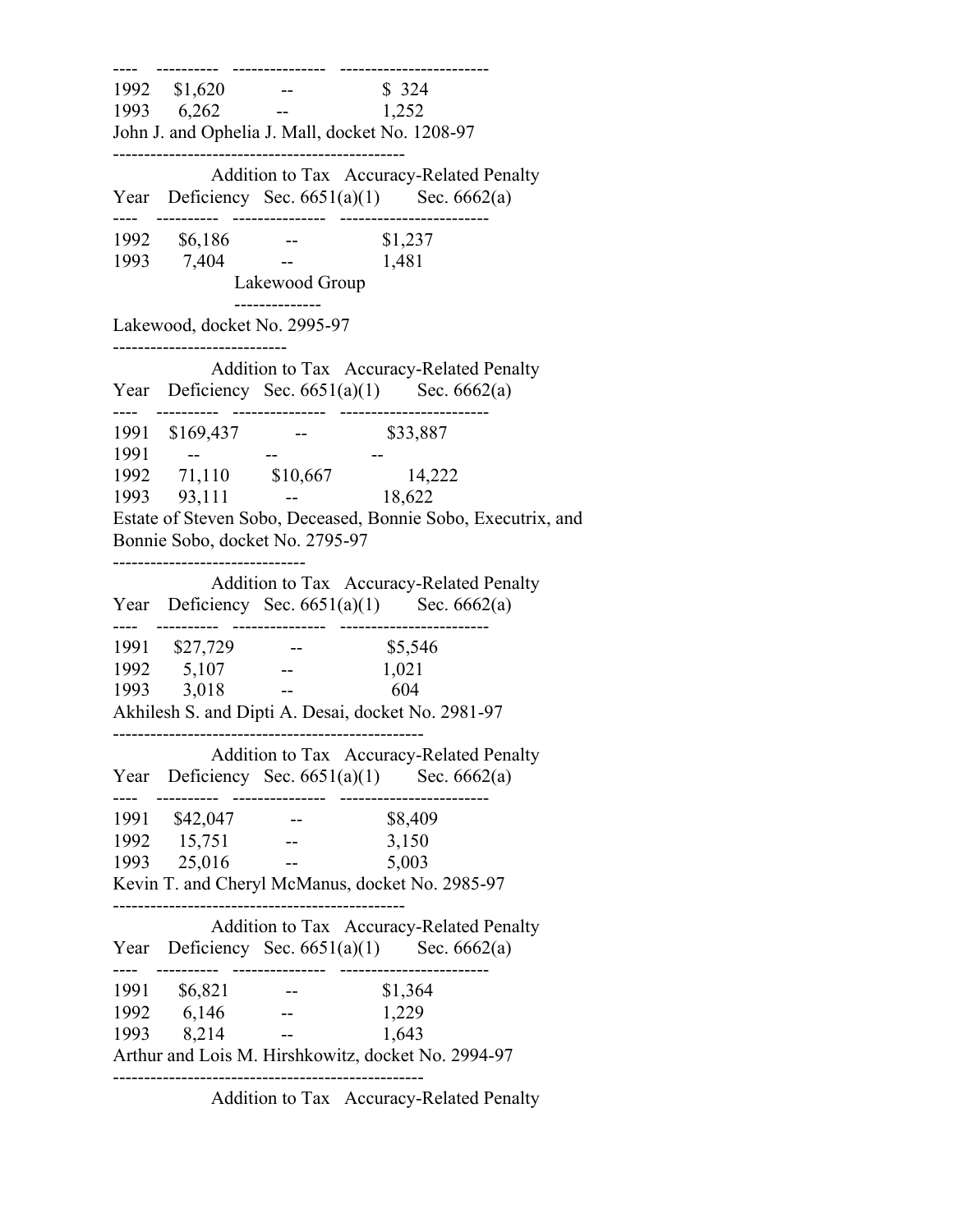Year Deficiency Sec.  $6651(a)(1)$  Sec.  $6662(a)$ ---- ---------- --------------- ------------------------ 1991 \$82,933 -- \$16,587 1992 45,233 -- 9,047 1993 79,853 -- 15,971 Marlton Group ------------- Wan B. and Cecilia T. Lo, docket No. 4572-97 -------------------------------------------- Addition to Tax Accuracy-Related Penalty Year Deficiency Sec.  $6651(a)(1)$  Sec.  $6662(a)$ ---- ---------- --------------- ------------------------ 1993 \$41,807 -- \$8,361 1994 49,970 -- 9,994

We decide the following issues:

1. Whether Neonatology and Lakewood may deduct contributions to their respective plans in excess of the amounts needed to purchase current-year (term) life insurance for their covered employees. We hold they may not. [pg. 47]

2. Whether Lakewood may deduct payments made outside of its plan to purchase additional life insurance for two of its employees. We hold it may to the extent that the payments funded term life insurance.

3. Whether Neonatology may deduct contributions made to its plan to purchase life insurance for John Mall (Mr. Mall), who was neither a Neonatology employee nor a person eligible to participate in the Neonatology Plan. We hold it may not.

4. Whether Marlton may deduct contributions to its plan to purchase insurance for its sole proprietor, Dr. Lo, who was neither a Marlton employee nor a person eligible to participate in the Marlton Plan. We hold it may not.

5. Whether section 264(a) precludes Marlton from deducting contributions to its plan to purchase term life insurance for its two employees. We hold it does.

6. Whether, in the case of Lakewood and Neonatology, the disallowed contributions/payments are includable in the employee/owners' gross income. 7 We hold they are.

7. Whether petitioners are liable for the accuracy-related penalties for negligence or intentional disregard of rules or regulations determined by respondent under section 6662(a). We hold they are.

8. Whether Lakewood is liable for the addition to tax for failure to file timely determined by respondent under section 6651(a). We hold it is.

9. Whether we should grant respondent's motion to impose a \$25,000 penalty against each petitioner under section  $6673(a)(1)(B)$ . We hold we shall not.

Unless otherwise indicated, section references are to the Internal Revenue Code applicable to the relevant years, Rule references are to the Tax Court Rules of Practice and Procedure, and dollar amounts are rounded to the dollar.

I. Overview of Petitioners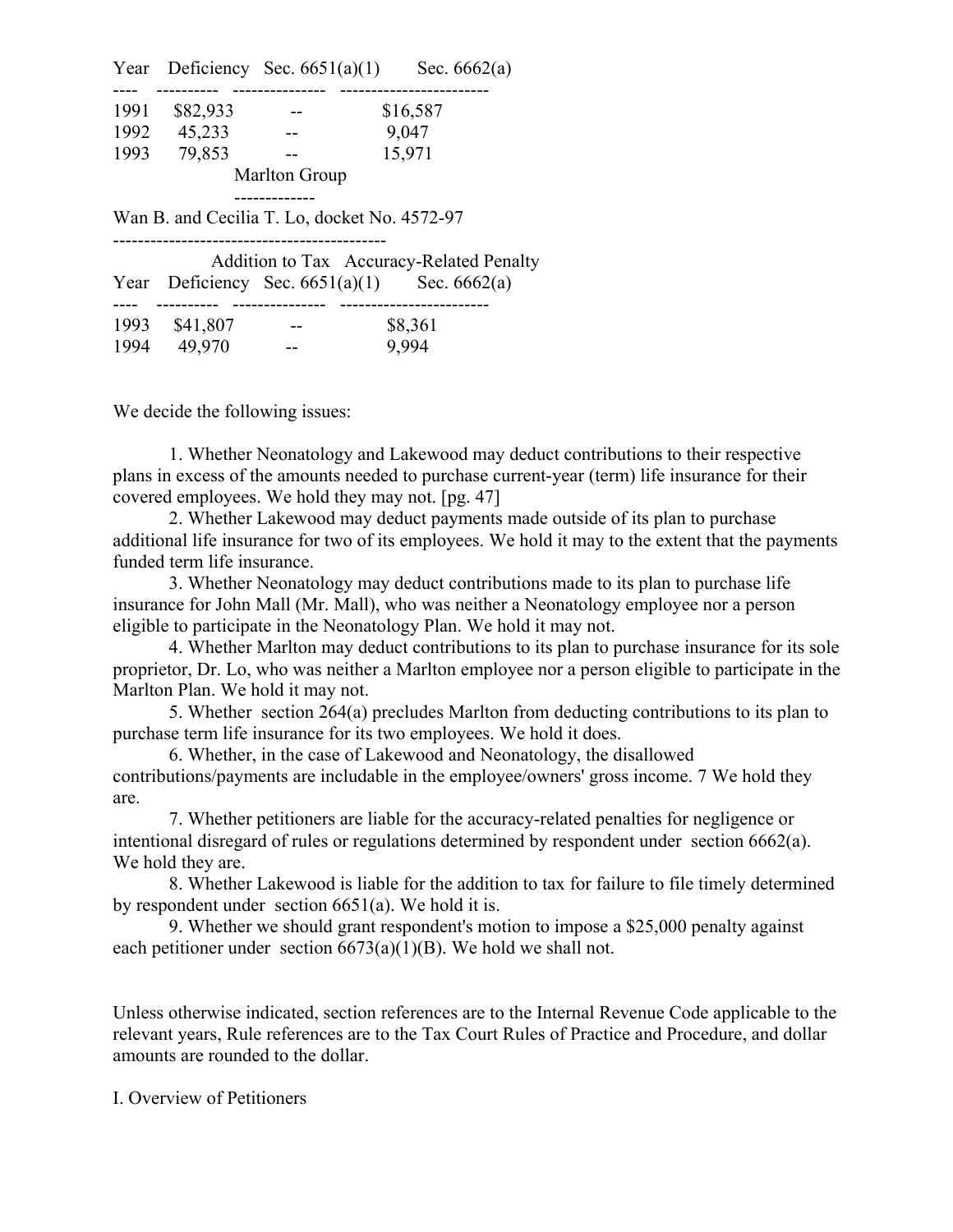Neonatology is a professional medical corporation wholly owned by Ophelia J. Mall, M.D. (Dr. Mall). Its principal place of business was in New Jersey when we filed its petition. Dr. [pg. 48]Mall and her husband, Mr. Mall (collectively, the Malls), resided in New Jersey when we filed their petition.

Neonatology reports its income and expenses for Federal income tax purposes using the cash receipts and disbursements method and the calendar year. It reported the following relevant amounts on its 1992 and 1993 Federal corporate income tax returns:

| Total income                   | \$282,104 \$213,092   |
|--------------------------------|-----------------------|
| Officer compensation           | 168,000<br>250,000    |
| Salaries & wages               |                       |
| Pension, profit-sharing, plans |                       |
| Employee benefit programs      | 26,000<br>28,623      |
| Taxable income (loss)          | $(18,881)$ $(20,958)$ |
| Income tax                     |                       |
| Alt. minimum tax               |                       |

Lakewood is a professional medical corporation owned equally by Arthur Hirshkowitz (Dr. Hirshkowitz), Akhilesh Desai (Dr. Desai), Kevin T. McManus (Dr. McManus), and Steven Sobo (Dr. Sobo), until his death on September 23, 1993, and by Vijay Sankhla (Dr. Sankhla) afterwards. When we filed the petitions of the various members of the Lakewood group, 8 Lakewood's principal place of business and the residence of each individual (and his or her spouse) was in New Jersey.

Lakewood reports its income and expenses for Federal income tax purposes using the cash receipts and disbursements method and, but for 1991, using the calendar year; its 1991 taxable years consist of a fiscal year ended on October 31, 1991, and a short taxable year ended on December 31, 1991. It reported the following relevant amounts on its Federal corporate income tax returns for the subject years:

|                                                  |                 |          |           | 1993     |                            |                                               |
|--------------------------------------------------|-----------------|----------|-----------|----------|----------------------------|-----------------------------------------------|
|                                                  | 10/1991 12/1991 |          |           | 1992     | (As amended)               |                                               |
|                                                  |                 |          |           |          |                            |                                               |
| Total income                                     |                 |          |           |          |                            | \$2,303,425 \$403,869 \$2,411,265 \$2,286,460 |
| Officers' compensation 987,554 350,000 1,171,931 |                 |          |           |          |                            | 940,895                                       |
| Salaries & wages                                 |                 |          |           |          | 148,750 29,167 200,565     | 303,750                                       |
| Pension, profit-                                 |                 |          |           |          |                            |                                               |
| sharing, plans                                   |                 | 46,907   | 25,000    |          | 132,428                    | 169,170                                       |
| Employee benefit                                 |                 |          |           |          |                            |                                               |
| programs                                         |                 | $\theta$ | $\Omega$  |          | $\mathbf{\Omega}$          |                                               |
| Other deductions                                 |                 |          |           |          |                            |                                               |
| (VEBA contribution)                              |                 |          | 480,901 0 |          |                            | 209,869 296,056                               |
| Taxable income (loss)                            |                 |          |           |          | $3,664$ (103,857) (23,325) | (7,796)                                       |
| Income tax                                       |                 | 1,246    | $\theta$  | $\theta$ |                            |                                               |
| Alt. minimum tax                                 |                 | 0        |           | 0        | 20,531                     |                                               |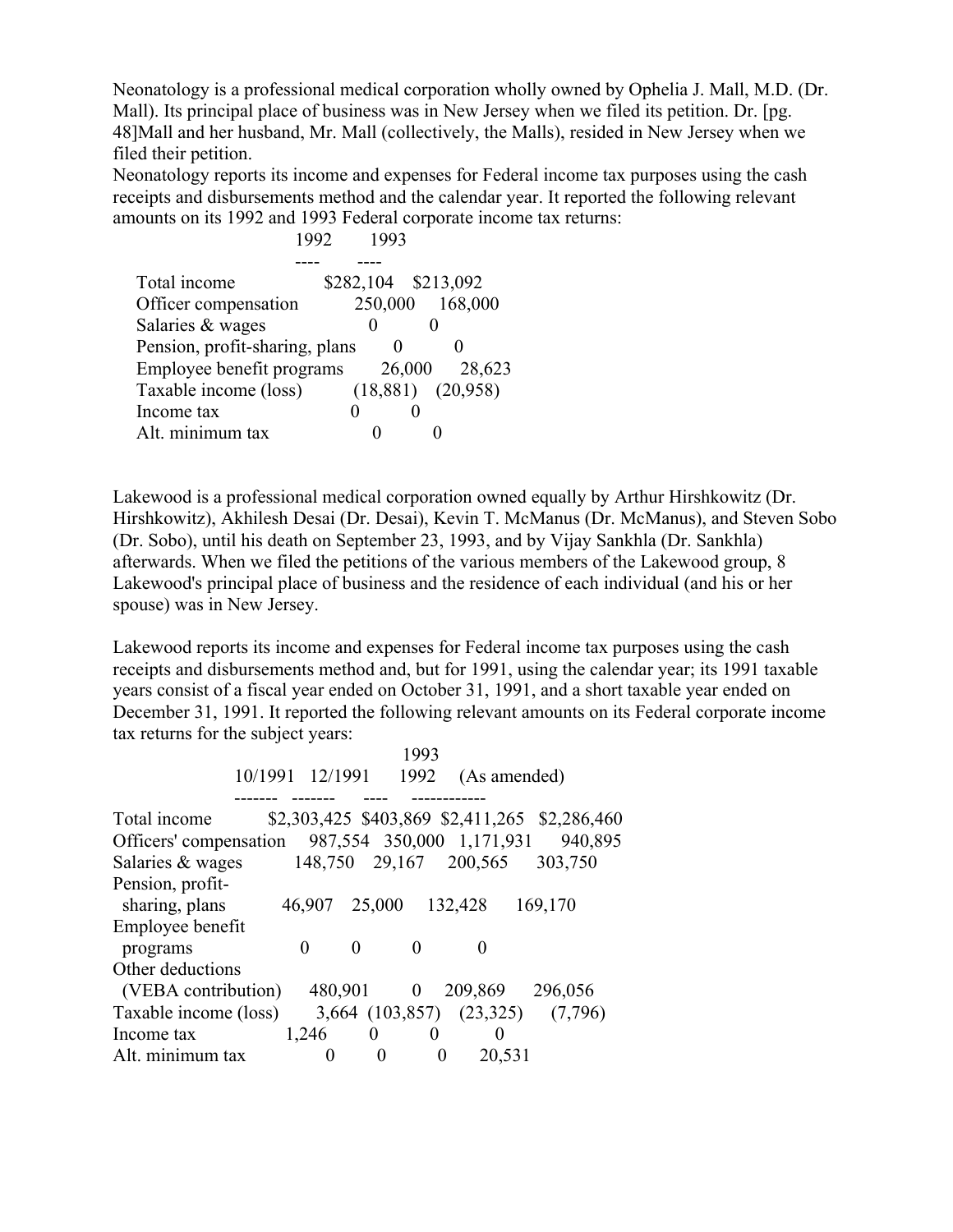It filed its 1992 Federal corporate income tax return untimely on May 28, 1993.

Marlton is a sole proprietorship owned by Wan B. Lo (Dr. Lo), and he reports Marlton's income and expenses on his personal Schedule C, Profit or Loss from Sole-Proprietor Business, using the cash receipts and disbursements method and the calendar year. Dr. Lo reported the following amounts for Marlton on Schedules C of his joint 1993 and 1994 Federal individual income tax returns:

 1993 1994 ---- ---- Gross income \$875,477 \$868,275 Wages 130,944 124,939 Pension, profit-sharing, plans 16,920 17,396 Employee benefit programs 100,000 120,000 Net profit 406,863 381,122

Dr. Lo and his wife, Cecilia (Ms. Lo) (collectively, the Los), resided in New Jersey when we filed their petition.

## II. The Subject VEBA'S

Pacific Executive Services (PES) was a California partnership formed by two insurancemen named Stephen R. Ross (Mr. Ross) and Donald S. Murphy (Mr. Murphy). 9 PES devised the idea of using a speciously designed life insurance product in the setting of deviously designed VEBA's to prosper financially from the enactment of the Tax Reform Act of 1986 (TRA), Pub. L. 99-514, 100 Stat. 2085. PES believed that the TRA restricted the ability of closely held businesses to reduce their tax liabilities through contributions to retirement and employee benefit plans. PES believed that the TRA gave PES the opportunity to market aggressively to owners of such businesses a novel tax avoidance scheme. PES anticipated that few of the prospective investors in the scheme would be [pg. 50]interested in purchasing life insurance, the subject matter of the scheme, but that these persons would purchase the life insurance (C-group term) product described below in order to get the advertised benefits.

PES united with Barry Cohen (Mr. Cohen), a longtime insurance salesman, to market the subject VEBA's to medical professionals primarily through the Kirwan Cos. (Kirwan). Mr. Cohen is an officer, director, and part owner of Kirwan. He is not an attorney or an accountant. Michael J. Kirwan (Mr. Kirwan) is Kirwan's president and other part owner. Mr. Kirwan is not an attorney or an accountant.

Kirwan represented to prospective investors during its marketing of one or both of the subject VEBA's that the VEBA's let an investor make unlimited tax-deductible contributions to his or her separate plan and that each plan would give a covered employee significant paid-up life insurance when he or she left the plan. 10 PES represented to prospective investors that each of the subject VEBA's gave investors

the ability to park funds for several years while the funds continue to grow at interest in a tax free environment. While most people would be happy to take accumulated funds, pay the tax due at that time at ordinary rates, [sic] we have created a plan which provides for a permanent deferral of all the taxes due, either during ones [sic] lifetime or to the heirs. In summary, we create a tax deduction for the contributions to the \*\*\* [VEBA] going in and a permanent tax deferral coming out.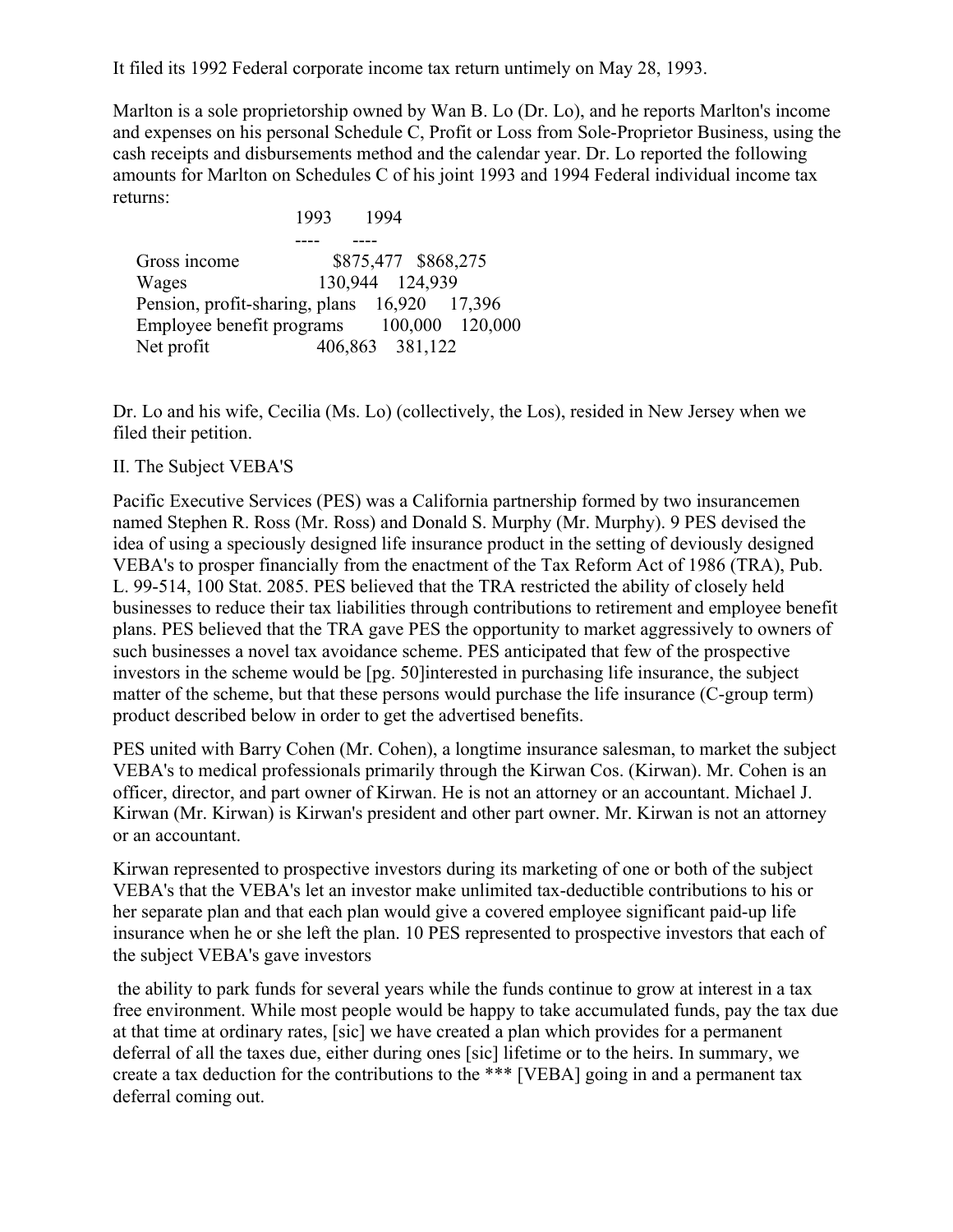\*\*\* Each individual employer establishes his own level of benefits and has his own trust account with a third party trustee \*\*\*. The contribution goes into the individual trust account for each employer and the benefits provided under the plan are paid for out of the individual accounts. Each employer receives reports which apply only to his account.

The SC VEBA and the NJ VEBA were formed by the Southern California Medical Profession Association and the New Jersey Medical Profession Association, respectively. PES established, manages, and controls both of these associations, neither of which is a valid or operating professional association. PES established both associations for the sole purpose of forming the subject VEBA's and of furthering its VEBA scheme by misleading targeted investor/medical professionals into believing that respectable, established medical associations [pg. 51]were sponsoring an investment in the VEBA's. PES named the VEBA's after the medical profession to attempt further to legitimize its sale of the advertised tax benefits with the targeted investors. PES paid an established medical society, the Medical Society of New Jersey, a voluntary society of physicians and surgeons operating in the State of New Jersey, approximately \$25,000 to endorse the SC VEBA as a final attempt to legitimize its scheme. PES represented to the Medical Society of New Jersey that the SC VEBA provided medical professionals with tax-deductible payments for high policy limits of life insurance and the potential to convert some or all of those payments into annuities or cash value life insurance which would allow the policyholders ultimately to withdraw that cash value tax free.

The subject VEBA's are structured so that each participating employer establishes its own plan thereunder, executes its own plan document, and has a plan name that bears its own name. Each employer, with the aid of an insurance salesman (primarily Mr. Cohen), selects its plan administrator, the members of the committee administering its plan, and the level of benefits offered under its plan; 11 the only employee benefit provided under the subject VEBA's is a current-year death benefit payable at a specified multiple of prior-year compensation. Each employer generally funds its plan with a limited number of group insurance policies and/or group annuities owned by its plan for the benefit of its employees. All group life insurance policies must provide explicitly that the insured individual may convert his or her policy, without medical examination, to an individual policy upon termination of eligibility for coverage.

Each employer has its own trust account maintained under its plan for its covered employees, and each plan is accounted for separately. A covered employee has no recourse for benefits other than, first, from insurance contracts on his or her life and, second, from any assets held in the employer's plan. Employees covered by one plan cannot reach assets of another plan, and occurrences in one plan do not affect another plan's operation. Each plan prepares its own separate summary plan description, each employer may amend its plan at any time, and each employer may terminate [pg. 52]its plan at any time by delivering written notice of termination to the trustee. When an employer terminates its plan, assets remaining in that plan are distributed to the employer's covered employees in proportion to their compensation.

Independent entities serve as trustees of the respective trusts underlying the subject VEBA's, and each trust's terms are the same except for the sponsor's name. Under the trusts' terms, each participating employer agrees to make the contributions required by the administrator to provide benefits under the plan, and neither the participating employer nor another employer is liable for a participating employer's contributions. Any benefits payable under one plan are paid solely from that plan's allocable share of the trust fund, and neither the participating employer, administrator, nor trustee is liable for the inadequacy of funds required to be paid. Each plan and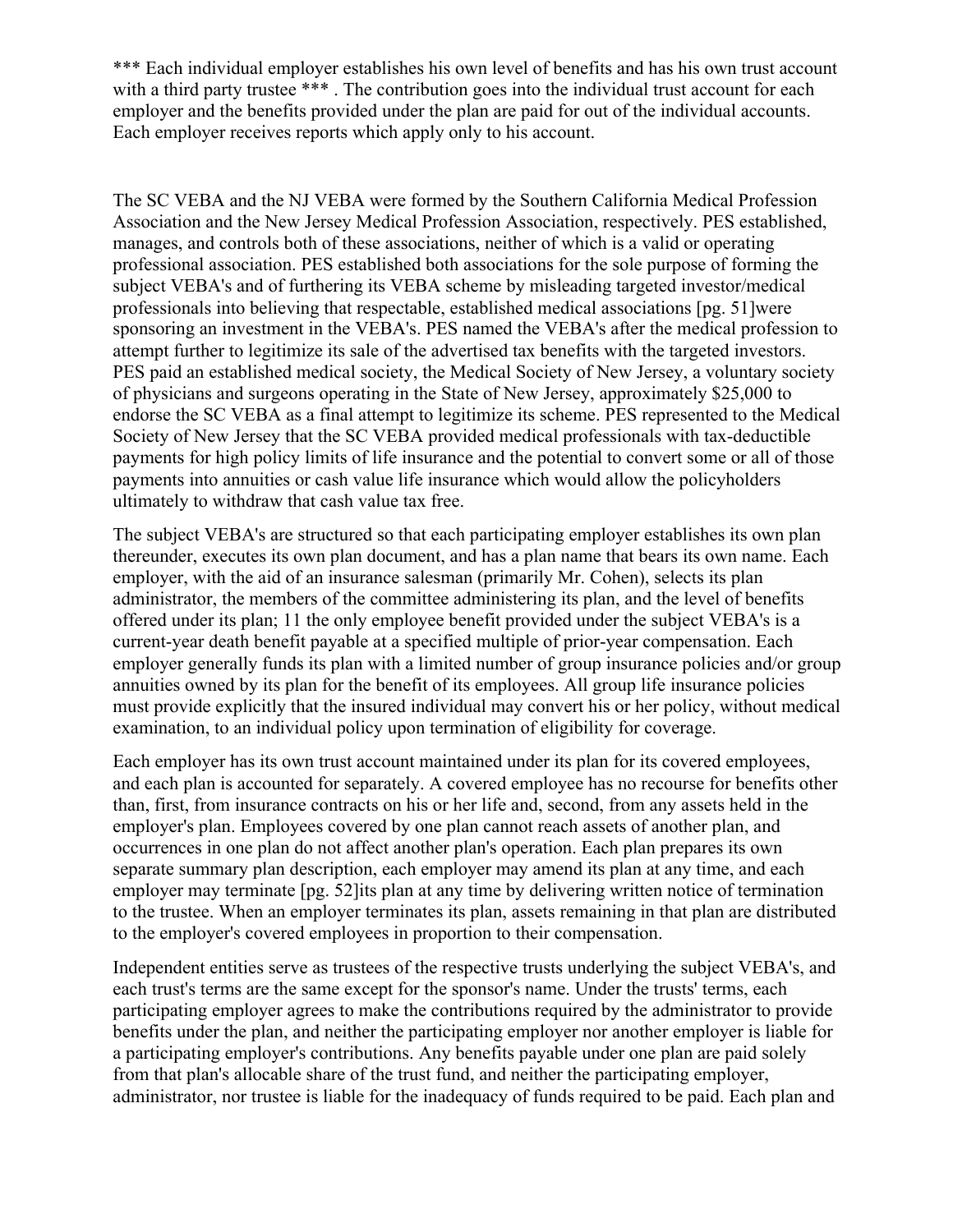corresponding trust account benefit exclusively the related employer's covered employees and their beneficiaries, and no part of that trust account may be used for, or diverted to, purposes other than the exclusive benefit of those employees.

## III. The Insurance Companies

The Inter-American Insurance Co. of Illinois (Inter-American) specializes in providing to small, closely held corporations products such as qualified pension and profit sharing plans and group life insurance plans. When Inter-American was formed in the late 1970's, it was owned indirectly by Beaven/Inter-American Cos., Inc. (Beaven/Inter-American), the wholly owned company of Raymond G. Ankner (Mr. Ankner), who has worked in the insurance industry for more than 30 years. Inter-American liquidated on December 23, 1991, pursuant to a court order to do so, and Beaven/Inter-American changed its name to Beaven Cos., Inc. Mr. Ankner currently markets the life insurance products described herein through a company of his called CJA & Associates.

Capital Holding Agency Group, Inc. (Capital Holding), underwrites life and health insurance, annuities, and other insurance products offered for sale through certain of its affiliated insurance companies; e.g., Commonwealth Life Insurance Co. (Commonwealth) and Peoples Security Life [pg. 53]Insurance Co. (Peoples Security, sometimes referred collectively with Commonwealth as Commonwealth). Capital Holding changed its name to Providian Agency Group, Inc., in 1994, and 3 years later, AEGON NV acquired Providian Agency Group, Inc., Commonwealth, and Peoples Security. Commonwealth and Peoples Security merged with the Monumental Life Insurance Co. in 1998, and all three companies are currently part of the AEGON USA Insurance Group (AEGON USA).

## IV. The Life Insurance Products

Inter-American and Commonwealth both issue a virtually identical conventional group term life insurance product known as the millennium group 5 (MG-5) policy. Premiums on an MG-5 policy are generally commensurate with the life insurance risk assumed by the issuing company and do not present policyholders with asset accumulation. The MG-5 policies allow policyholders to convert their policies to 5-year level annual renewable term, universal or whole life products which do not have any accumulated value (or "conversion credits" as that term is described below).

Inter-American and Commonwealth both issue a second virtually identical innovative life insurance product known as the continuous group (C-group) product. The C-group product is a novel product designed by Inter-American (and later adopted by Commonwealth) to masquerade as a policy that provides only term life insurance benefits in order to make the product marketable to targeted investors and to allow Inter-American to make life insurance purchases from it more attractive than purchases from its larger competitors. The C-group product is actually a universal life product consisting of two related policies. The first policy, the accumulation phase of the C-group product, is a group term life insurance policy known as the C-group term policy. The second policy, the payout phase of the C-group product, is an individual universal life insurance policy known as the C-group conversion universalife (UL) policy. The C-group conversion UL policy is referenced in the C-group term contract and the Cgroup conversion UL contract as a "special conversion policy".

The C-group term policy provides covered employees with a life insurance (death) benefit while they work and a cash [pg. 54] value that they may access by converting the term policy to the Cgroup conversion UL policy. Commonwealth and Inter-American assumed that 95 percent of the C-group term policyholders would ultimately convert their policies to C-group conversion UL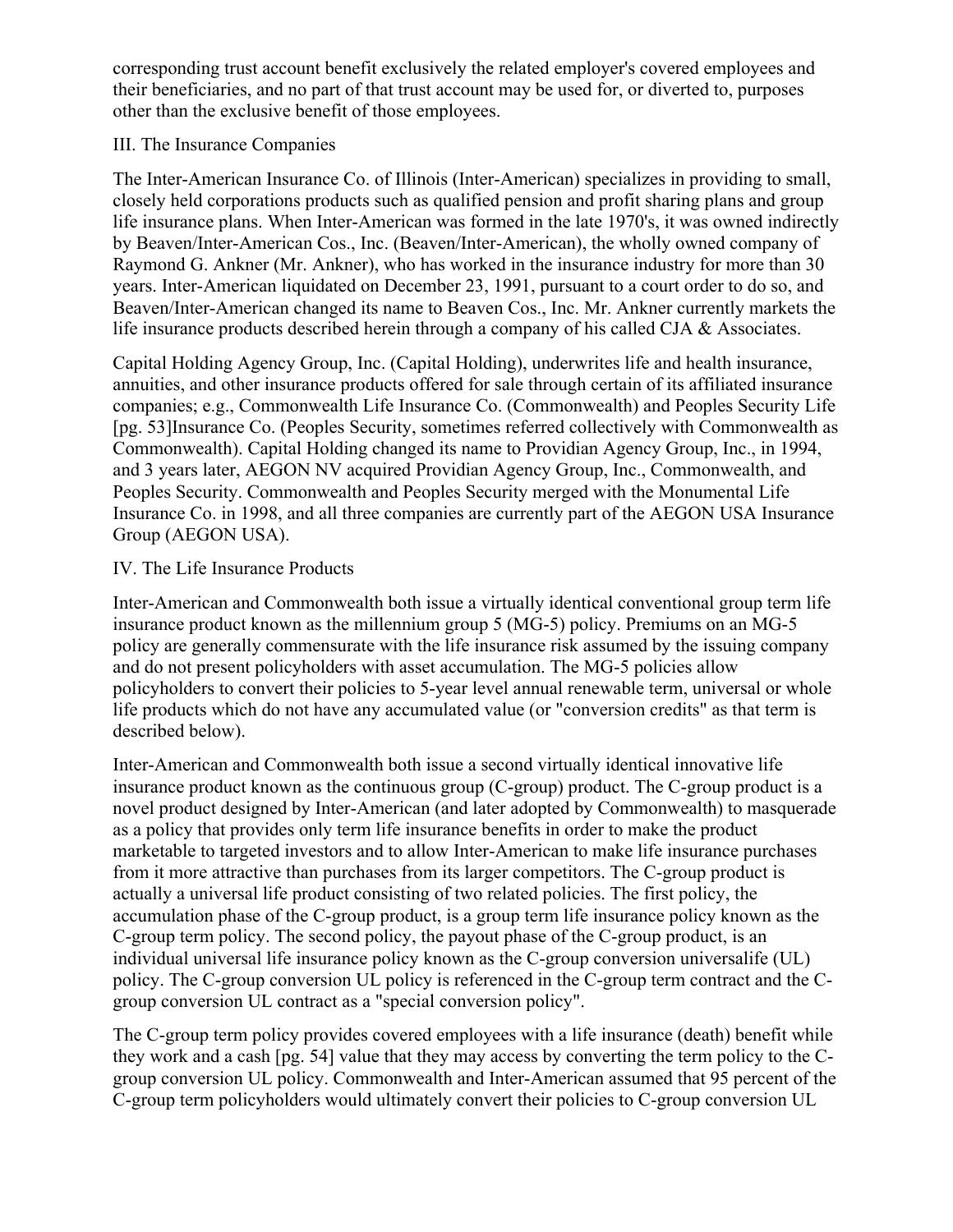policies, and they priced both policies together as two components of a single policy. Premiums on the C-group term policy are paid annually, and these premiums are approximately four to six times greater than premiums for a conventional life insurance group term policy (e.g., the MG-5 policy); as discussed infra, premiums on the C-group term policy fund both preconversion death benefits and postconversion credits (conversion credits) anticipated to be applied to the C-group conversion UL policy. If a premium is not paid timely on the C-group term policy, the policy terminates; i.e., lapses. Upon its lapsing, an individual policyholder has a guaranteed right (i.e., without evidence of insurability) to convert his or her policy to an individual policy; e.g., the Cgroup conversion UL policy. A covered employee converts from a C-group term policy to a Cgroup conversion UL policy merely by filing an application.

The C-group conversion UL policy was specially designed for employees converting from the Cgroup term policy to individual coverage, and, absent an additional expense, it is issued only to individuals who convert from the C-group term policy to individual coverage. An insured employee has the right to convert, generally without expense, from the C-group term policy to a C-group conversion policy with equal or less face value if group coverage ceases because (1) the employee ceases employment, (2) the employee leaves the class eligible for coverage, (3) the underlying contract terminates, (4) the underlying contract is amended to terminate or reduce the insurance of a class of insured employees, or (5) the underlying contract terminates as to an individual employer or plan. 12 Upon conversion, conversion credits are transferred from the Cgroup term policy to the C-group conversion UL policy in a total amount that would approximate the cash value that would have been present if a typical universal life policy had been purchased when the C-group term policy was [pg. 55]first issued. Inter-American and Commonwealth developed and used tables to reference the amount of conversion credits which would accumulate under the C-group term policy and be transferred to the C-group conversion UL policy upon conversion, and the table amounts were referenced in marketing materials provided to prospective customers; no C-group term policyholder who converted to a C-group conversion UL policy ever received anything less than the appropriate amount referenced in the tables. Upon conversion, the C-group conversion UL policy is generally fully funded, and C-group conversion UL policyholders need not pay additional premiums on the C-group conversion UL policy. A converting policyholder may, if he or she desires, pay additional premiums on the C-group conversion UL policy. None of the individual petitioners chose to do so.

Mr. Ankner designed the concept of conversion credits to allow the C-group term policy to operate in tandem with the C-group conversion UL policy, while preserving the appearance and argument that the two policies were separate and distinct. Conversion credits generally work as follows. With respect to each premium paid on the C-group term policy, the portion that exceeds the applicable mortality charge (cost of insurance) is set aside in a conversion credit account bearing interest at 4.5 percent per annum for transfer to the C-group conversion UL policy upon conversion thereto. Upon conversion, the conversion credits which have accumulated up to that time (conversion credit balance) are generally transferred to the C-group conversion UL policy in accordance with a schedule under which (1) none of the conversion credit balance is transferred to the C-group conversion UL policy if conversion occurs in the C-group term policy's first year, (2) 47.5 percent of the conversion credit balance is transferred to the C-group conversion UL policy if conversion occurs in the C-group term policy's second year, (3) 90.25 percent of the conversion credit balance is transferred to the C-group conversion UL policy if conversion occurs in the C-group term policy's third year, and (4) 95 percent of the conversion credit balance is transferred to the C-group conversion UL policy if conversion occurs in the Cgroup term policy's fourth or later [pg. 56] year. 13 Policyholders never receive more than 95 percent of their conversion credit balance because the insurance salesperson, upon conversion, is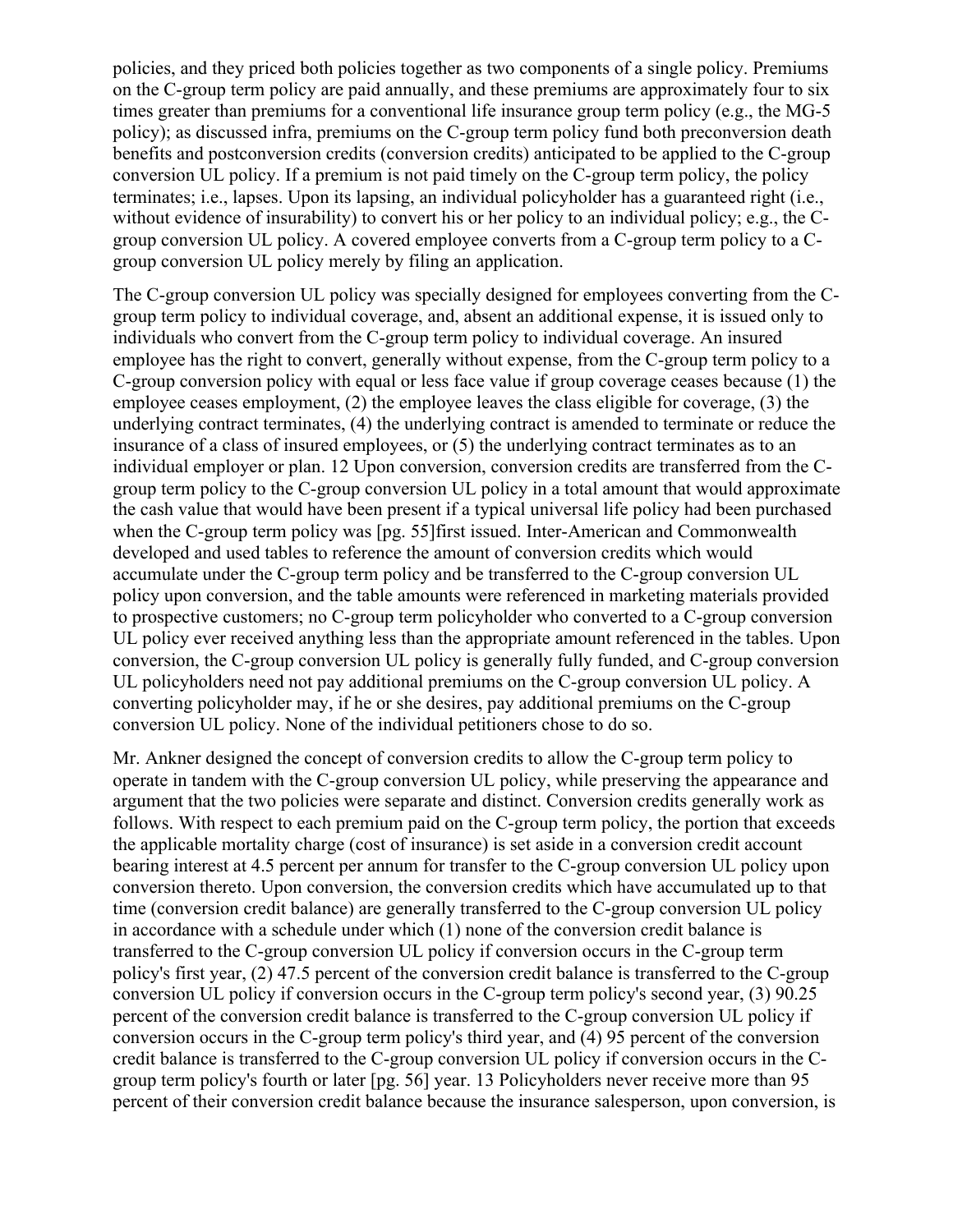paid a commission equal to 5 percent of that balance. Conversion credits transferred from the Cgroup term policy to the C-group conversion UL policy are applied to the cash value in the Cgroup conversion UL policy (i.e., they are earned by the policyholder and made available to him or her) in 120 monthly installments, beginning with the month of conversion. 14 C-group conversion UL policyholders may borrow against their policies up to the net loan value (i.e., cash value less any prior outstanding loans), and, after the fourth year, any loans are at the same interest rate as is credited to the conversion credit balance.

Statutory reserves are maintained for the C-group term policies in an amount that equals the greater of: (1) The minimum statutory reserve for group term life insurance, which excludes consideration of the conversion benefits, or (2) the present value of expected future payments under the policies (including both death benefits and applied conversion credits) less the present value of expected future premiums. 15 Present values are calculated using best-estimate assumptions as to interest, mortality, lapses, and expenses. Inter-American and Commonwealth reinsured with a third party certain amounts of the risk associated with the C-group product.

The C-group term policy provides an annual experience refund to the policyholder. Interest of 4.5 percent per annum is credited to the conversion credit balance at or about the end of each certificate year, and, to the extent that the interest on the funds reflected in the balance actually exceeds the credited amount, the excess is returned to the policyholder as an experience refund. The experience refund [pg. 57]is credited to the policyholder as a reduction of the next premium due on the policy.

# V. The Neonatology Plan

Mr. Cohen introduced Dr. Mall to the SC VEBA, and she decided on her own, without seeking the advice of an independent knowledgeable professional, to cause Neonatology to invest therein. Dr. Mall knew that term life insurance was substantially more expensive to buy through the SC VEBA than through other plans offered to her by the American Medical Association and the American Academy of Pediatrics. She believed that the SC VEBA was the best investment for Neonatology because it offered her the proffered tax benefits and accumulated value. Dr. Mall received correspondence on the SC VEBA but generally chose not to read it before investing in the SC VEBA.

Neonatology established the Neonatology Plan under the SC VEBA on January 31, 1991, effective January 1, 1991, and the Malls were the only persons covered by that plan during the relevant years. Mr. Mall was not a paid employee of Neonatology, and he was not eligible to join the plan. Dr. Mall and PES, the plan administrator, allowed Mr. Mall to join the plan, and they made him eligible to receive a death benefit in an amount commensurate with the death benefit payable under other life insurance that he had owned outside the plan. Dr. Mall falsified and backdated documents in an attempt to legitimize Mr. Mall's participation in the Neonatology Plan and to attempt to legitimize the plan with various governmental agencies and regulatory bodies.

The Neonatology Plan's adoption agreement provides that all employees covered by the plan will receive a death benefit equal to 6.5 times his or her prior-year "compensation" (defined by the plan to exclude nontaxable fringe benefit items). Neonatology paid Dr. Mall compensation of \$240,000, \$250,000, and \$168,000 during 1991, 1992, and 1993, respectively. Neonatology did not pay Mr. Mall any compensation during those years.

Neonatology contributed to the Neonatology Plan during each year from 1991 through 1993 and, for each subject year, claimed a deduction for those contributions and other related amounts. In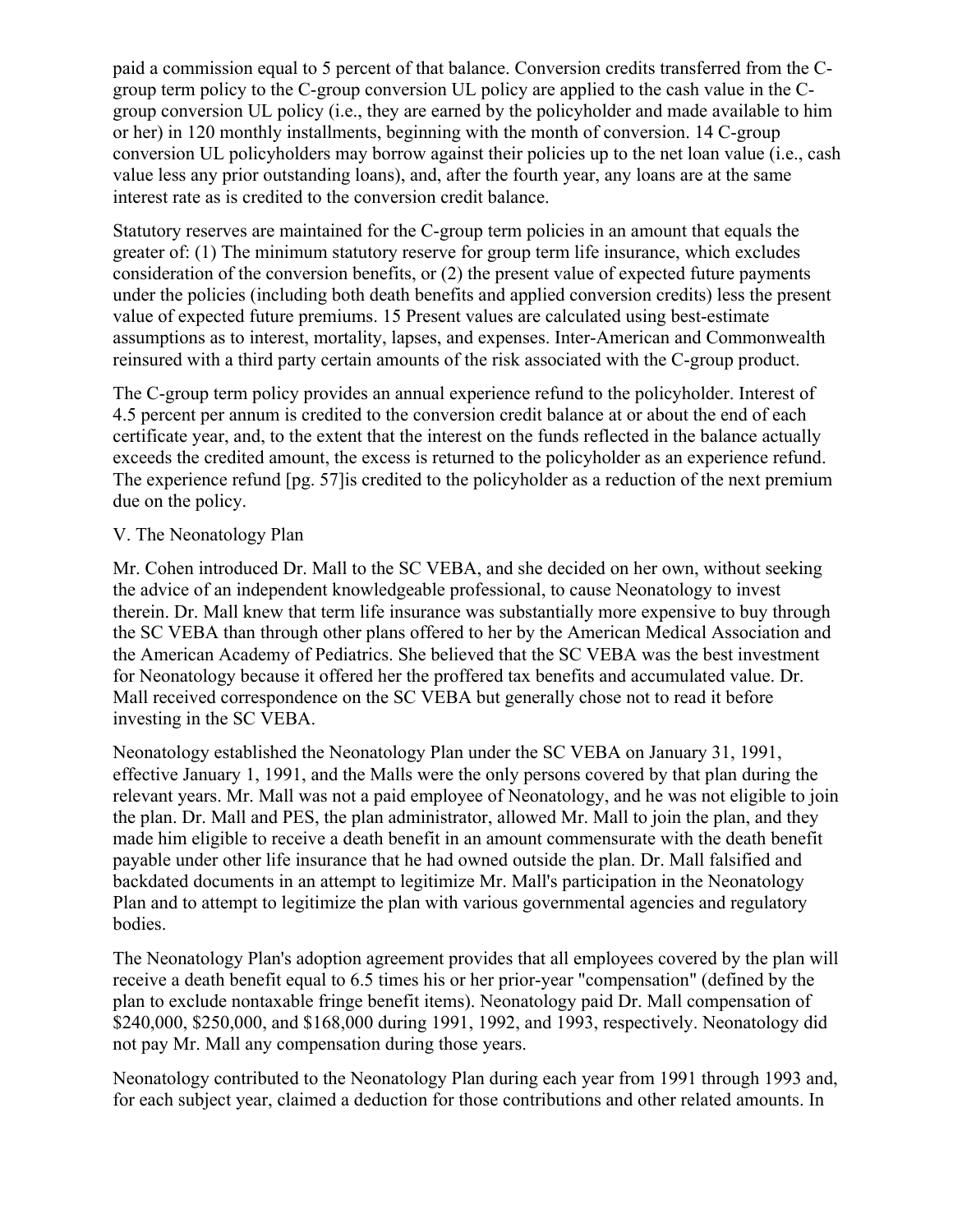1991, Neonatology contributed \$10,000 to the plan on behalf of Dr. Mall. It also paid the plan's trustee and its administrator \$1,000 each. In 1992, Neonatology contributed \$10,000 to the [pg. 58]plan on behalf of Dr. Mall and \$10,000 on behalf of Mr. Mall. It deducted the \$20,000 on its 1992 Federal corporate income tax return as an employee benefit program expense, and it deducted on that return another \$1,000 that was paid to PES for its administrator services. In 1993, Neonatology contributed \$21,623 to the plan on behalf of Dr. Mall and \$250 for a "VEBA set-up fee". It deducted those amounts on its 1993 Federal corporate income tax return as an employee benefit program expense, and it deducted on that return \$750 that it contributed to the plan and \$1,000 that it paid PES for its administrator services.

During the relevant years, the Neonatology Plan purchased three life insurance policies, two on the life of Dr. Mall and the third on the life of Mr. Mall. 16 The attributes of these policies are as follows.

# 1. Dr. Mall's Inter-American C-Group Term Policy

Effective March 15, 1991, Inter-American issued a \$650,000 C-group term policy (certificate No. 5076202) on the life of Dr. Mall, age 45. The first-year premium was \$9,906, and the cost of insuring Dr. Mall for that year was \$1,689.85. The Neonatology Plan paid the first-year premium, and, at the end of that year, the conversion credit balance was \$8,585.88 (\$9,906 -  $$1,689.85 + $369.73$ ; the \$369.73 is the interest of 4.5 percent earned on the conversion credit balance ((\$8,585.88 -  $$369.73$ ) x  $4.5\% = $369.73$ )). None of the conversion credit balance could have been transferred at this time to the C-group conversion UL policy, upon conversion thereto, because the C-group term policy was in its first year. This policy lapsed on March 15, 1992.

# 2. Dr. Mall's Commonwealth C-Group Term Policy

Effective March 15, 1992, Commonwealth issued a \$650,000 C-group term policy (certificate No. 6007725) on the life of Dr. Mall, age 46. The first-year premium was \$10,653.50, [pg. 59]and the cost of insuring Dr. Mall for that year was \$1,764.60. The Neonatology Plan paid the first-year premium, and, at the end of that year, the conversion credit balance was \$9,288.90  $(S10.653.50 - S1.764.60 + S400)$ ; the \$400 is the interest of 4.5 percent earned on the conversion credit balance ((\$9,288.90 - \$400) x  $4.5\%$  = \$400)). None of the conversion credit balance could have been transferred at this time to the C-group conversion UL policy, upon conversion thereto, because the C-group term policy was in its first year.

The second-year premium, before any experience refund, was \$10,731.50. The policy was credited with an experience refund of \$106.08, and the Neonatology Plan paid the net premium of \$10,625.42 (\$10,731.50 - \$106.08). The cost of insuring Dr. Mall for the second year was \$1,814.34, and, at the end of that year, the conversion credit balance was \$19,025.33 (\$9,288.90  $+ $10,731.50 - $1,814.34 + $819.27$ ; the \$819.27 is the interest of 4.5 percent earned on the conversion credit balance ((\$19,025.33 -  $$819.27$ ) x 4.5% = \$819.27)). Of the conversion credit balance, \$9,037.03 could have been transferred at this time to the C-group conversion UL policy, upon conversion thereto, because the C-group term policy was in its second year (\$19,025.33 x 47.5%).

The Neonatology Plan continued to pay the premiums on this policy, net of the applicable experience refund, through 1996. Effective October 15, 1996, Dr. Mall converted this policy to a fully paid, individually owned C-group conversion UL policy in the face amount of \$71,102. At the time of conversion, the C-group term policy's conversion credit balance was \$46,508.32, and \$44,182.90 of that amount (\$46,508.32 x 95%) was transferred to the C-group conversion UL policy for potential earning. Dr. Mall will earn these credits in 120 equal monthly installments,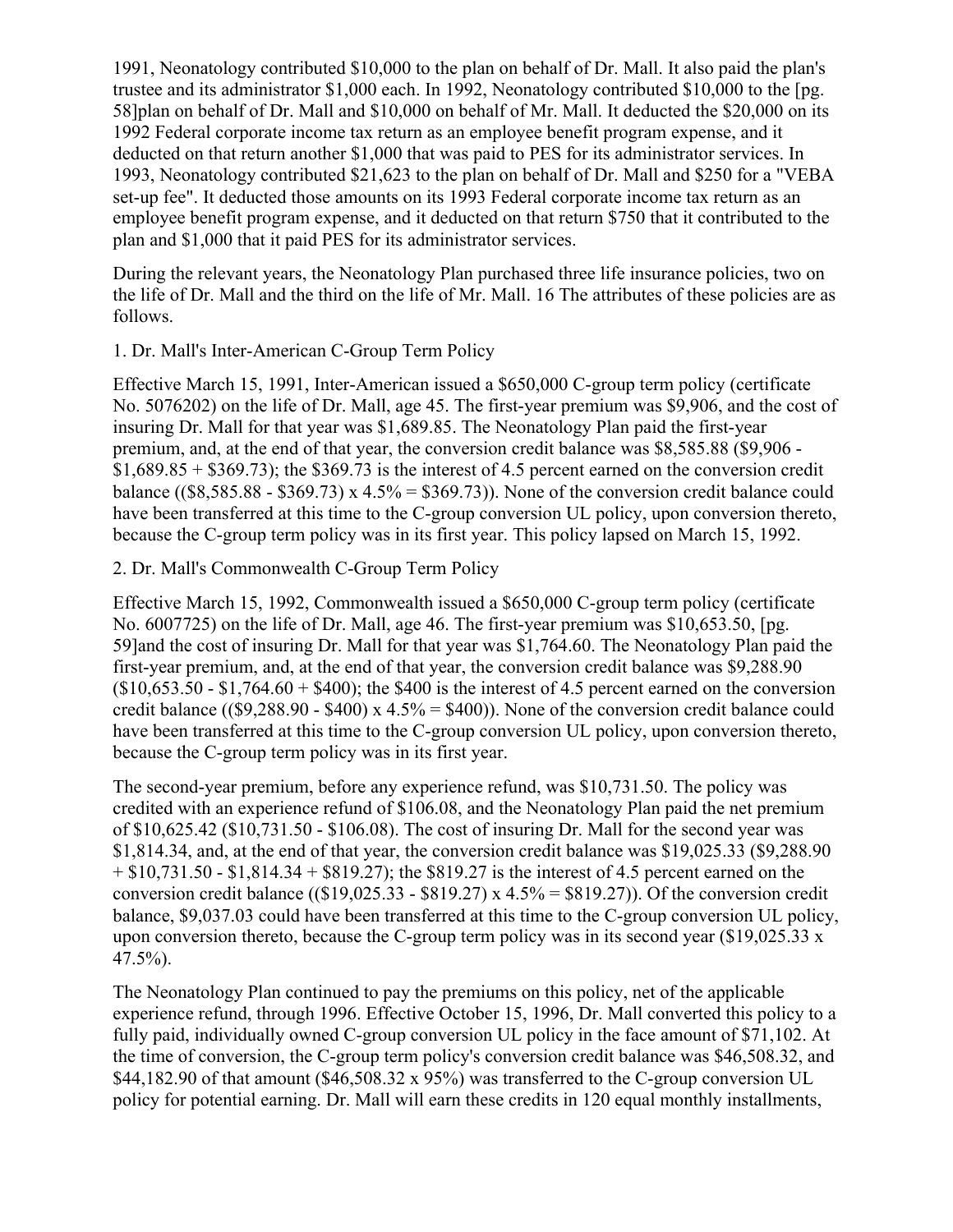beginning October 1996. The conversion credit balance of \$46,508.32 equaled the amount referenced in Commonwealth's table of conversion credit values for the following variables: (1) Business issued before February 1, 1993, (2) female, (3) issue age 46, (4) duration of 4 years 7 months, and (5) \$650,000 death benefit.

## 3. Mr. Mall's Cmmonwealth C-Group Term Policy

Effective March 15, 1992, Commonwealth issued a \$500,000 C-group term policy (certificate No. 6010423) on the life of Mr. Mall, age 47. The first-year premium was \$10,290, [pg. 60]and the cost of insuring Mr. Mall was \$2,056.78. The Neonatology Plan paid the first-year premium, and, at the end of that year, the conversion credit balance was  $\frac{$8,603.71}{\$10,290}$  -  $\frac{$2,056.78 + $2,056.78 \text{ m}$ \$370.49); the \$370.49 is the interest of 4.5 percent earned on the conversion credit balance  $((\$8,603.71 - \$370.49) \times 4.5\% = \$370.49)$ . None of the conversion credit balance could have been transferred at this time to the C-group conversion UL policy, upon conversion thereto, because the C-group term policy was in its first year.

The second-year premium, before any experience refund, was \$10,530. The policy was credited with an experience refund of \$98.25, and the Neonatology Plan paid the net premium of \$10,431.75 (\$10,530 - \$98.25). The cost of insuring Mr. Mall for the second year was \$2,250.45, and, at the end of that year, the conversion credit balance was  $$17,643.01$  ( $$8,603.71 + $10,530$ )  $$2,250.45 + $759.75$ ; the \$759.75 is the interest of 4.5 percent earned on the conversion credit balance ((\$17,643.01 - \$759.75) x  $4.5\%$  = \$759.75)). Of the conversion credit balance, \$8,380.43 could have been transferred at this time to the C-group conversion UL policy, upon conversion thereto, because the C-group term policy was in its second year (\$17,643.01 x 47.5%).

The Neonatology Plan continued to pay the premiums on this policy, net of the applicable experience refund, through 1996. Effective October 15, 1996, Mr. Mall converted this policy to a fully paid, individually owned C-group conversion UL policy in the face amount of \$67,069. At the time of conversion, the C-group term policy's conversion credit balance was \$43,304, and \$41,138.80 of that amount (\$43,304 x 95%) was transferred to the C-group conversion UL policy for potential earning. Mr. Mall will earn these credits in 120 equal monthly installments, beginning October 1996. The conversion credits of \$41,138.80 equaled the amount referenced in Commonwealth's table of conversion credit values for the following variables: (1) Business issued before February 1, 1993, (2) male, (3) issue age 47, (4) duration of 4 years 7 months, and (5) \$500,000 death benefit.

The Neonatology Plan paid no benefits during the relevant years, and the 1992 and 1993 Forms W-2, Wage and Tax Statements, that Neonatology issued to Dr. Mall did not report any life insurance benefits provided to her under the plan. On their joint 1992 and 1993 Federal individual income [pg. 61]tax returns, the Malls reported \$1,626 and \$3,654, respectively, as P.S. 58 income. 17

During the subject years, Commonwealth paid the following commissions on the C-group products issued on the Malls' lives:

 Period Beginning Kirwan Mr. Ankner /1/ Mr. Murphy --------- ------ -------------- ---------- 3/92 \$8,922.94 \$709.34 \$2,498.67 3/93 852.82 136.88 273.74

 /1/ These commissions were paid to Mr. Ankner either indirectly through one of his companies or directly.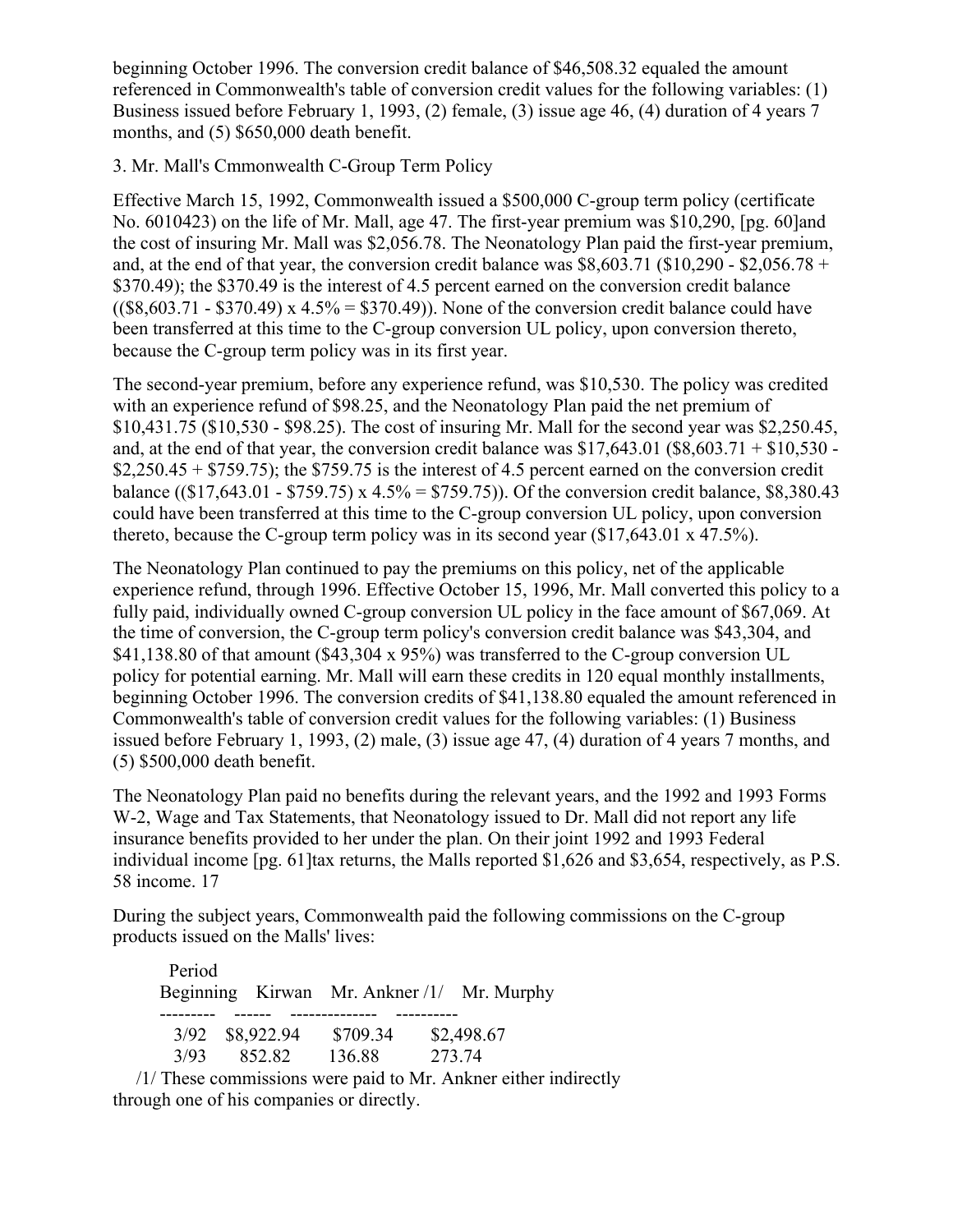Kirwan also received, in or about 1996, commissions equal to 5 percent of the conversion credit balances, both earned and unearned, which were applied to the Malls' C-group conversion UL policies. These commissions totaled \$4,266.09 ( $(\$44,182.90 \times 5\%) + (\$41,138.80 \times 5\%)$ ).

Respondent determined that Neonatology could not deduct its excess contributions to the Neonatology Plan and increased Neonatology's income by \$23,646 in 1992 and \$19,969 in 1993 to reflect the following adjustments:

 1992 1993 ---- ---- Contributions to the Neonatology Plan \$20,000 \$22,623 Administrator's fees 1,000 1,000 1991 NOL from plan contributions 4,272 -- ------ ------ Subtotal 25,272 23,623 Less: P.S. 58 costs included in income 1,626 3,654 ------ ------ Adjustment 23,646 19,969 ------ ------

Respondent determined primarily that the disallowed contributions were not deductible under section 162(a) because [pg. 62]they did not provide current-year life insurance protection. 18 Respondent determined alternatively that the excess contributions were not deductible under section 404(a)(5); respondent determined that the Neonatology Plan was not a "welfare benefit" fund" under section 419(e) but a nonqualified plan of deferred compensation subject to the rules of section 404. Respondent determined as a second alternative that, assuming the Neonatology Plan is a "welfare benefit fund", any deduction of the excess contributions was precluded by section 419; for this alternative, respondent determined that the SC VEBA was not a "10-or-more employer plan" under section 419A(f)(6) as asserted by petitioners.

As to the Malls, respondent determined they had "other income" of \$19,374 in 1992 (Neonatology's adjustment of \$23,646 less the 1991 NOL of \$4,272) and \$19,969 in 1993. Respondent determined that the other income was either constructive dividend income under section 301 or nonqualified deferred compensation under section 402(b). As to the latter position, respondent determined that Dr. Mall was taxable on the disallowed contributions when they were made, because she received in connection with services property not subject to a substantial risk of forfeiture under section 83.

# VI. The Lakewood Plan

Mr. Cohen introduced Drs. Hirshkowitz and Desai to the SC VEBA in 1990. Drs. Hirshkowitz and Desai both knew that the premiums paid on the C-group product were more expensive than the cost of term life insurance. They caused Lakewood to invest in the SC VEBA anyway because, as they understood it, the SC VEBA ultimately allowed Lakewood's principals to withdraw the excess premiums from the plan tax free by way of policy loans. All of Lakewood's principals are physicians, and Dr. Hirshkowitz, on the basis of his conversations with Mr. Cohen, understood that the SC VEBA allowed policyholders to convert their C-group term policies [pg. 63]to individual policies which allowed the withdrawal of the cash value at no additional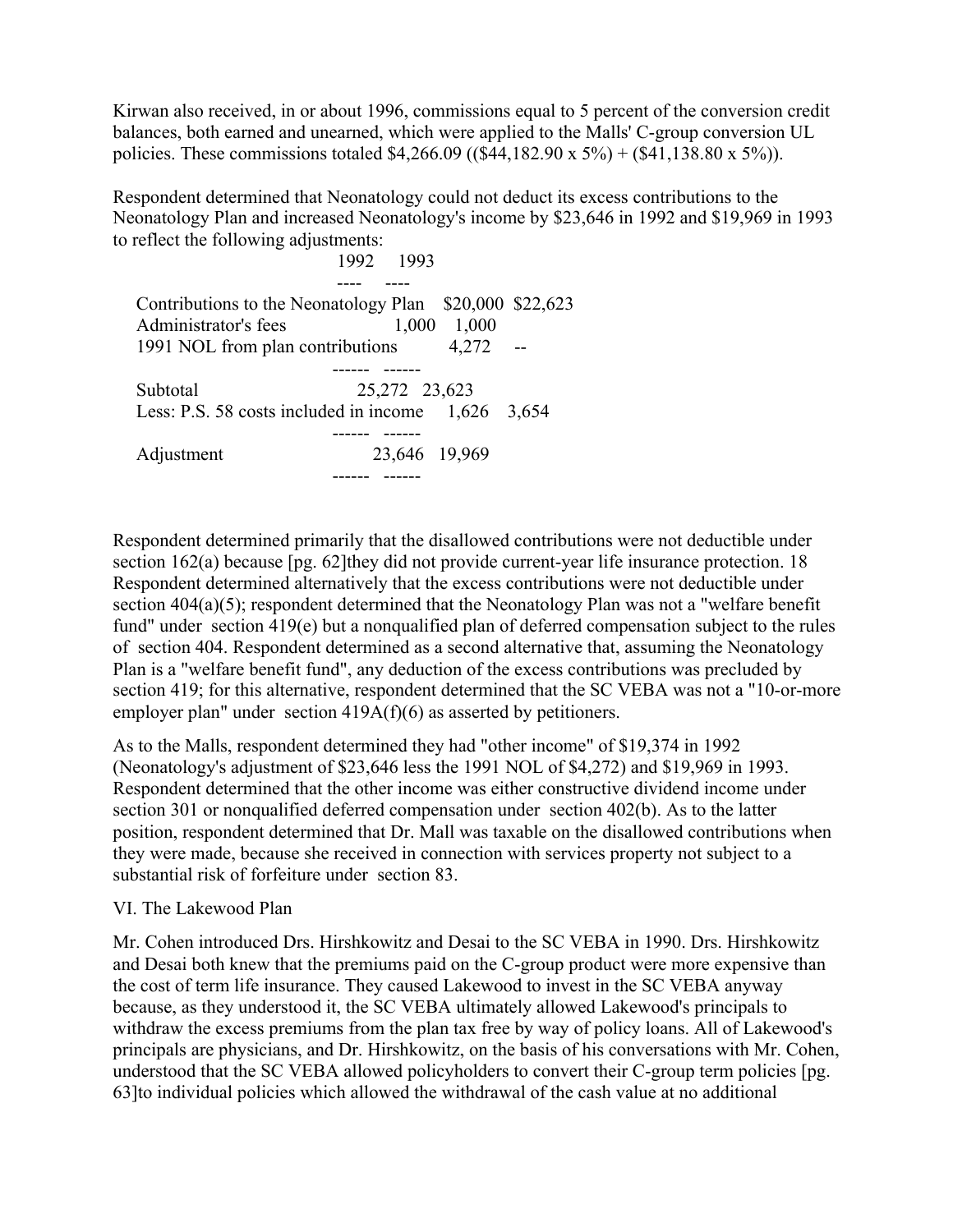expense. Dr. Desai, on the basis of his conversations with Mr. Cohen, understood that premiums on the C-group product covered both term insurance and conversion credits, and, in his capacity as a member of Lakewood's board of directors, would have spoken against the SC VEBA had the conversion credits not been available. Drs. Hirshkowitz and Desai both relied on the word of Mr. Cohen as to the validity of the SC VEBA, seeking no independent competent professional advice and neither requesting nor reading any of the literature on the plan.

Lakewood established the Lakewood Plan under the SC VEBA on December 28, 1990, effective January 1, 1990. The only employees covered by the plan during the subject years were Drs. Hirshkowitz, Desai, Sobo, McManus, and Sankhla. 19 During the respective years from 1990 through 1993, Lakewood paid Dr. Desai compensation of \$318,020, \$308,279, \$297,452, and \$275,270, it paid Dr. Sobo compensation of \$330,030 \$354,277, \$329,185, and \$203,640, it paid Dr. McManus compensation of \$218,821, \$368,708, \$340,376, and \$333,204, and it paid Dr. Sankhla compensation of \$50,000, \$127,500, \$142,500, and \$147,500. During the respective years from 1990 through 1992, Lakewood paid Dr. Hirshkowitz compensation of \$327,691, \$181,994, and \$204,918.

Under the terms of the Lakewood Plan, as in effect through December 31, 1992, a covered employee received a death benefit equal to 2.5 times his or her prior-year compensation. Lakewood amended its plan as of January 1, 1993, effective January 1, 1990, to increase the death benefit to 8.15 times prior-year compensation. Drs. Hirshkowitz, Desai, and McManus each elected on January 1, 1993, not to accept this additional coverage.

No Lakewood employee covered by the Lakewood Plan, if he or she had died, would ever have received a death benefit equal to 2.5 times or 8.15 times his or her prior-year compensation. Each of Lakewood's employee/owners decided the amount that Lakewood would contribute to the SC VEBA on his or her behalf, and Lakewood wrote separate checks for [pg. 64]each employee/owner's contribution, noting on the check the name of the person for whom the contribution was made.

On its Federal corporate income tax return for its taxable year ended October 31, 1991, Lakewood claimed a \$480,901.49 deduction for VEBA contributions made to the Lakewood Plan for the following persons' benefits:

 Trustee's fees .... \$ 1,000.00 Dr. Hirshkowitz ... 254,051.49 Dr. Desai ......... 122,750.00 Dr. Sobo .......... 83,100.00 Dr. McManus ....... 20,000.00 ---------- 480,901.49 ----------

On its 1992 Federal corporate income tax return, Lakewood claimed a \$209,869.03 deduction for VEBA contributions made for the following persons' benefits:

 Dr. Hirshkowitz ... \$136,678.43 Dr. Desai ......... 42,056.44 Dr. Sobo .......... 13,213.52 Dr. McManus ....... 17,920.64 ----------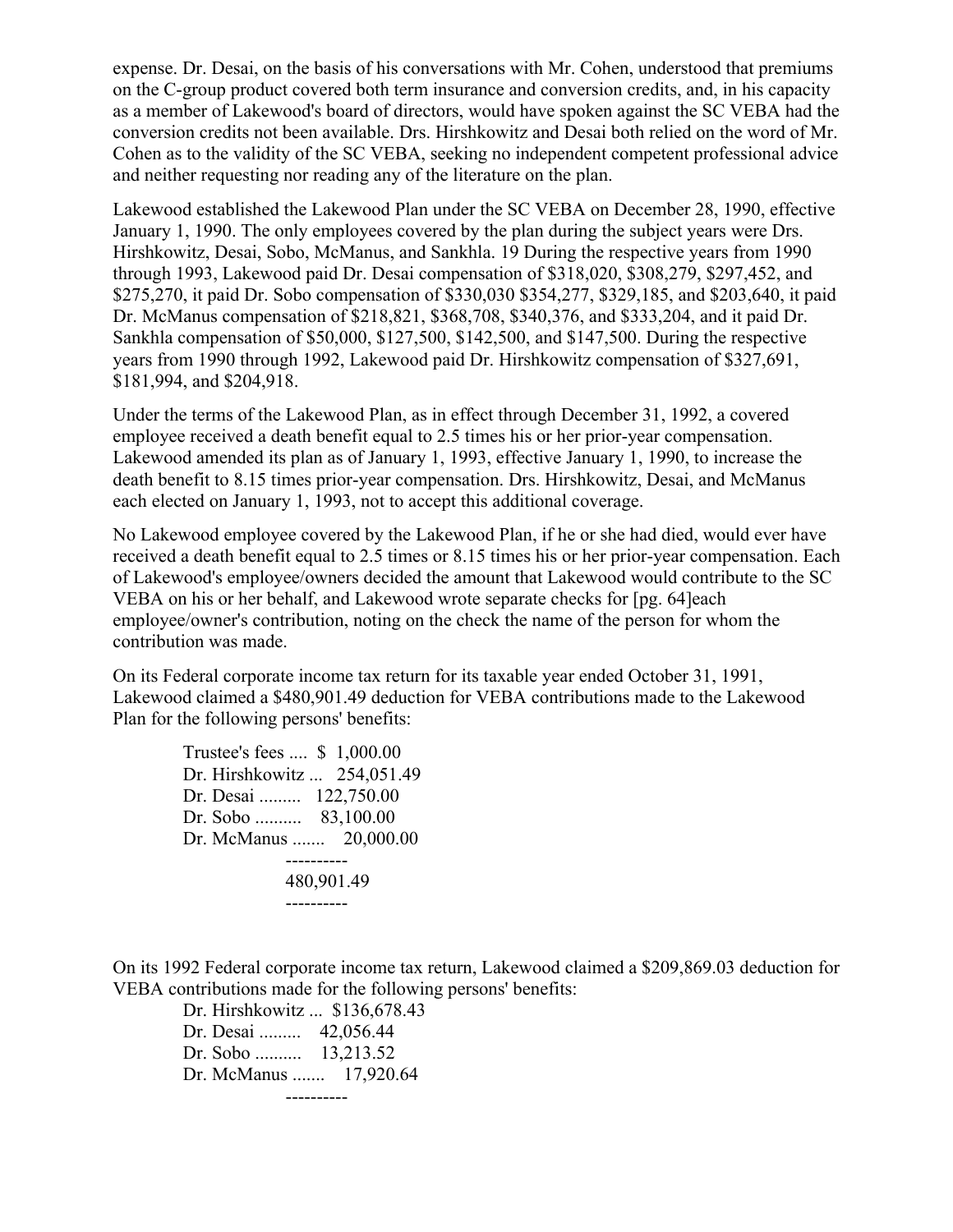209,869.03 ----------

This deduction consists of contributions to the Lakewood Plan and \$70,000 that Lakewood paid directly to Peoples Security for C-group term policies purchased outside of the Lakewood Plan for Drs. Hirshkowitz and Desai. Of the \$70,000 paid to Peoples Security, \$50,000 was attributable to the coverage of Dr. Hirshkowitz, and \$20,000 was attributable to the coverage of Dr. Desai.

On its 1993 Federal corporate income tax return, Lakewood claimed a \$296,055.90 deduction for VEBA contributions made for the following persons' benefits:

 Trustee's fees .... \$ 1,000.00 Dr. Hirshkowitz ... 211,119.90 Dr. Desai ......... 55,000.00 Dr. Sobo /1/ ...... 5,000.00 Dr. Sankhla ....... 5,750.00 Dr. McManus ....... 18,186.00 ---------- 296,055.90 ----------

 /1/ The Lakewood Plan returned this \$5,000 to Lakewood in October 1993.

This deduction consists of contributions to the Lakewood Plan and \$82,926.23 that Lakewood paid directly to Peoples Security for C-group term policies purchased outside of the Lakewood Plan for Drs. Hirshkowitz, Sankhla, and Desai. Of the \$82,926.23 paid to Peoples Security, \$57,168.80 was attributable to the coverage of Dr. Hirshkowitz, \$5,750 was attributable to the coverage of Dr. Sankhla, and \$20,007.43 was attributable to the coverage of Dr. Desai.

During the relevant years, the Lakewood Plan purchased 12 insurance policies on the lives of Lakewood's principals. The attributes of these policies are as follows.

1. Dr. Hirshkowitz' Inter-American C-Group Term Policy

Effective December 31, 1990, Inter-American issued a \$1 million C-group term policy (certificate No. 5076058) on the life of Dr. Hirshkowitz, age 57. The first-year premium was \$48,680, and the cost of insuring Dr. Hirshkowitz for that year was \$9,475.15. The Lakewood Plan paid the first-year premium, and, at the end of that year, the conversion credit balance was \$40,969.07 (\$48,680 - \$9,475.15 + \$1,764.22); the \$1,764.22 is the interest of 4.5 percent earned on the conversion credit balance ((\$40,969.07 - \$1,764.22) x  $4.5\% = $1,764.22$ )). None of the conversion credit balance could have been transferred at this time to the C-group conversion UL policy, upon conversion thereto, because the C-group term policy was in its first year. This policy lapsed on December 31, 1991.

2. Dr. Desai's Inter-American C-Group Term Policy

Effective December 31, 1990, Inter-American issued a \$1 million C-group term policy (certificate No. 5076059) on the life of Dr. Desai, age 45. The first-year premium was \$17,390, and the cost of insuring Dr. Desai for that year was \$3,419.48. The Lakewood Plan paid the first-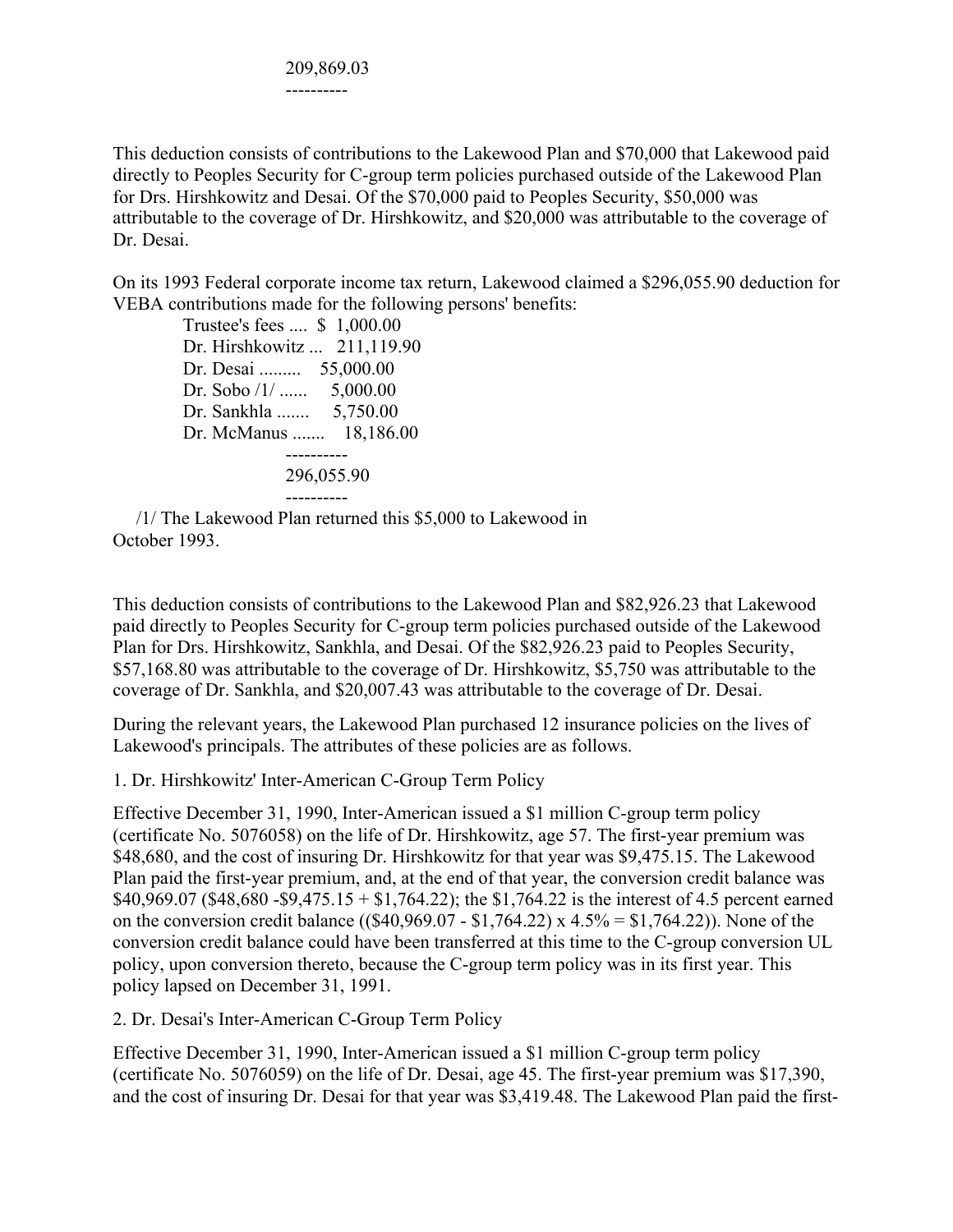year premium, and, at the end of that year, the conversion credit balance [pg. 66]was \$14,599.19  $(17,390 - 33,419.48 + 628.67)$ ; the  $$628.67$  is the interest of 4.5 percent earned on the conversion credit balance ((\$14,599.19 - \$628.67) x  $4.5\% = $628.67$ )). None of the conversion credit balance could have been transferred at this time to the C-group conversion UL policy, upon conversion thereto, because the C-group term policy was in its first year. This policy lapsed on December 31, 1991.

## 3. Dr. Sobo's Inter-American C-Group Term Policy

Effective December 31, 1990, Inter-American issued a \$1 million C-group term policy (certificate No. 5076057) on the life of Dr. Sobo, age 38. The first-year premium was \$10,800, and the cost of insuring Dr. Sobo for that year was \$2,374.08. The Lakewood Plan paid the firstyear premium, and, at the end of that year, the conversion credit balance was \$8,805.09 (\$10,800 - \$2,374.08 + \$379.17); the \$379.17 is the interest of 4.5 percent earned on the conversion credit balance (( $$8,805.09 - $379.17$ ) x  $4.5\% = $379.17$ ). None of the conversion credit balance could have been transferred at this time to the C-group conversion UL policy, upon conversion thereto, because the C-group term policy was in its first year. This policy lapsed on December 31, 1991.

## 4. Dr. Hirshkowitz' Commonwealth C-Group Term Policy

Effective October 31, 1991, Commonwealth issued a \$150,000 C-group term policy (certificate No. 6000972) on the life of Dr. Hirshkowitz, age 58. The first-year premium was \$7,540.50, and the cost of insuring Dr. Hirshkowitz for that year was \$1,572.75. The Lakewood Plan paid the first-year premium, and, at the end of that year, the conversion credit balance was \$6,236.30  $($7,540.50 - $1,572.75 + $268.55)$ ; the \$268.55 is the interest of 4.5 percent earned on the conversion credit balance ((\$6,236.30 - \$268.55) x  $4.5\%$  = \$268.55)). None of the conversion credit balance could have been transferred at this time to the C-group conversion UL policy, upon conversion thereto, because the C-group term policy was in its first year.

The second-year premium, before any experience refund, was \$7,720. The policy was credited with an experience refund of \$115.21, and the Lakewood Plan paid the net premium of  $$7,604.79$  (\$7,720 - \$115.21). The cost of insuring [pg. 67]Dr. Hirshkowitz for the second year was \$1,665.17, and, at the end of that year, the conversion credit balance was \$12,844.23  $($ \$6,236.30 + \$7,720 - \$1,665.17 + \$553.10); the \$553.10 is the interest of 4.5 percent earned on the conversion credit balance ((\$12,844.23 - \$553.10) x  $4.5\% = $553.10$ )). Of the conversion credit balance, \$6,101.01 could have been transferred at this time to the C-group conversion UL policy, upon conversion thereto, because the C-group term policy was in its second year  $$12,844.23 \times 47.5\%$ ).

The third-year premium, before any experience refund, was \$7,972.50. The policy was credited with an experience refund of \$176.01, and the Lakewood Plan paid the net premium of \$7,796.49 (\$7,972.50 - \$176.01). The cost of insuring Dr. Hirshkowitz for the third year was \$1,798.22, and, at the end of that year, the conversion credit balance was \$19,874.34 (\$12,844.23  $+ $7,972.50 - $1,798.22 + $855.83$ ; the \$855.86 is the interest of 4.5 percent earned on the conversion credit balance ((\$19,874.34 - \$855.83) x  $4.5\%$  = \$855.83)). Of the conversion credit balance, \$17,935.59 could have been transferred at this time to the C-group conversion UL policy, upon conversion thereto, because the C-group term policy was in its third year (\$19,874.34 x 90.25%).

The Lakewood Plan continued to pay the premiums on this policy, net of the applicable experience refund, through 1996. Effective October 31, 1996, Dr. Hirshkowitz converted this policy to a fully paid, individually owned C-group conversion UL policy in the face amount of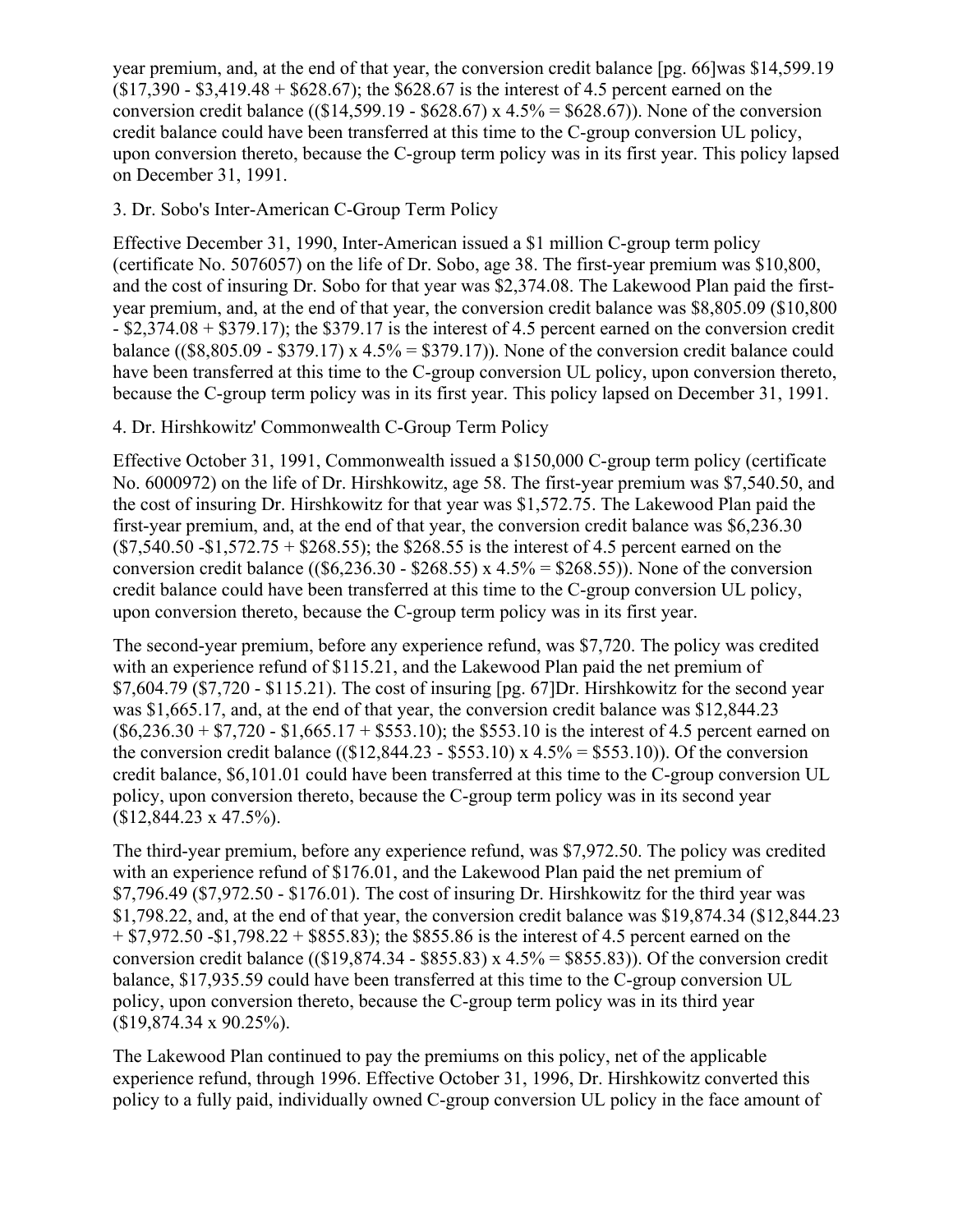\$44,653. At the time of conversion, the balance in the C-group term policy's conversion credit account was \$35,400, and \$33,630 of that amount (\$35,400 x 95%) was transferred to the Cgroup conversion UL policy for potential earning. Mr. Hirshkowitz will earn these credits in 120 equal monthly installments, beginning October 1996. The conversion credit balance of \$33,630 equaled the amount referenced in Commonwealth's table of conversion credit values for the following variables: (1) Business issued before February 1, 1993, (2) male, (3) issue age 58, (4) duration of 5 years, and (5) \$150,000 death benefit.

# 5. Dr. Desai's Commonwealth C-Group Term Policy

Effective October 31, 1991, Commonwealth issued a \$150,000 C-group term policy (certificate No. 6000973) on the [pg. 68]life of Dr. Desai, age 46. The first-year premium was \$2,836.50, and the cost of insuring Dr. Desai for that year was \$565.11. The Lakewood Plan paid the firstyear premium, and, at the end of that year, the conversion credit balance was \$2,373.60  $($2,836.50 - $565.11 + $102.21)$ ; the \$102.21 is the interest of 4.5 percent earned on the conversion credit balance ( $(\$2,373.60 - \$102.21)$  x  $4.5\% = \$102.21$ )). None of the conversion credit balance could have been transferred at this time to the C-group conversion UL policy, upon conversion thereto, because the C-group term policy was in its first year.

The second-year premium, before any experience refund, was \$2,890.50. The policy was credited with an experience refund of \$44.06, and the Lakewood Plan paid the net premium of \$2,846.44 (\$2,890.50 - \$44.06). The cost of insuring Dr. Desai for the second year was \$607.89, and, at the end of that year, the conversion credit balance was  $$4,865.74$  ( $$2,373.60 + $2,890.50$ ) - \$607.89 + \$209.53); the \$209.53 is the interest of 4.5 percent earned on the conversion credit balance ((\$4,865.74 - \$209.53) x 4.5% = \$209.53)). Of the conversion credit balance, \$2,311.23 could have been transferred at this time to the C-group conversion UL policy, upon conversion thereto, because the C-group term policy was in its second year (\$4,865.74 x 47.5%).

The third-year premium, before any experience refund, was \$2,962.50. The policy was credited with an experience refund of \$66.69, and the Lakewood Plan paid the net premium of \$2,895.81 (\$2,962.50 - \$66.69). The cost of insuring Dr. Desai for the third year was \$665.36, and, at the end of that year, the conversion credit balance was  $$7,485.21$  ( $$4,865.74 + $2,962.50 - $665.36$ ) + \$322.33); the \$322.33 is the interest of 4.5 percent earned on the conversion credit balance  $((\$7,485.21 - \$322.33) \times 4.5\% = \$322.33)$ . Of the conversion credit balance, \$6,755.40 could have been transferred at this time to the C-group conversion UL policy, upon conversion thereto, because the C-group term policy was in its third year (\$7,485.21 x 90.25%).

The Lakewood Plan continued to pay the premiums on this policy, net of the applicable experience refund, through 1996. Effective October 31, 1996, Dr. Desai converted this policy to a fully paid, individually owned C-group conversion UL policy in the face amount of \$22,916. At the time of conversion, [pg. 69]the C-group term policy's conversion credit balance was \$13,143.16, and \$12,486 of that amount (\$13,143.16 x 95%) was transferred to the C-group conversion UL policy for potential earning. Dr. Desai will earn this amount in 120 equal monthly installments, beginning October 1996. The conversion credit balance of \$12,486 equaled the amount referenced in Commonwealth's table of conversion credit values for the following variables: (1) Business issued before February 1, 1993, (2) male, (3) issue age 46, (4) duration of 5 years, and (5) \$150,000 death benefit.

6. Dr. Sobo's \$150,000 Commonwealth C-Goup Term Policy

Effective October 31, 1991, Commonwealth issued a \$150,000 C-group term policy (certificate No. 6000971) on the life of Dr. Sobo, age 38. The first-year premium was \$1,620, and the cost of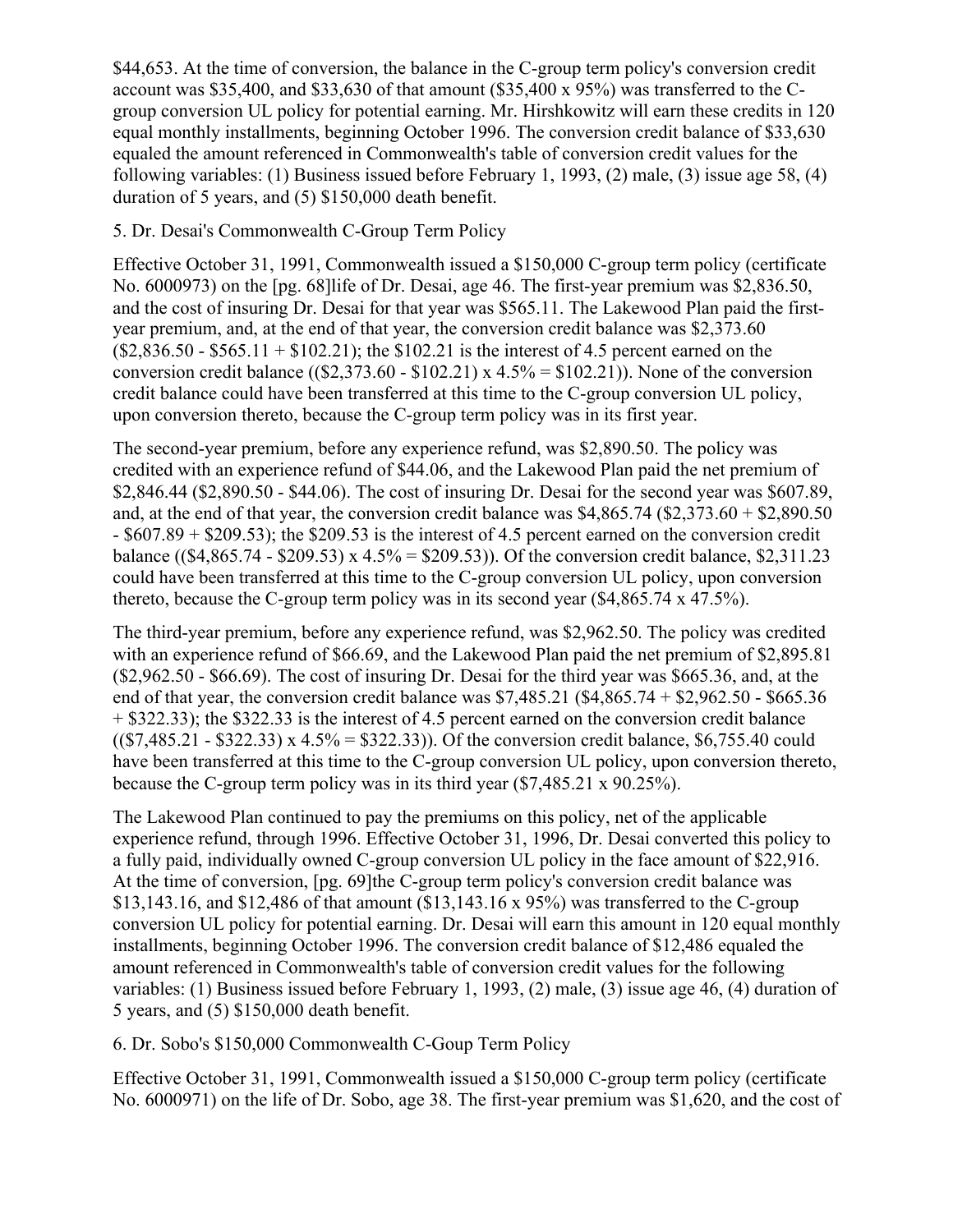insuring Dr. Sobo for that year was \$356.11. The Lakewood Plan paid the first-year premium, and, at the end of that year, the conversion credit balance was \$1,320.76 (\$1,620 - \$356.11 + \$56.87); the \$56.87 is the interest of 4.5 percent earned on the conversion credit balance  $((\$1,320.76 - \$56.87) \times 4.5\% = \$56.87)$ . None of the conversion credit balance could have been transferred at this time to the C-group conversion UL policy, upon conversion thereto, because the C-group term policy was in its first year.

The second-year premium, before any experience refund, was \$1,638. The policy was credited with an experience refund of \$24.48, and the Lakewood Plan paid the net premium of \$1,613.52 (\$1,638 - \$24.48). The cost of insuring Dr. Sobo for the second year was \$370.54.

Dr. Sobo died on September 23, 1993. On December 14, 1993, the Lakewood Plan paid \$150,000 to Bonnie W. Sobo (Ms. Sobo) as the beneficiary of this policy.

7. Dr. Mcmanus' Commonwealth C-Group Term Policy

Effective October 31, 1991, Commonwealth issued a \$2.1 million C-group term policy (certificate No. 6001004) on the life of Dr. McManus, age 34. The first-year premium was \$18,186, and the cost of insuring Dr. McManus for that year was \$4,496.72. The Lakewood Plan paid the first-year premium, and, at the end of that year, the conversion credit [pg. 70]balance was \$14,305.30 (\$18,186 - \$4,496.72 + \$616.02); the \$616.02 is the interest of 4.5 percent earned on the conversion credit balance ( $(\$14,305.30 - \$616.02) \times 4.5\% = \$616.02)$ ). None of the conversion credit balance could have been transferred at this time to the C-group conversion UL policy, upon conversion thereto, because the C-group term policy was in its first year.

The second-year premium, before any experience refund, was \$18,186. The policy was credited with an experience refund of \$265.36, and the Lakewood Plan paid the net premium of \$17,920.64 (\$18,186 - \$265.36). The cost of insuring Dr. McManus for the second year was \$4,465.82, and, at the end of that year, the conversion credit balance was \$29,286.63 (\$14,305.30  $+ $18,186 - $4,465.82 + $1,261.15$ ; the \$1,261.15 is the interest of 4.5 percent earned on the conversion credit balance ((\$29,286.63 - \$1,261.15) x  $4.5\% = $1,261.15$ )). Of the conversion credit balance, \$13,911.15 could have been transferred at this time to the C-group conversion UL policy, upon conversion thereto, because the C-group term policy was in its second year  $$29,286.63 \times 47.5\%$ ).

The third-year premium, before any experience refund, was \$18,186. The policy was credited with an experience refund of \$401.32, and the Lakewood Plan paid the net premium of \$17,784.68 (\$18,186 - \$401.32). The cost of insuring Dr. McManus for the third year was \$4,433.46, and, at the end of that year, the conversion credit balance was \$44,975.93 (\$29,286.63  $+ $18,186 - $4,433.46 + $1,936.76$ ; the \$1,936.76 is the interest of 4.5 percent earned on the conversion credit balance ((\$44,975.93 - \$1,936.76) x  $4.5\% = $1,936.76$ )). Of the conversion credit balance, \$40,590.78 could have been transferred at this time to the C-group conversion UL policy, upon conversion thereto, because the C-group term policy was in its third year (\$44,975.93 x 90.25%).

The Lakewood Plan continued to pay the premiums on this policy, net of the applicable experience refund, through 1996. Effective October 1, 1996, Dr. McManus converted this policy to a fully paid, individually owned C-group conversion UL policy in the face amount of \$187,827. At the time of conversion, the C-group term policy's conversion credit balance was \$78,672.63, and \$74,739 of that amount (\$78,672.63 x 95%) was transferred to the C-group conversion UL policy for [pg. 71]potential earning. Dr. McManus will earn these credits in 120 equal monthly installments, beginning October 1996. The conversion credit balance of \$74,739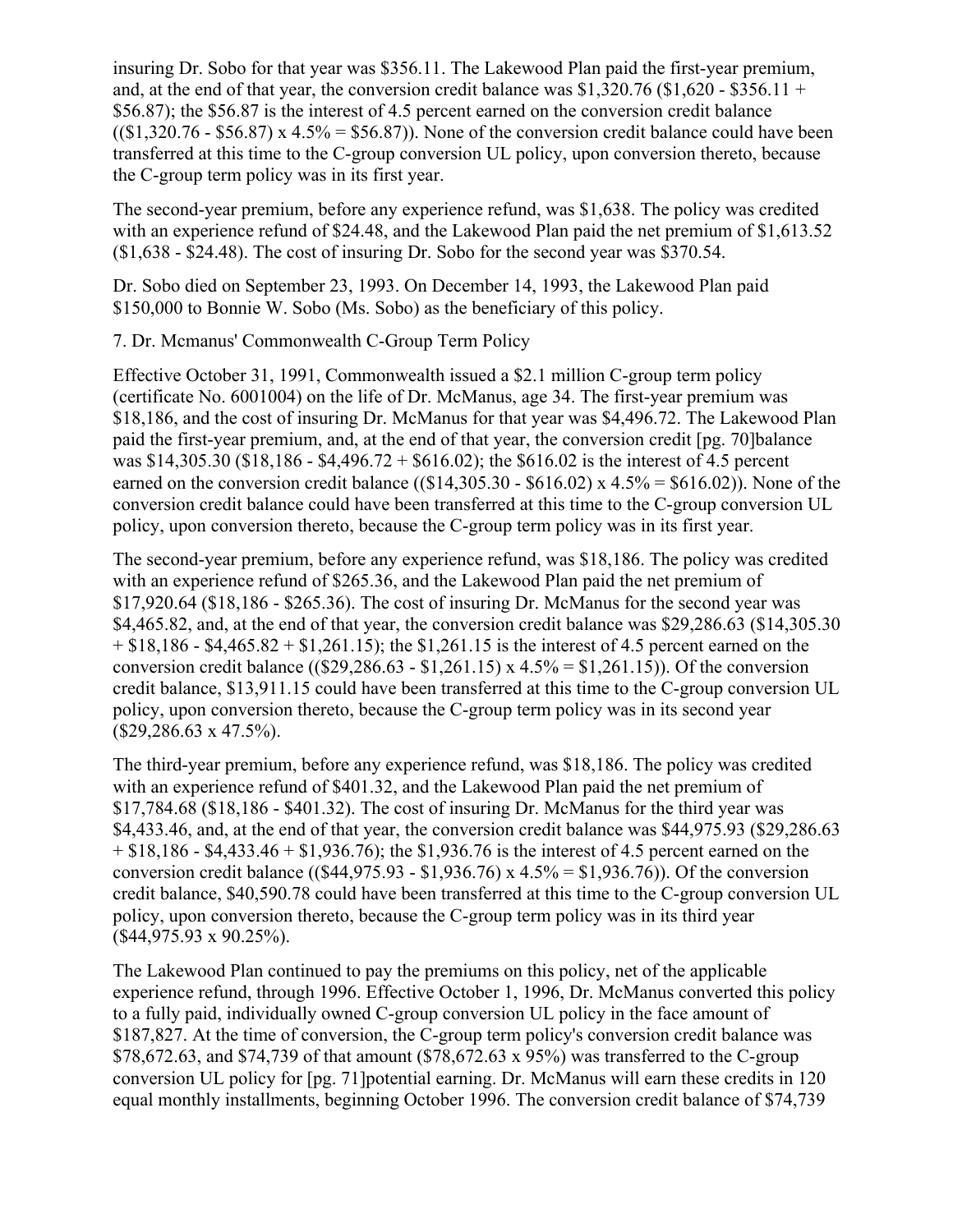equaled the amount referenced in Commonwealth's table of conversion credit values for the following variables: (1) Business issued before February 1, 1993, (2) male, (3) issue age 34, (4) duration of 5 years, and (5) \$2.1 million death benefit.

# 8. Dr. Hirshkowitz' Commonwealth C-Group Term Policy

Effective December 31, 1991, Commonwealth issued a \$1 million C-group term policy (certificate No. 6004482) on the life of Dr. Hirshkowitz, age 58. The premium for the 10-month period from December 31, 1991, through October 30, 1992, was \$41,891.67, and the cost of insuring Dr. Hirshkowitz for the 10-month period was \$8,814.60. The Lakewood Plan paid the 10-month premium, and, at the end of that 10-month period, the conversion credit balance was \$34,317.46 (\$41,891.67 - \$8,814.60 + \$1,240.39); the \$1,240.39 is the interest of 4.5 percent earned on the conversion credit balance ((\$34,317.46 - \$1,240.39) x 4.5% x 10/12 = \$1,240.39)). None of the conversion credit balance could have been transferred at this time to the C-group conversion UL policy, upon conversion thereto, because the C-group term policy was in its first year.

The premium for the next 12-month period, before any experience refund, was \$51,470. The policy was credited with an experience refund of \$200, and the Lakewood Plan paid the net premium of \$51,270 (\$51,470 - \$200). The cost of insuring Dr. Hirshkowitz for the second year was \$11,189.96, and, at the end of that year, the conversion credit balance was \$77,954.39  $($ \$34,317.46 + \$51,470 - \$11,189.96 + \$3,356.89); the \$3,356.89 is the interest of 4.5 percent earned on the conversion credit balance ( $(\$77,954.39 - \$3,356.89) \times 4.5\% = \$3,356.89)$ ). Of the conversion credit balance, \$37,028.34 could have been transferred at this time to the C-group conversion UL policy, upon conversion thereto, because the C-group term policy was in its second year (\$77,954.39 x 47.5%).

The third-year premium for the next 12-month period, before any experience refund, was \$53,150. The policy was credited with an experience refund of \$1,321.18, and the [pg. 72]Lakewood Plan paid the net premium of \$51,828.82 (\$53,150 - \$1,321.18). The cost of insuring Dr. Hirshkowitz for the third year was \$12,095.03, and, at the end of that year, the conversion credit balance was \$124,364.78 (\$77,954.39 + \$53,150 - \$12,095.03 + \$5,355.42); the \$5,355.42 is the interest of 4.5 percent earned on the conversion credit balance ((\$124,364.78  $-$  \$5,355.42) x 4.5% = \$5,355.42)). Of the conversion credit balance, \$112,239.22 could have been transferred at this time to the C-group conversion UL policy, upon conversion thereto, because the C-group term policy was in its third year (\$124,364.78 x 90.25%).

The Lakewood Plan continued to pay the premiums on this policy, net of the applicable experience refund, through 1996. Effective October 31, 1996, Dr. Hirshkowitz converted this policy to a fully paid, individually owned C-group conversion UL policy in the face amount of \$296,937. At the time of conversion, the C-group term policy's conversion credit balance was \$227,084.21, and \$215,730 of that amount (\$227,084.21 x 95%) was transferred to the C-group conversion UL policy for potential earning. Dr. Hirshkowitz will earn these credits in 120 equal monthly installments, beginning October 1996. The conversion credit balance of \$215,730 equaled the amount referenced in Commonwealth's table of conversion credit values for the following variables: (1) Business issued before February 1, 1993, (2) male, (3) issue age 58, (4) duration of 4 years 10 months, and (5) \$1 million death benefit.

9. Dr. Desai's Commonwealth C-Group Term Policy

Effective December 31, 1991, Commonwealth issued a \$1 million C-group term policy (certificate No. 6004483) on the life of Dr. Desai, age 46. The premium for the 10-month period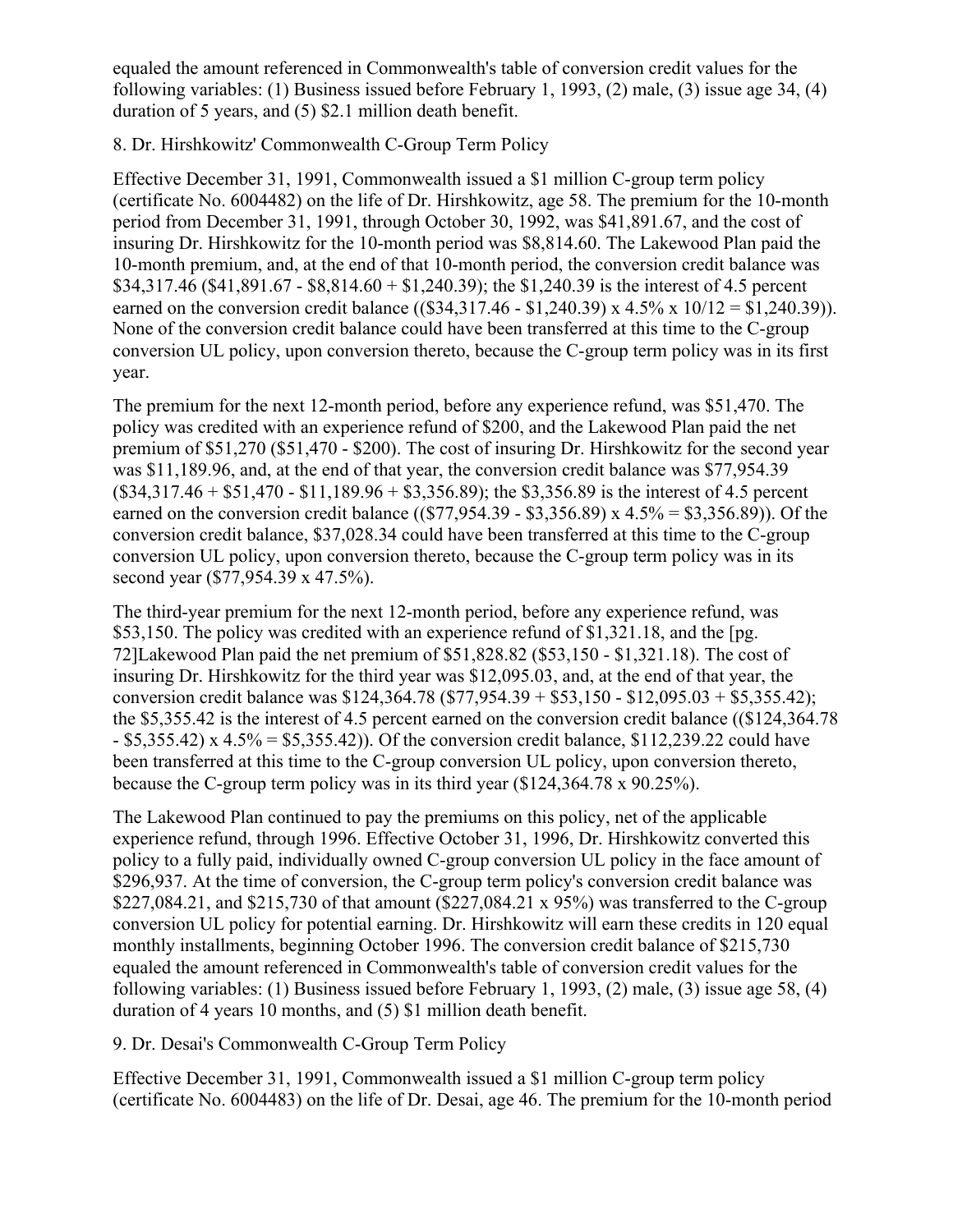from December 31, 1991, through October 30, 1992, was \$15,758.33, and the cost of insuring Dr. Desai for this 10-month period was \$3,149.57. The Lakewood Plan paid the 10-month premium, and, at the end of that 10-month period, the conversion credit balance was \$13,081.59  $(15,758.33 - 33,149.57 + 472.83)$ ; the \$472.83 is the interest of 4.5 percent earned on the conversion credit balance ((\$13,081.59 - \$472.83) x 4.5% x 10/12 = \$472.83)). None of the conversion credit balance could have been transferred at this time to the [pg. 73]C-group conversion UL policy, upon conversion thereto, because the C-group term policy was in its first year.

The premium for the next 12-month period, before any experience refund, was \$19,270. The policy was credited with an experience refund of \$60, and the Lakewood Plan paid the net premium of \$19,210 (\$19,270 - \$60). The cost of insuring Dr. Desai for the second year was \$4,064.12, and, at the end of that year, the conversion credit balance was \$29,560.40 (\$13,081.59  $+ $19,270 - $4,064.12 + $1,272.93$ ; the \$1,272.93 is the interest of 4.5 percent earned on the conversion credit balance ((\$29,560.40 - \$1,272.93) x  $4.5\%$  = \$1,272.93)). Of the conversion credit balance, \$14,041.19 could have been transferred at this time to the C-group conversion UL policy, upon conversion thereto, because the C-group term policy was in its second year  $($29,560.40 \times 47.5\%)$ .

The third-year premium for the next 12-month period, before any experience refund, was \$19,750. The policy was credited with an experience refund of \$474.65, and the Lakewood Plan paid the net premium of \$19,275.35 (\$19,750 - \$474.65). The cost of insuring Dr. Desai for the third year was \$4,449.23, and, at the end of that year, the conversion credit balance was \$46,879.92 (\$29,560.40 + \$19,750 - \$4,449.23 + \$2,018.75); the \$2,018.75 is the interest of 4.5 percent earned on the conversion credit balance ( $(\$46,879.92 - \$2,018.75) \times 4.5\% = \$2,018.75)$ ). Of the conversion credit balance, \$42,309.13 could have been transferred at this time to the Cgroup conversion UL policy, upon conversion thereto, because the C-group term policy was in its third year (\$46,879.92 x 90.25%).

The Lakewood Plan continued to pay the premiums on this policy, net of the applicable experience refund, through 1996. Effective October 1, 1996, Dr. Desai converted this policy to a fully paid, individually owned C-group conversion UL policy in the face amount of \$151,656. At the time of conversion, the C-group term policy's conversion credit balance was \$84,397.58, and \$80,177.70 of that amount (\$84,397.58 x 95%) was transferred to the C-group conversion UL policy for potential earning. Dr. Desai will earn these credits in 120 equal monthly installments, beginning October 1996. The conversion credit balance of \$80,177.70 equaled the amount referenced in Commonwealth's table of conversion credit values for the following variables: (1) Business issued before [pg. 74]February 1, 1993, (2) male, (3) issue age 46, (4) duration of 4 years 10 months, and (5) \$1 million death benefit.

# 10. Dr. Sobo's Commonwealth C-Group Term Policy

Effective December 31, 1991, Commonwealth issued a \$1 million C-group term policy (certificate No. 6004474) on the life of Dr. Sobo, age 39. The premium for the 10-month period from December 31, 1991, through October 30, 1992, was \$9,583.33, and the cost of insuring Dr. Sobo for this 10-month period was \$2,079.88. The Lakewood Plan paid the 10-month premium, and, at the end of that 10-month period, the conversion credit balance was \$7,784.83 (\$9,583.33 - \$2,079.88 + \$281.38); the \$281.38 is the interest of 4.5 percent earned on the conversion credit balance ((\$9,583.33 - \$281.38) x 4.5% x 10/12 = \$281.38)). None of the conversion credit balance could have been transferred at this time to the C-group conversion UL policy, upon conversion thereto, because the C-group term policy was in its first year.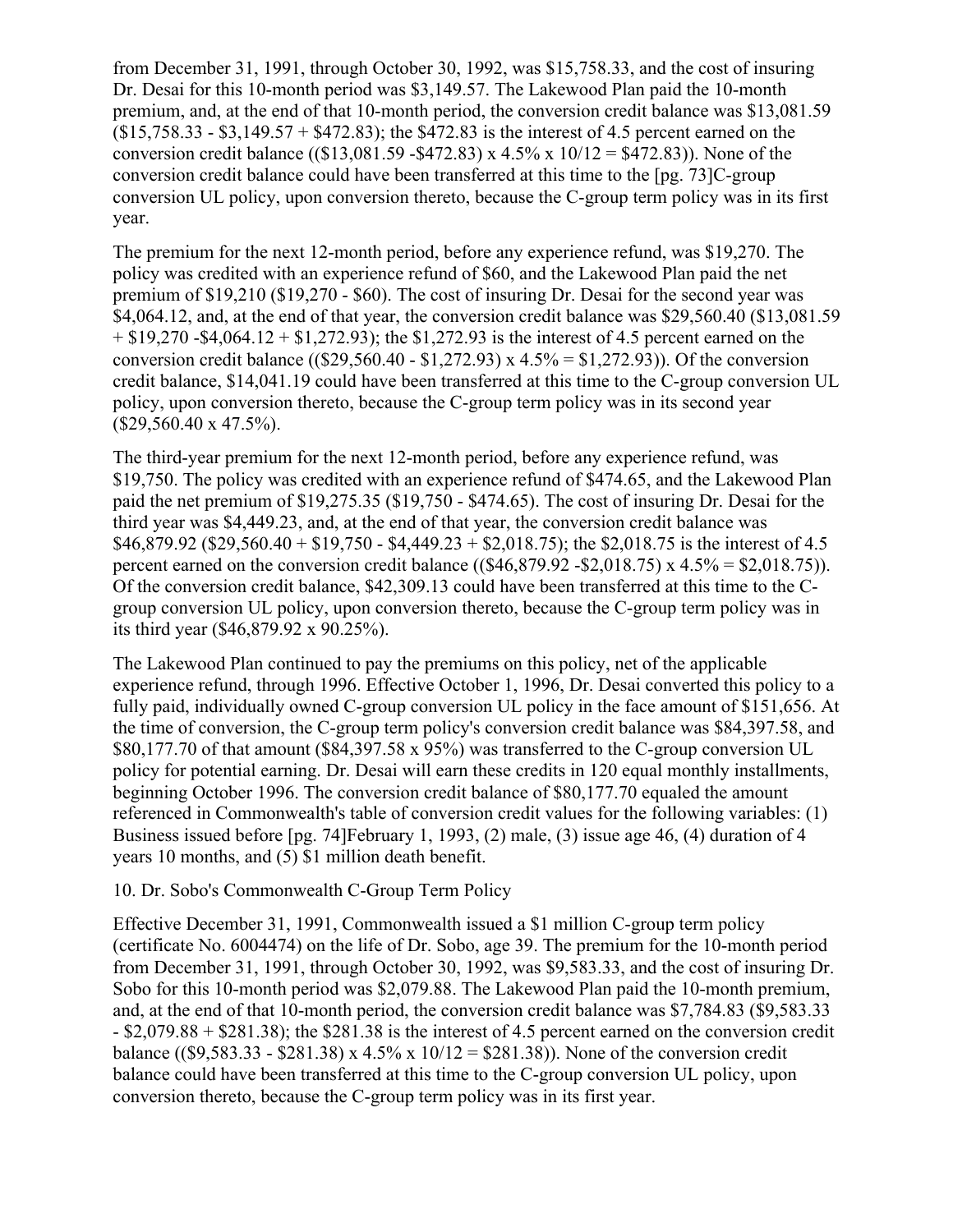The premium for the next 12-month period, before any experience refund, was \$11,620. The policy was credited with an experience refund of \$20, and the Lakewood Plan paid the net premium of \$11,600 (\$11,620 - \$20). The cost of insuring Dr. Sobo for the second year was \$2,588.77.

On February 3, 1994, the Lakewood Plan paid Ms. Sobo \$1 million as the beneficiary of this policy. Pursuant to the plan, Dr. Sobo's death benefit should have been \$2,682,858 (prior-year compensation of \$329,185 multiplied by 8.15). The Lakewood Plan had assets from which it could have paid Ms. Sobo more than the \$1,150,000 that it did (the \$1 million on this policy and the \$150,000 on certificate No. 6000971). The Lakewood Plan retained those assets for the remaining covered employees.

11. Dr. Sankhla's Commonwealth MG-5 Policy

Effective December 31, 1991, Commonwealth issued a \$150,000 MG-5 policy on the life of Dr. Sankhla, age 38, for a 1-year premium of \$397.50. The policy was renewed for a second year at a premium of \$397.50, and for a third year at a premium of \$397.50. The Lakewood Plan paid all three of these premiums. [pg. 75]

# 12. Dr. Hirshkowitz' Commonwealth C-Group Term Policy

Effective December 31, 1993, Commonwealth issued a \$100,000 C-group term policy (certificate No. 6022354) on the life of Dr. Hirshkowitz, age 60. The premium for the 10-month period from December 31, 1993, through October 30, 1994, was \$4,496.67, and the cost of insuring Dr. Hirshkowitz for that 10-month period was \$1,107.84. The Lakewood Plan paid the 10-month premium, and, at the end thereof, the conversion credit balance was \$3,515.91  $($ \$4,496.67 -\$1,107.84 + \$127.08); the \$127.08 is the interest of 4.5 percent earned on the conversion credit balance ((\$3,515.91 - \$127.08) x 4.5% x 10/12 = \$127.08)). None of the conversion credit balance could have been transferred at this time to the C-group conversion UL policy, upon conversion thereto, because the C-group term policy was in its first year.

In addition to its purchase of these 12 life insurance policies, the Lakewood Plan, during the subject years, purchased three group annuities designated for certain Lakewood employees. None of these annuities funded the life insurance provided under the plan. The Lakewood Plan generally purchased these annuities to accumulate wealth to pay future premiums on the C-group term policies. The attributes of these annuities are as follows.

# 1. Plus II Group Annuity

Effective December 31, 1990, Inter-American issued to the Lakewood Plan a Plus II group annuity (#C15518/C91063). The Lakewood Plan deposited \$78,240 into the annuity on the day it was effective and \$92,700 in 1991. The Lakewood Plan closed the annuity in April 1997, withdrawing \$230,169.02. The \$59,229.02 difference between the total deposits (\$170,940) and the amount withdrawn (\$230,169.02) represents interest.

# 2. Commonwealth Sygnet 24 Group Annuity Effective in 1991

Effective October 31, 1991, Commonwealth issued to the Lakewood Plan a Sygnet 24 group annuity (#D10120/D90039). This annuity is designed for asset accumulation over a long period of time and has surrender charges that grade off over 6 years. The Lakewood Plan deposited \$242 [pg. 76]into the annuity on the day it was effective, \$143,344.17 in 1992, and \$33,664.37 in 1993. The Lakewood Plan withdrew \$76,442.08 from the annuity on November 4, 1994, and \$93,301.59 on December 12, 1995, in closing it. The Lakewood Plan used both withdrawals to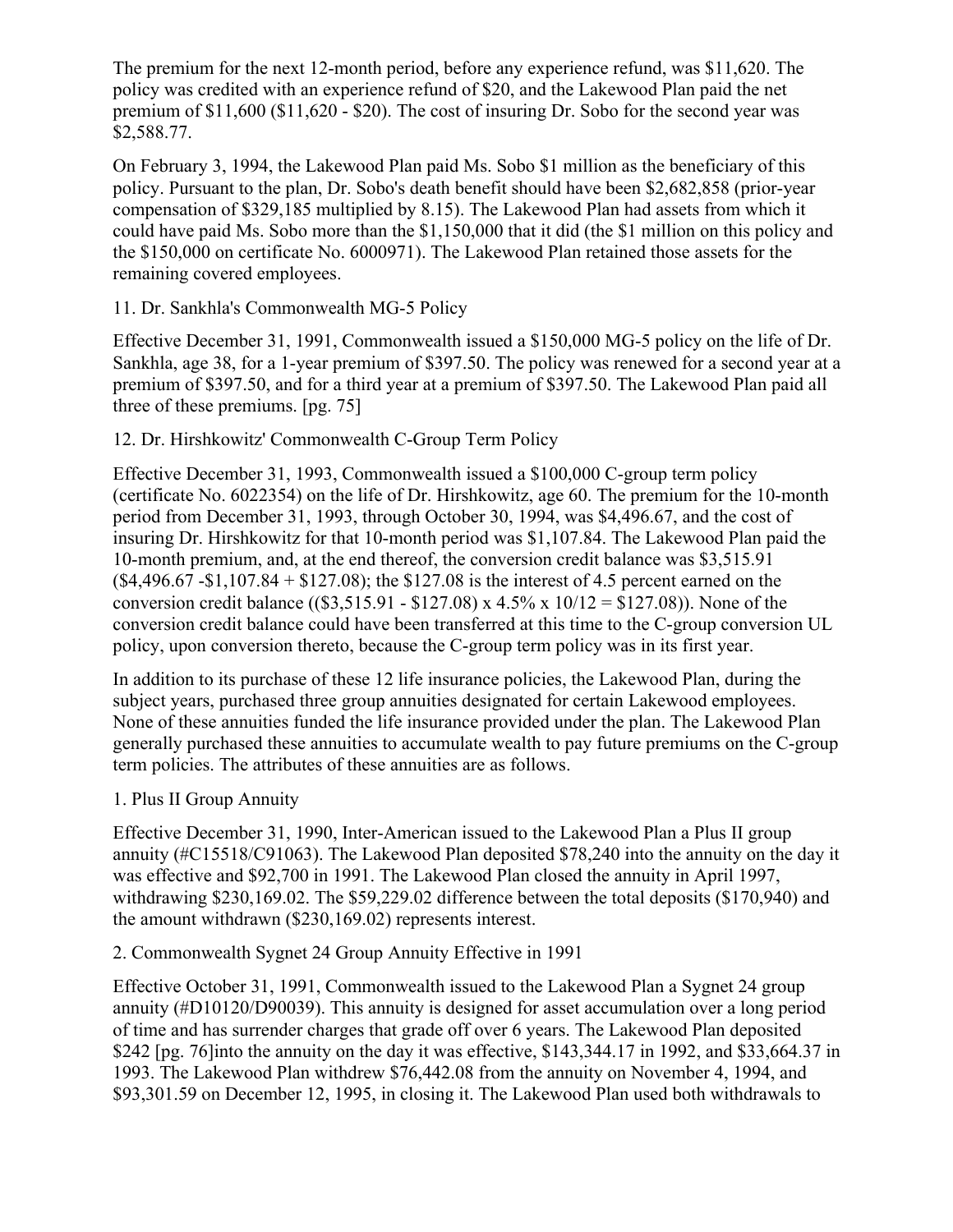pay C-group term policy premiums for Drs. Hirshkowitz and Desai. The Lakewood Plan paid \$30,153.10 of charges on its deposits and \$4,138.44 of surrender charges on its withdrawals. The \$26,784.67 difference between the (1) total deposits into the account (\$177,250.54) and (2) sum of the charges (\$34,291.54) plus total withdrawals (\$169,743.67), represents interest.

3. Commonwealth Sygnet 24 Group Annuity Effective in 1993

Effective December 30, 1993, Commonwealth issued to the Lakewood Plan a second Sygnet 24 group annuity (#D11794/D90214). The Lakewood Plan deposited \$75,551.50 into the annuity on the day it was effective and closed the annuity on November 25, 1996, withdrawing \$65,078.20. The Lakewood Plan paid a \$15,865.68 charge on its deposit and a \$3,436.85 surrender charge on its withdrawal. The \$7,042.45 difference between the (1) deposit (\$75,551.50) and (2) sum of the charge (\$3,436.85) plus withdrawal (\$65,078.20) represents interest.

Beginning in 1992, Lakewood purchased outside of the SC VEBA three Peoples Security Cgroup term policies. Lakewood owned these policies and deducted the underlying premiums as VEBA contributions. The attributes of these policies are as follows.

1. Dr. Desai's Peoples Security C-Group Term Policy

Effective August 15, 1992, Peoples Security issued a \$1,005,000 C-group term policy (certificate No. 7003612) on the life of Dr. Desai, age 46. The first-year premium was \$19,004.55, and the cost of insuring Dr. Desai for that year was \$3,786.22. Lakewood paid this premium, and, at the end of that year, the conversion credit balance was  $$15,903.15$  ( $$19,004.55 - $3,786.22 +$ \$684.82); the \$684.82 is the interest of 4.5 percent earned on the conversion credit balance  $((\$15,903.15 - \$684.82) \times 4.5\% = \$684.82)$ . None of the conversion credit balance could have been transferred at this [pg. 77]time to the C-group conversion UL policy, upon conversion thereto, because the C-group term policy was in its first year.

The second-year premium, before any experience refund, was \$19,366.35. The policy was credited with an experience refund of \$145.33, and Lakewood paid the net premium of \$19,221.02 (\$19,366.35 - \$145.33). The cost of insuring Dr. Desai for the second year was \$4,072.87, and, at the end of that year, the conversion credit balance was \$32,600.48 (\$15,903.15  $+ $19,366.35 - $4,072.87 + $1,403.85$ ; the \$1,403.85 is the interest of 4.5 percent earned on the conversion credit balance ((\$32,600.48 - \$1,403.85) x  $4.5\%$  = \$1,403.85)). Of the conversion credit balance, \$15,485.23 could have been transferred at this time to the C-group conversion UL policy, upon conversion thereto, because the C-group term policy was in its second year (\$32,600.48 x 47.5%).

Lakewood continued to pay the premiums on this policy, net of the applicable experience refund, through 1996. Effective February 15, 1996, Dr. Desai converted this policy to a fully paid, individually owned C-group conversion UL policy in the face amount of \$106,353. At the time of conversion, the C-group term policy's conversion credit balance was \$58,141.90, and \$55,234.80 of that amount (\$58,141.90 x 95%) was transferred to the C-group conversion UL policy for potential earning. Dr. Desai will earn these credits in 120 equal monthly installments, beginning February 1996. The conversion credit balance of \$55,234.80 equaled the amount referenced in Commonwealth's table of conversion credit values for the following variables: (1) Business issued before February 1, 1993, (2) male, (3) issue age 46, (4) duration of 3 years 6 months, and (5) \$1,005,000 death benefit.

2. Dr. Hirshkowitz' Peoples Security C-Group Term Policy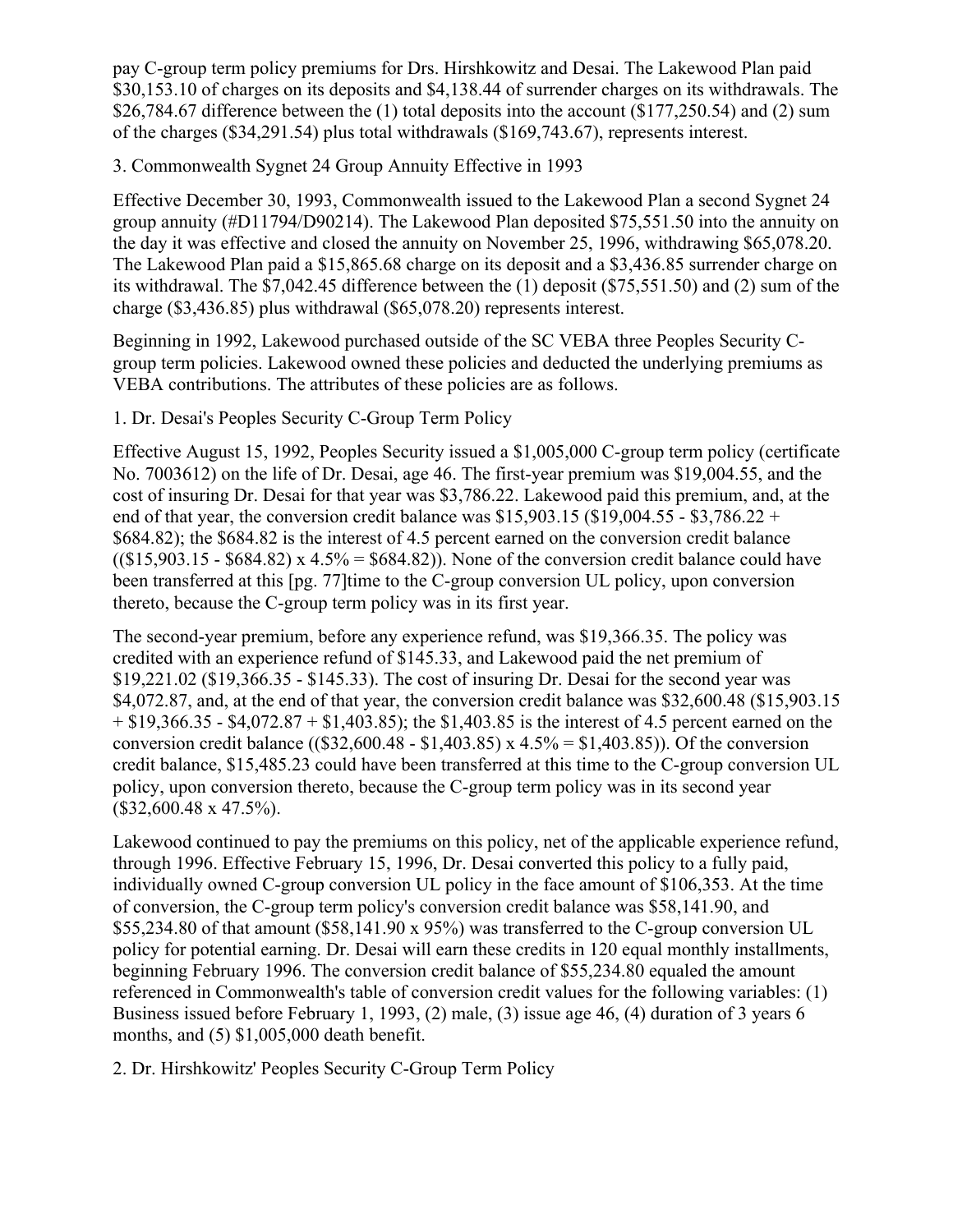Effective August 15, 1992, Peoples Security issued a \$940,000 C-group term policy (certificate No. 7002550) on the life of Dr. Hirshkowitz, age 59. The first-year premium was \$48,861.20, and the cost of insuring Dr. Hirshkowitz for that year was \$10,907.54. Lakewood paid this premium, and, at the end of that year, the conversion credit balance was \$39,661.57 (\$48,861.20  $- $10,907.54 + $1,707.91$ ; the \$1,707.91 is the interest of 4.5 percent earned on the [pg. 78] conversion credit balance ((\$39,661.57 - \$1,707.91) x 4.5% = \$1,707.91)). None of the conversion credit balance could have been transferred at this time to the C-group conversion UL policy, upon conversion thereto, because the C-group term policy was in its first year.

The second-year premium, before any experience refund, was \$50,440.40. The policy was credited with an experience refund of \$362.35, and Lakewood paid the net premium of \$50,078.05 (\$50,440.40 - \$362.35). The cost of insuring Dr. Hirshkowitz for the second year was \$11,830.58, and, at the end of that year, the conversion credit balance was \$81,793.61  $($39,661.58 + $50,440.40 - $11,830.58 + $3,522.21);$  the \$3,522.21 is the interest of 4.5 percent earned on the conversion credit balance ( $(\$81,793.61 - \$3,522.21) \times 4.5\% = \$3,522.21)$ ). Of the conversion credit balance, \$38,851.96 could have been transferred at this time to the C-group conversion UL policy, upon conversion thereto, because the C-group term policy was in its second year (\$81,793.61 x 47.5%).

Lakewood continued to pay the premiums on this policy, net of the applicable experience refund, through 1995. Effective October 15, 1995, Dr. Hirshkowitz converted this policy to a fully paid, individually owned C-group conversion UL policy in the face amount of \$164,406. At the time of conversion, the C-group term policy's conversion credit balance was \$129,411.70, and  $$122,941.12$  of that amount (\$129,411.70 x 95%) was transferred to the C-group conversion UL policy for potential earning. Dr. Hirshkowitz will earn these credits in 120 equal monthly installments, beginning October 1995. The conversion credit balance of \$122,941.12 equaled the amount referenced in Commonwealth's table of conversion credit values for the following variables: (1) Business issued before February 1, 1993, (2) male, (3) issue age 59, (4) duration of 3 years 2 months, and (5) \$940,000 death benefit.

# 3. Dr. Sankhla's Peoples Security C-Group Term Policy

Effective January 31, 1993, Peoples Security issued a \$500,000 C-group term policy (certificate No. 7003453) on the life of Dr. Sankhla, age 39. The first-year premium was \$5,750, and the cost of insuring Dr. Sankhla for that year was \$1,245.51. Lakewood paid this premium, and, at the end [pg. 79] of that year, the conversion credit balance was  $$4,707.19$  (\$5.750 - \$1,245.51 + \$202.70); the \$202.70 is the interest of 4.5 percent earned on the conversion credit balance  $((\$4,707.19 - \$202.70) \times 4.5\% = \$202.70)$ . None of the conversion credit balance could have been transferred at this time to the C-group conversion UL policy, upon conversion thereto, because the C-group term policy was in its first year.

During the relevant years, Commonwealth, Inter-American, and Peoples Security paid Kirwan, Mr. Murphy, and Mr. Ankner (either indirectly through one of his companies or directly) commissions of \$90,503.82, \$6,681.23, and \$20,960, respectively, on the C-group products and Sygnet group annuities sold to the Lakewood Plan. Kirwan also received, in or about 1996, commissions equal to 5 percent of the conversion credits, both earned and unearned, which were applied to the C-group conversion UL policies of Drs. Hirshkowitz, Desai, and McManus. These commissions totaled \$29,746.93 ((\$33,630 x 5%) + (\$12,486 x 5%) + (\$74,739 x 5%) +  $($215,730 \times 5\%) + ($80,177.70) + ($55,234.80) + ($122,941.12 \times 5\%)$ .

The 1991, 1992, and 1993 Forms W-2 issued by Lakewood to Drs. Hirshkowitz, Desai, Sobo, McManus, and Sankhla did not report any taxable life insurance benefits provided to them under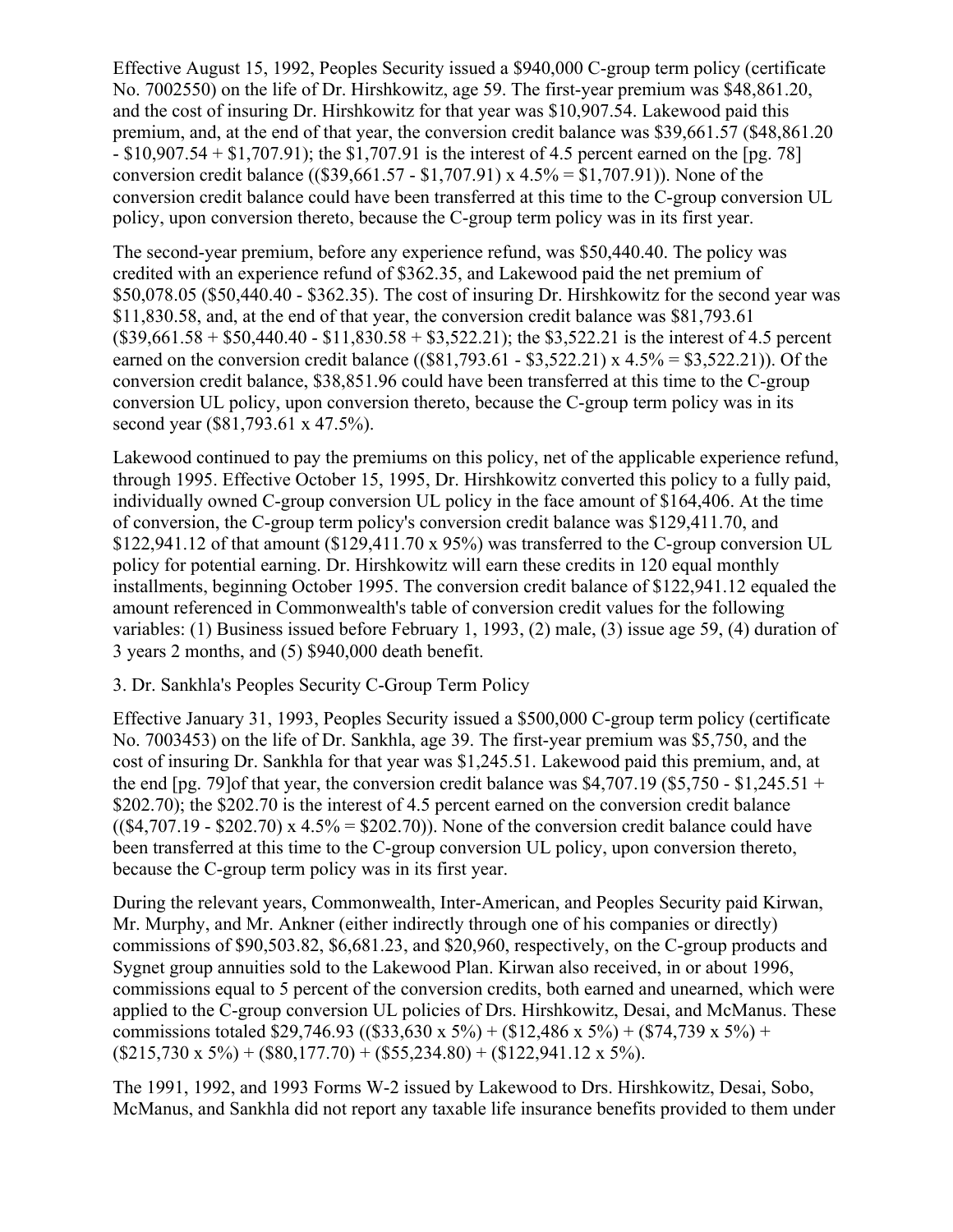the Lakewood Plan. Dr. Hirshkowitz reported \$4,590, \$4,590, and \$13,338 as P.S. 58 income on his joint 1991, 1992, and 1993 Federal individual income tax returns, respectively. Drs. Desai, Sobo, McManus, and Sankhla did not report on their 1991, 1992, or 1993 Federal individual income tax returns any income from the life insurance benefits provided to them by Lakewood.

Respondent determined that Lakewood could not deduct the amounts claimed as contributions to the Lakewood Plan in its October 31, 1991, and its 1992 and 1993 taxable years and disallowed the related claimed deductions of \$480,901, \$209,869, and \$296,056, respectively. In contrast with the Neonatology adjustments, respondent's Lakewood adjustments do not reflect the fact that an employee/owner (Dr. Hirshkowitz) reported P.S. 58 income as to the benefits that he received from the Lakewood Plan. Consistent with the Neonatology determination, respondent determined primarily that Lakewood's contributions to its plan were not deductible under section 162(a) to the extent they did not provide [pg. 80]current-year life insurance protection. Respondent determined alternatively that the contributions were not deductible under section 404(a)(5); respondent determined that the Lakewood Plan was not a "welfare benefit fund" under section 419(e) but a nonqualified plan of deferred compensation subject to the rules of section 404. Respondent determined as a second alternative that, assuming that the Lakewood Plan is a "welfare benefit fund", any deduction of the contributions was precluded by section 419; for this purpose, respondent determined that the SC VEBA was not a "10-or-more employer plan" under section 419A(f)(6) as asserted by petitioners.

As to the petitioning individuals of the Lakewood group, respondent determined that each group of petitioning individuals had "additional income" in the following amounts for the respective years from 1991 through 1993: Dr. and Ms. Hirshkowitz - \$254,051, \$136,678, and \$211,120; Dr. and Ms. Desai - \$122,750, \$42,056, and \$55,000; Dr. and Ms. McManus - \$20,000, \$17,921, and \$18,186; and the Estate of Steven Sobo, Deceased, and Ms. Sobo - \$83,100, \$13,214, and \$5,000. 20 Respondent determined that the additional income was either constructive dividend income under section 301 or nonqualified deferred compensation under section 402(b). As to the latter position, respondent determined that the petitioning employee/owners of the Lakewood group were taxable on their shares of the contributions, when made, because they received in connection with services property not subject to a substantial risk of forfeiture under section 83.

#### VII. The Marlton Plan

Marlton established the Marlton Plan under the NJ VEBA on December 31, 1993, effective January 1, 1993. Marlton [pg. 81] contributed \$100,000 and \$120,000 to the plan during 1993 and 1994, respectively, and Dr. Lo deducted those respective amounts on his 1993 and 1994 Schedules C as employee benefit program expenses. Marlton also paid a \$2,500 VEBA fee in 1993, which Dr. Lo deducted on his joint 1993 Federal individual income tax return.

The Marlton Plan provides in relevant part that: (1) Each person covered by the plan is entitled to a death benefit equal to eight times his or her prior-year compensation, (2) an employee's spouse may not join the plan, and (3) a proprietor may join the plan only if 90 percent or more of the plan's total participants are employees of Marlton on 1 day of each quarter of the plan year. The only persons covered by the Marlton Plan are Dr. Lo, Ms. Lo, and Edward Lo, 21 and, during 1994, the Marlton Plan purchased a separate insurance policy on the life of each of these persons. None of these persons, had he or she died, would have received a death benefit under the plan equal to eight times his or her prior-year compensation. Ms. Lo was a Marlton employee during 1994, and it paid her, ostensibly as employee compensation, \$46,800, \$51,600, and \$54,000 during the respective years from 1992 to 1994. Edward Lo was an employee of Marlton during 1994, and it paid him, ostensibly as employee compensation, \$39,930, \$39,358, and \$37,918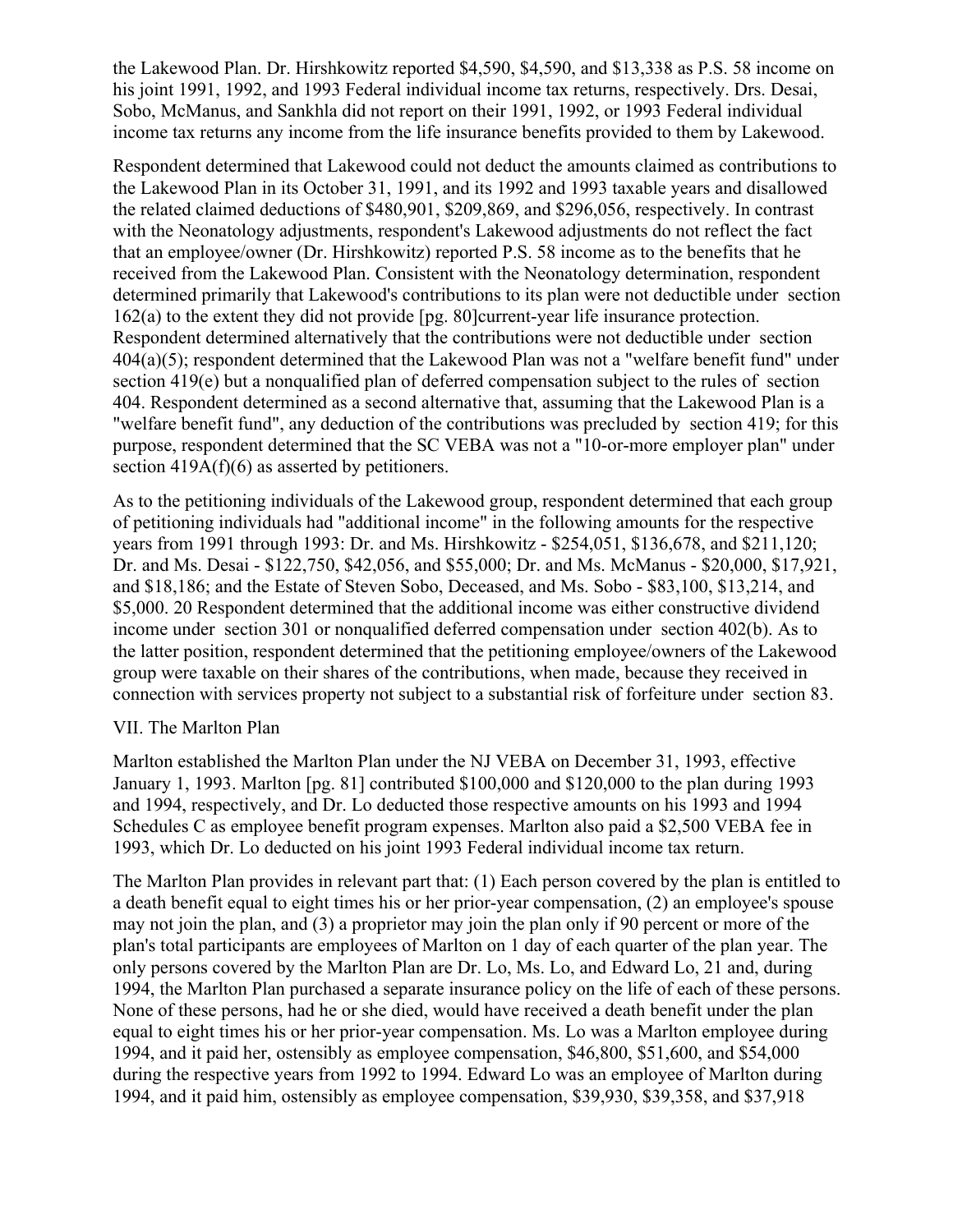during the years 1992 through 1994. Dr. Lo was never a Marlton employee, and he was not eligible to participate in the plan during any of the relevant years. Dr Lo's participation in the plan was inconsistent with the terms thereof.

On April 28, 1994, the Marlton Plan purchased from Southland Life Insurance Co. (Southland) a \$3.2 million flexible premium adjustable life insurance policy (certificate No. 0600008928) on the life of Dr. Lo, age 52, and it paid Southland a \$158,859 premium on the policy during that year. 22 Dr. Lo's death beneficiary was an irrevocable trust by and between him and Ms. Lo, as grantors, and Edward Lo as trustee. The policy's cash value (i.e., its accumulation value 23 less surrender charges) could be obtained by [pg. 82] surrendering the policy, but the product was designed to access that value by borrowing it through a "wash loan" (i.e., a loan for which the interest rate charged thereon equaled the interest rate earned on the policy). The Southland policy's accumulated value was \$154,483 on December 28, 1994, its surrender charge for that year was \$68,800, and the interest credited to the policy during that year approximated \$5,046.96. For 1994, a \$3.2 million term insurance policy on the life of Dr. Lo would have cost approximately \$9,255.05.

Also during 1994, the Marlton Plan purchased from the First Colony Life Insurance Co. (First Colony) a \$412,800 graded premium policy on the life of Ms. Lo, age 44, and a \$264,008 graded premium policy on the life of Edward Lo, age 45. The Marlton Plan paid First Colony a \$584.26 annual premium on Ms. Lo's policy and a \$556.34 annual premium on Edward Lo's policy. The beneficiary of both policies was the Marlton plan trustee. The annual premium on these two policies remained constant for the first 10 years and then increased substantially unless the policyholder provided evidence of insurability to begin another 10-year period of reduced, level premiums.

The Marlton Plan paid no benefits during the subject years. On their joint 1993 Federal individual income tax return, the Los reported no P.S. 58 income. They reported P.S. 58 income of \$4,288 on their joint 1994 Federal individual income tax return.

Respondent determined that Marlton could not deduct its contributions to the Marlton Plan and increased the Los' income by \$102,500 in 1993 and \$116,212 in 1994 to reflect the following adjustments:

 1993 1994 ---- ---- Contributions to the Marlton Plan \$100,000 \$120,000 Administrator's fees 2,500 500 ------- ------- Subtotal 102,500 120,500 Less: P.S. 58 costs included in income  $0$  4,288 ------- ------- Adjustment 102,500 116,212 ------- -------

Respondent determined primarily that the contributions were not deductible under section 162(a). Respondent determined alternatively that the contributions were not deductible under section 404(a)(5); respondent determined that the Marlton Plan was not a "welfare benefit fund" under section 419(e) but a nonqualified plan of deferred compensation subject to the rules of section 404. Respondent determined as a second alternative that, assuming that the Marlton Plan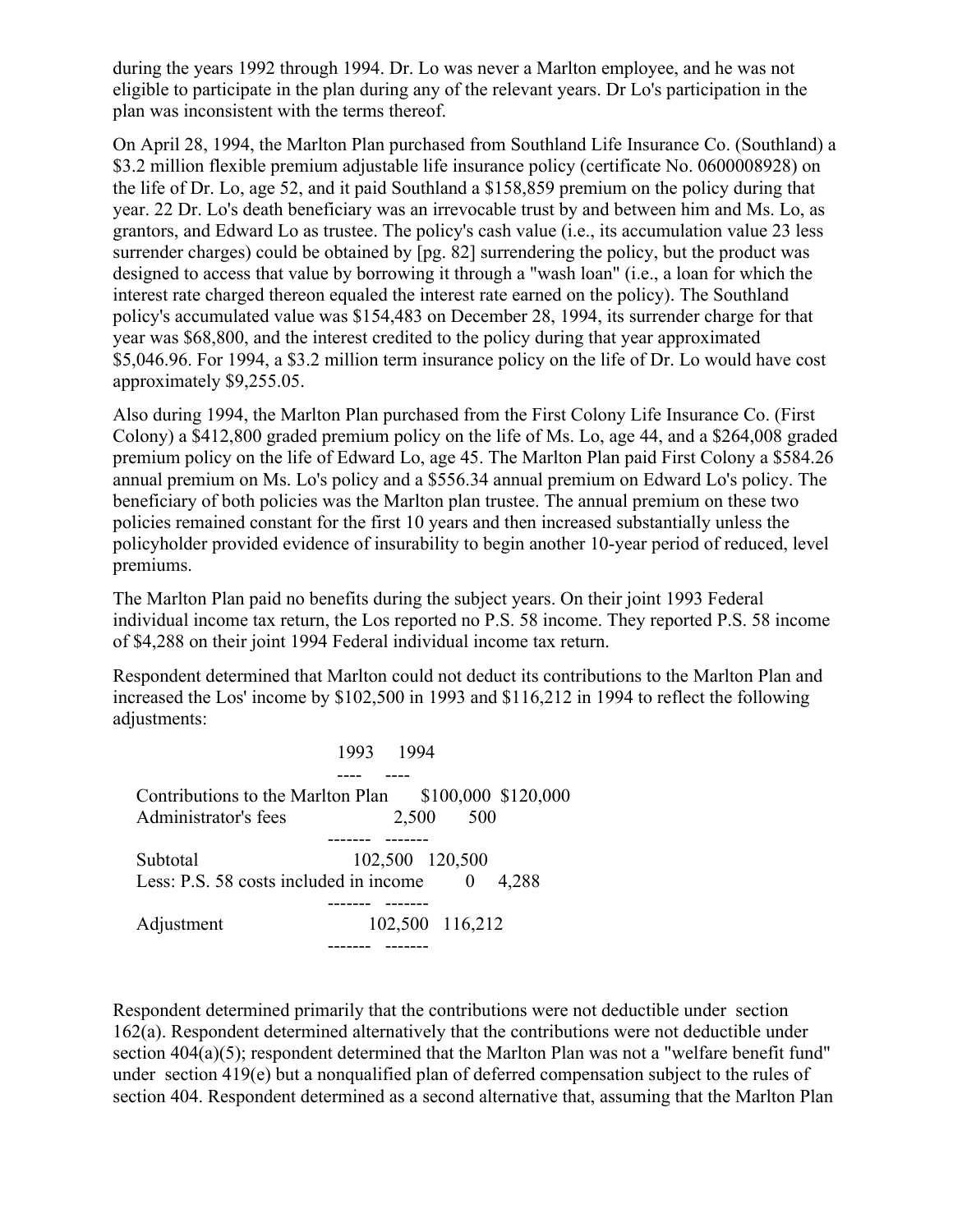is a "welfare benefit fund", any deduction of the contributions was precluded by section 419; for this purpose, respondent determined that the NJ VEBA was not a "10-or-more employer plan" under section 419A(f)(6) as asserted by petitioners. Respondent determined as a third alternative that any deduction of the contributions was precluded by section 264(a); for this purpose, respondent determined that each life insurance policy issued under the Marlton Plan covered the life of a person financially interested in Dr. Lo's trade or business and that Dr. Lo was directly or indirectly a beneficiary under the policy.

# OPINION

We must determine the tax consequences flowing from the subject VEBA's, which, petitioners claim, are "10-or-more employer plans" entitled to the favorable tax treatment set forth in section 419A(f)(6). 24 The VEBAs' framework was [pg. 84]crafted by the insurance salesmen mentioned herein and marketed to professional, small business owners as a viable tax planning device. The VEBAs' scheme was subscribed to by varied small businesses whose employee/owners sought primarily the advertised tax benefits and tax-free asset accumulation. The subject VEBA's were not designed, marketed, purchased, or sold as a means for an employer to provide welfare benefits to its employees. Cf. Booth v. Commissioner, 108 T.C. 524, 561-563 (1997) (designers of welfare benefit funds intended to provide employees with real welfare benefits that would not be subject to abuse). The small business owners at bar (namely, the petitioning physicians) invested in the VEBA's through their businesses and caused their businesses to purchase the C-group product from the insurance salesmen. The insurance salesmen, guided by the designer of the C-group product, represented to the physicians that favorable tax consequences would flow from an investment in the VEBA's and the purchase of the C-group product.

Before turning to the issues at hand, we pause to pass on our perception of the trial witnesses. We observe the candor, sincerity, and demeanor of each witness in order to evaluate his or her testimony and assign it weight for the primary purpose of finding disputed facts. We determine the credibility of each witness, weigh each piece of evidence, draw appropriate inferences, and choose between conflicting inferences in finding the facts of a case. The mere fact that one party presents unopposed testimony on his or her behalf does not necessarily mean that the elicited testimony will result in a finding of fact in that party's favor. We will not accept the testimony of witnesses at face value if we find that the outward appearance of the facts in their totality conveys an impression contrary to the spoken word. See Boehm v. Commissioner, 326 U.S. 287, 293 [34 AFTR 10] (1945); Wilmington Trust Co. v. Helvering, 316 U.S. 164, 167-168 [28 AFTR 1467] (1942); see also Gallick v. Baltimore & O. R. Co., 372 U.S. 108, 114-115 (1963); Diamond Bros. Co. v. Commissioner, 322 F.2d 725, 730-731 [12 AFTR 2d 5632] (3d Cir. 1963), affg. T.C. Memo. 1962-132 [¶62,132 PH Memo TC].

Petitioners called eight fact witnesses and one expert witness. Petitioners' fact witnesses were Drs. Desai, [pg. 85]Hirshkowitz, and Mall, Messrs. Ankner, Mall, and Ross, and AEGON USA employees Paula Jackson and Timothy Vance. Petitioners' expert witness was Jay M. Jaffe, F.S.A., M.A.A.A. (Mr. Jaffe). Mr. Jaffe is the president and sole consultant of Actuarial Enterprises, Ltd., and we generally recognized him as an expert on the characterization of an insurance policy as term insurance. We recognized him as such but expressed concern as to whether he was actually an unbiased expert who could help us. Mr. Jaffe generally testified that the C-group term policy and the C-group conversion UL policy were separate insurance products with no interrelationship.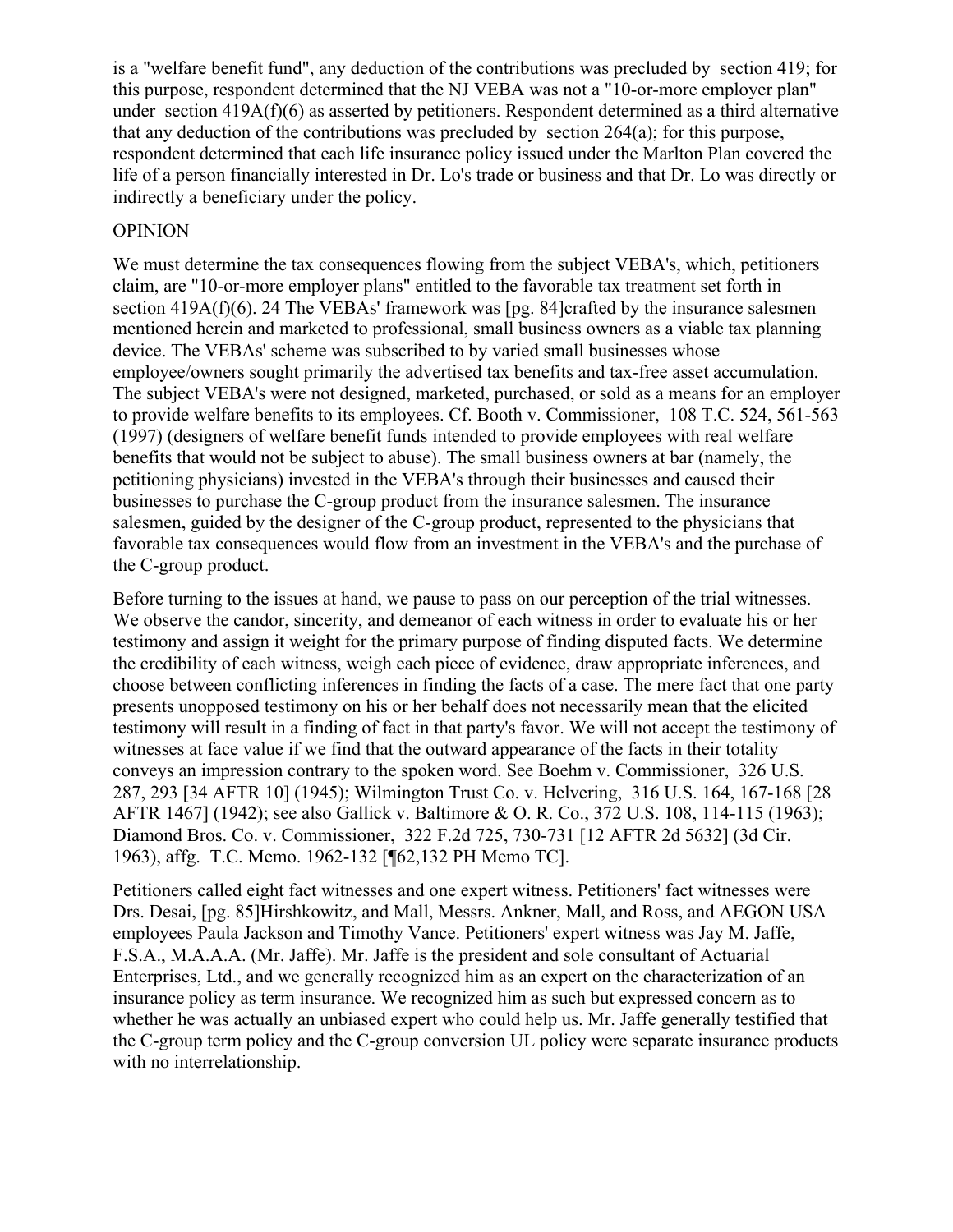Respondent called two fact witnesses and one expert witness. Respondent's fact witnesses were Mr. Cohen and Vincent Maressa, the latter of whom is the executive director and general counsel of the Medical Society of New Jersey. Respondent's expert witness was Charles DeWeese, F.S.A., M.A.A.A. (Mr. DeWeese). Mr. DeWeese is an independent consulting actuary, and we recognized him as an expert on, among other things, the difference between group term insurance and universal life insurance. Mr. DeWeese generally testified that the C-group term policy and the C-group conversion UL policy were one insurance product; i.e., both policies were parts of a single life insurance product.

We have broad discretion to evaluate the cogency of an expert's analysis. Sometimes, an expert will help us decide a case. See, e.g., Booth v. Commissioner, supra at 573; Trans City Life Ins. Co. v. Commissioner, 106 T.C. 274, 302 (1996); see also M.I.C. Ltd. v. Commissioner, T.C. Memo. 1997-96 [1997 RIA TC Memo ¶97,096]; Proios v. Commissioner, T.C. Memo. 1994- 442 [1994 RIA TC Memo ¶94,442]. Other times, he or she will not. See, e.g., Estate of Scanlan v. Commissioner, T.C. Memo. 1996-331 [1996 RIA TC Memo ¶96,331], affd. without published opinion 116 F.3d 1476 (5th Cir. 1997); Mandelbaum v. Commissioner, T.C. Memo. 1995-255 [1995 RIA TC Memo ¶95,255], affd. without published opinion 91 F.3d 124 [78 AFTR 2d 96-5159] (3d Cir. 1996). We weigh an expert's testimony in light of his or her qualifications and with due regard to all other credible evidence in the record. See Estate of Kaufman v. Commissioner, T.C. Memo. 1999-119 [1999 RIA TC Memo ¶99,119]. We may embrace or reject an expert's opinion in toto, or we may pick and choose the portions of the opinion we choose to adopt. See Helvering v. National Grocery Co., 304 U.S. 282, 294-295 [20 AFTR 1269] (1938); Silverman v. Commissioner, 538 F.2d 927, 933 [38 AFTR 2d 76-6258] (2d Cir. 1976), [pg. 86] affg. T.C. Memo. 1974-285 [¶74,285 PH Memo TC]; IT&S of Iowa, Inc. v. Commissioner, 97 T.C. 496, 508 (1991); Parker v. Commissioner, 86 T.C. 547, 562 (1986); see also Pabst Brewing Co. v. Commissioner, T.C. Memo. 1996-506 [1996 RIA TC Memo ¶96,506]. We are not bound by an expert's opinion and will reject an expert's opinion to the extent that it is contrary to the judgment we form on the basis of our understanding of the record as a whole. See Orth v. Commissioner, 813 F.2d 837, 842 [59 AFTR 2d 87-758] (7th Cir. 1987), affg. Lio v. Commissioner, 85 T.C. 56 (1985); Silverman v. Commissioner, supra at 933; Estate of Kreis v. Commissioner, 227 F.2d 753, 755 [48 AFTR 706] (6th Cir. 1955), affg. T.C. Memo. 1954-139 [¶54,139 PH Memo TC]; IT&S of Iowa, Inc. v. Commissioner, supra at 508; Chiu v. Commissioner, 84 T.C. 722, 734 (1985); see also Gallick v. Baltimore & O. R. Co., supra at 115; In re TMI Litig., 193 F.3d 613, 665-666 (3d Cir. 1999).

Mr. DeWeese is no stranger to this Court. He testified in Booth v. Commissioner, 108 T.C. 524 (1997), as an expert on multiple employer plans. We find him to be reliable, relevant, and helpful. We credit his opinion as set forth in his report and as clarified at trial. We rely on his opinion in making our findings of fact and reaching the conclusions we draw therefrom.

Mr. Jaffe helped us minimally. 25 He admitted at trial that he works with Commonwealth in its everyday business operation, including helping it develop an innovative term life insurance product and rendering critical advice to it on an unrelated litigation matter. An expert witness loses his or her impartiality when he or she is too closely connected with one of the parties. See, e.g., Estate of Kaufman v. Commissioner, supra (the Commissioner's expert was inherently biased because he was the Commissioner's employee). An expert witness also is unhelpful when he or she is merely a biased spokesman for the advancement of his or her client's litigating position. When we see and hear an expert who displays an unyielding allegiance to the party who is paying his or her bill, we need not and generally will not hesitate to disregard that testimony as untrustworthy. See Estate of Halas v. Commissioner, 94 T.C. 570, 577 (1990); Laureys v.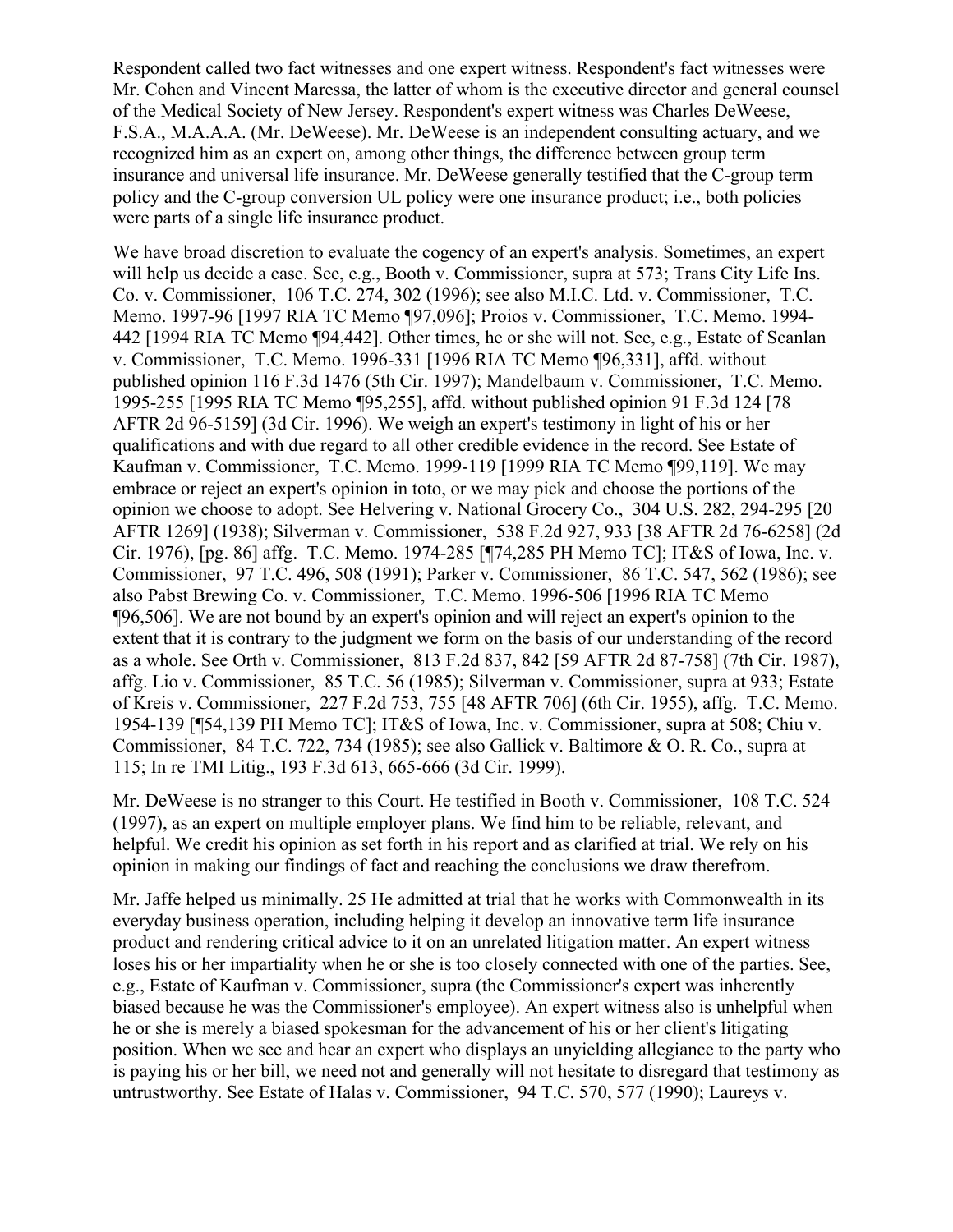Commissioner, 92 T.C. 101, 129 (1989); see also Jacobson v. [pg. 87]Commissioner, T.C. Memo. 1989-606 [¶89,606 PH Memo TC] (when experts act as advocates, "the experts can be viewed only as hired guns of the side that retained them, and this not only disparages their professional status but precludes their assistance to the Court in reaching a proper and reasonably accurate conclusion").

We also do not find the testimony of most of the fact witnesses to be helpful as to the critical facts underlying the issues at hand. Drs. Desai, Hirshkowitz, and Mall and Messrs. Ankner, Mall, and Ross testified incredibly with regard to material aspects of this case. They all seemed coached and frequently displayed during cross-examination (or in response to questions asked by the Court) a loss of memory or hesitation with respect to their testimony. 26 Each of them (with the exception of Dr. Desai and Mr. Mall) also acknowledged that he or she had on prior occasions consciously misrepresented material facts in order to achieve a personal goal. Their testimony, as well as the testimony of Mr. Cohen, was for the most part self-serving, vague, elusive, uncorroborated, and/or inconsistent with documentary or other reliable evidence. Under circumstances such as these, we are not required to, and we do not, rely on the bald or otherwise unreliable testimony of these named fact witnesses to support our decision herein. See Diamond Bros. Co. v. Commissioner, 322 F.2d 725 [12 AFTR 2d 5632] at 730-731; see also Tokarski v. Commissioner, 87 T.C. 74, 77 (1986). We rely mainly on the testimony of Mr. DeWeese and the voluminous record built by the parties through their stipulation of approximately 2,167 facts and approximately 1,691 exhibits.

We turn to the nine issues for decision and address each of these issues seriatim.

1. Contributions to the Neonatology and Lakewood Plans

We decide first the question of whether section 162(a) allows Neonatology and Lakewood to deduct their contributions to their plans. Section 162(a) generally provides a deduction for all ordinary and necessary expenses paid or incurred during the taxable year in carrying on a trade or business. A taxpayer must meet five requirements in order [pg. 88]to deduct an item under this section. The taxpayer must prove that the item claimed as a deductible business expense: (1) Was paid or incurred during the taxable year; (2) was for carrying on his, her, or its trade or business; (3) was an expense; (4) was a necessary expense; and (5) was an ordinary expense. See Commissioner v. Lincoln Savs. & Loan Association, 403 U.S. 345, 352 [27 AFTR 2d 71-1542] (1971); Welch v. Helvering, 280 U.S. 111, 115 (1933). A determination of whether an expenditure satisfies each of these requirements is a question of fact. See Commissioner v. Heininger, 320 U.S. 467, 475 [31 AFTR 783] (1943).

Petitioners argue that Neonatology and Lakewood meet all five requirements with respect to their contributions to their plans, and, hence, petitioners assert, those contributions are fully deductible under section 162(a). Petitioners contend that the contributions were paid as compensation because, they assert, the contributions funded a fringe benefit in the form of term life insurance. Petitioners assert that the contributions all were made to the plans to pay premiums on term life insurance and that the premiums entitled the insureds to nothing more.

Respondent argues that section 162(a) does not allow Neonatology and Lakewood to deduct their contributions in full. Respondent concedes that Neonatology and Lakewood may deduct their contributions to their plans to the extent that the contributions funded term life insurance. See sec. 1.162-10(a), Income Tax Regs.; see also Joel A. Schneider, M.D., S.C. v. Commissioner, T.C. Memo. 1992-24 [1992 TC Memo ¶92,024]; Moser v. Commissioner, T.C. Memo. 1989-142 [¶89,142 PH Memo TC], affd. on other grounds 914 F.2d 1040 [66 AFTR 2d 90-5588] (8th Cir. 1990). As to the excess contributions, respondent asserts, those amounts are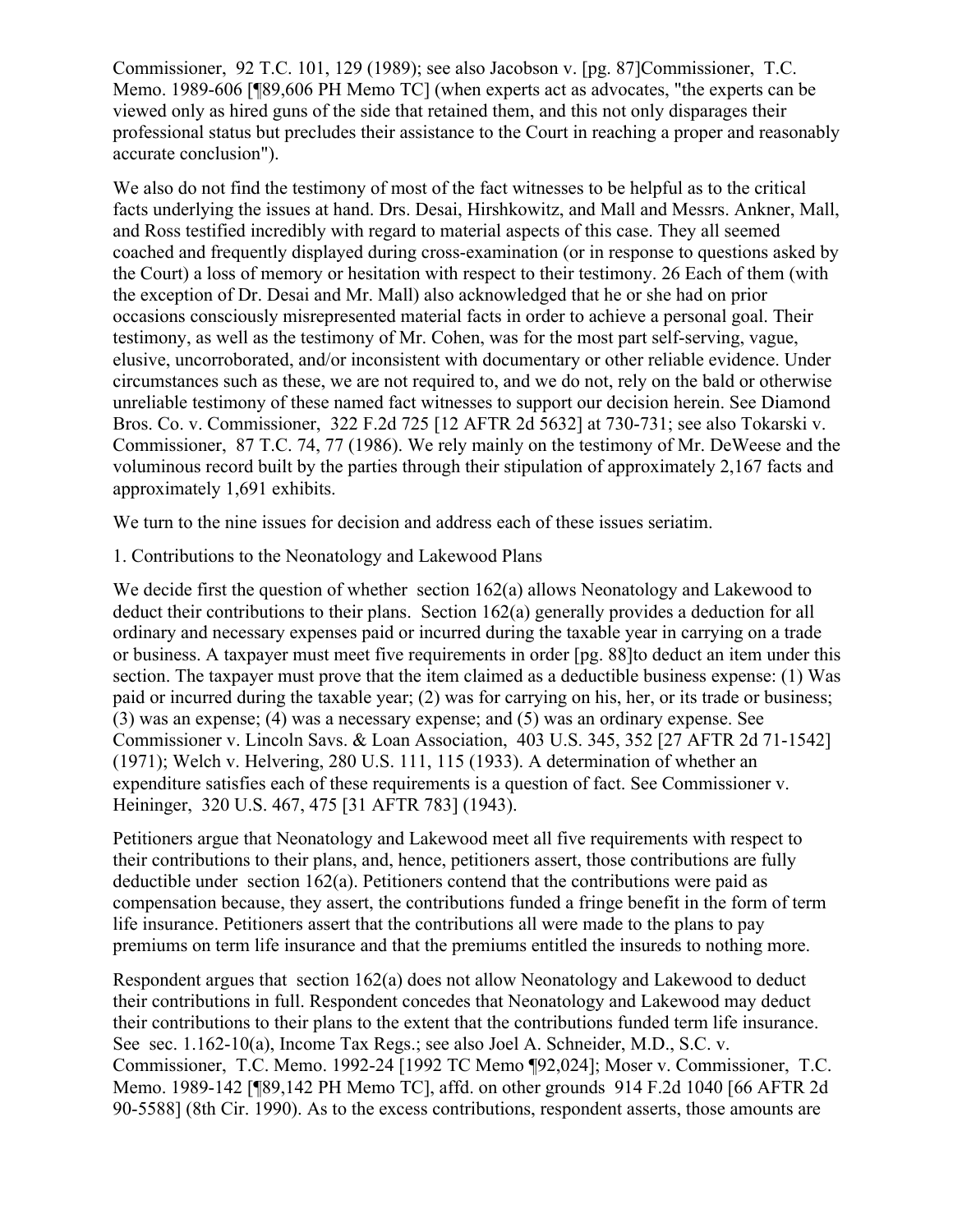not deductible under section 162(a). Respondent argues primarily that the excess contributions are distributions of surplus cash and not ordinary and necessary business expenses. Respondent points to the fact that the only benefit provided explicitly under the plans was term life insurance and asserts that the excess contributions did not fund this benefit.

We agree with respondent that the excess contributions which Neonatology and Lakewood made to their plans are nondeductible distributions of cash for the benefit of their employee/owners and do not constitute ordinary or necessary business [pg. 89] expenses. 27 The Neonatology Plan and the Lakewood Plan are primarily vehicles which were designed and serve in operation to distribute surplus cash surreptitiously (in the form of excess contributions) from the corporations for the employee/owners' ultimate use and benefit. Although the plans did provide term life insurance to the employee/owners, the excess contributions simply were not attributable to that current-year protection. The excess contributions, which represent the lion's share of the contributions, were paid to Inter-American, Commonwealth, or Peoples Security, as the case may be, to be set aside in an interest-bearing account for credit to the C-group conversion UL policy, upon conversion thereto, and it was the holders of these policies (namely, the employee/owners) who benefited from those excess contributions by way of their ability to participate in the C-group products. 28 We find incredible petitioners' assertion that the employee/owners of Neonatology and Lakewood, each of whom is an educated physician, would have caused their respective corporations to overpay substantially for term life insurance with no promise or expectation of receiving the excess contributions back. The premiums paid for the Cgroup term policy exceeded by a wide margin the cost of term life insurance.

We recognize that the conversion credit balance in a C-group term policy would be forfeited completely were the policy to lapse and not be converted. Such was the case, for example, when Neonatology let Dr. Mall's Inter-American C-group term policy lapse on March 15, 1992; 29 in that case, Dr. Mall forfeited the conversion credit balance of \$8,585.88. Petitioners focus on the possibility and actual occurrence of such a forfeiture and conclude therefrom that the premiums are all attributable to current life insurance protection. We disagree with this conclusion. The mere fact that a C-group term policyholder may forfeit the conversion credit balance does not mean, as petitioners would have it, that the balance [pg. 90]was charged or paid as the cost of term life insurance. The current-year insurance purchased from Inter-American on the life of Dr. Mall cost only \$1,689.85 for the certificate year then ended, and the fact that Neonatology choose to deposit with Inter-American an additional \$8,216.05 (\$9,906 premium less \$1,689.85 cost of insurance) expecting that Dr. Mall would eventually receive that deposit with commercial interest does not recharacterize the deposited funds as the cost of term insurance simply because Neonatology ultimately decided to abandon the funds. Although it is true that Neonatology and the insurancemen represented in form that Neonatology paid the entire \$9,906 to Inter-American as a premium on term life insurance, the fact of the matter is that neither Neonatology nor Inter-American actually considered the excess premium to fund the cost of term life insurance. The substance of the purported premium payment outweighs its form, and, after closely scrutinizing the facts and circumstances of this case, including especially the interrelationship between the two policies underlying the C-group product and the expectations and understandings of the parties to the contracts underlying that product, we are left without any doubt that the amount credited to the conversion account balance was neither charged nor paid as the cost of current life insurance protection. The parties to those contracts have always expected and understood that the conversion credit balance would be returned to the insured in the future by way of no-cost policy loans.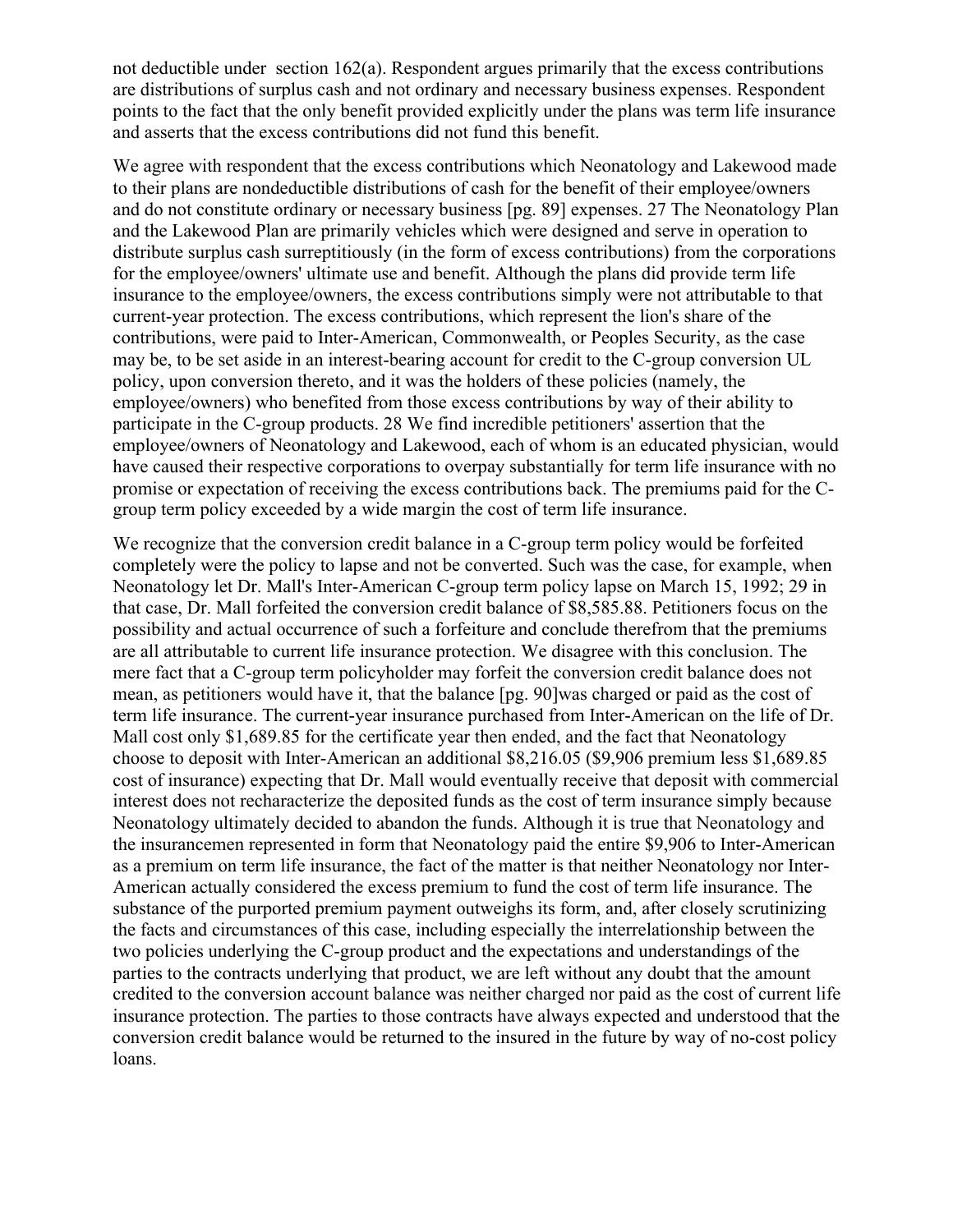We also recognize that the conversion credit balance would not be paid in addition to the underlying policy's face value when the insured died, and, if the insured had borrowed from the balance, that the death benefit would be reduced by the amount of any outstanding loan. In the case of Dr. Sobo, for example, his beneficiary, Ms. Sobo, received upon his death only the face value of the two C-group term policies which were then outstanding on his life. Neither she nor anyone else was entitled to, or actually received, the conversion credit balance on either policy. For the reasons stated immediately above, we do not believe that this "forfeiture" provision changes the fact that the amount credited to the conversion credit balance was simply a deposit that could either grow with interest, or, in the case of Dr. Sobo, [pg. 91]dissipate, and that this deposit was insufficiently related to the current life insurance protection to label it as such. 30

We conclude that the excess contributions are disguised (constructive) distributions to the petitioning employee/owners of Neonatology and Lakewood, see Mazzocchi Bus Co., Inc. v. Commissioner, 14 F.3d 923, 927-928 [73 AFTR 2d 94-1068] (3d Cir. 1994), affg. T.C. Memo. 1993-43 [1993 RIA TC Memo ¶93,043]; Commissioner v. Makransky, 321 F.2d 598, 601-603 [12 AFTR 2d 5097] (3d Cir. 1963), affg. 36 T.C. 446 (1961); Truesdell v. Commissioner, 89 T.C. 1280 (1989); see also Old Colony Trust Co. v. Commissioner, 279 U.S. 716 [7 AFTR 8875] (1929) (individual taxpayer constructively received income to the extent corporate employer agreed to pay his tax bill), which means, in turn, that the distributing corporations cannot deduct those payments. 31 The fact that neither Lakewood nor Neonatology formally declared these excess contributions as cash distributions does not foreclose our finding that the excess contributions were distributions-in-fact. See Commissioner v. Makransky, supra at 601; Truesdell v. Commissioner, supra at 1295; see also Loftin & Woodard, Inc. v. United States, 577 F.2d 1206, 1214 [42 AFTR 2d 78-5637] (5th Cir. 1978); Crosby v. United States, 496 F.2d 1384, 1388 [34 AFTR 2d 74-5371] (5th Cir. 1974); Noble v. Commissioner, 368 F.2d 439, 442 [18 AFTR 2d 5982] (9th Cir. 1966), affg. T.C. Memo. 1965-84 [¶65,084 PH Memo TC]. What is critical to our conclusion is that the excess contributions made by Neonatology and Lakewood conferred an economic benefit on their employee/owners for the primary (if not sole) benefit of those employee/owners, that the excess contributions constituted a distribution of cash rather than a payment of an ordinary and necessary business expense, and that neither Neonatology nor Lakewood expected any repayment of the cash underlying the conferred benefit. 32 See Noble v. Commissioner, supra at 443; see also Loftin & Woodard, Inc. v. United States, supra at [pg. 92] 1214-1215; Crosby v. United States, supra at 1388; Magnon v. Commissioner, 73 T.C. 980, 993-994 (1980).

Petitioners argue that the excess contributions were paid to the employee/owners as compensation for their services. We disagree. Whether amounts are paid as compensation turns on the factual determination of whether the payor intends at the time that the payment is made to compensate the recipient for services performed. See Whitcomb v. Commissioner, 733 F.2d 191, 194 [53 AFTR 2d 84-1486] (1st Cir. 1984), affg. 81 T.C. 505 (1983); King's Ct. Mobile Home Park, Inc. v. Commissioner, 98 T.C. 511, 514-515 (1992); Paula Constr. Co. v. Commissioner, 58 T.C. 1055, 1058-1059 (1972), affd. without published opinion 474 F.2d 1345 [31 AFTR 2d 73-926] (5th Cir. 1973). The intent is not found, as petitioners would have it, at or after the time that respondent challenges the payment's characterization as something other than compensation. See King's Ct. Mobile Home Park, Inc. v. Commissioner, supra at 514; Paula Constr. Co. v. Commissioner, supra at 1059-1060; Joyce v. Commissioner, 42 T.C. 628, 636 (1964); Drager v. Commissioner, T.C. Memo. 1987-483 [¶87,483 PH Memo TC]. The mere fact that petitioners now choose to characterize the excess contributions as compensation does not necessarily mean that the payments were compensation in fact.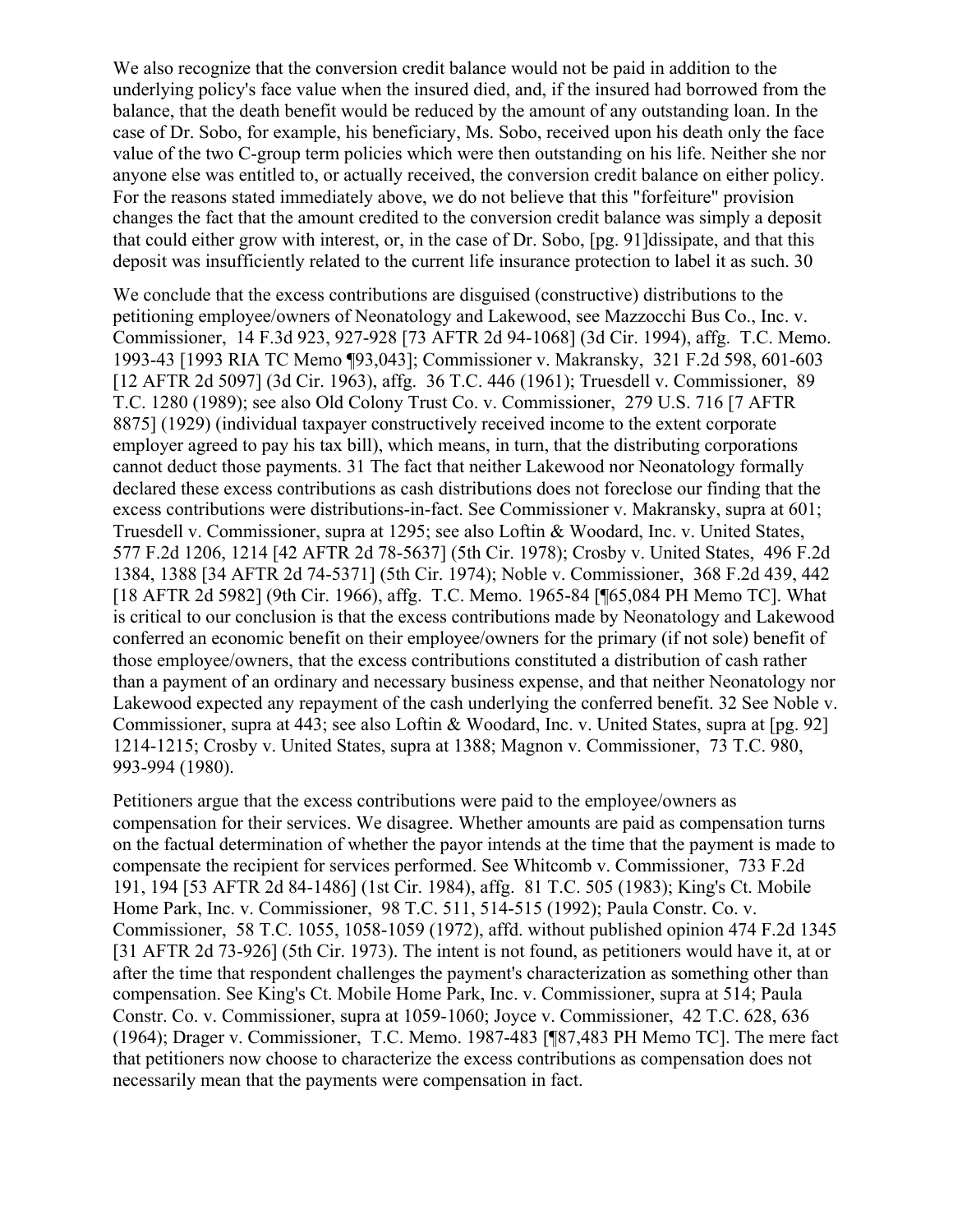The facts of this case do not support petitioners' assertion that Neonatology and Lakewood had the requisite compensatory intent when they made the contributions to their plans. We find nothing in the record, except for petitioners' assertions on brief, that would support such a finding. See Rule 143(b) (statements on brief are not evidence). Indeed, all reliable evidence points to the contrary conclusion that we reach as to this issue. On the basis of our review of the record, we are convinced that the purpose and operation of the Neonatology Plan and the Lakewood Plan was to serve as a tax-free savings device for the owner/employees and not, as asserted by petitioners, to provide solely term life insurance to the covered employees. To be sure, some of the plans even went so far as to purchase annuities for designated employee/owners. [pg. 93]

## 2. Lakewood's Payments Made Outside of its Plan

Lakewood made payments outside of the Lakewood Plan for additional life insurance for two of its employees. Lakewood argues that these payments are deductible in full under section 162(a) as ordinary and necessary business expenses. We disagree. For the reasons stated above, we hold that these payments are nondeductible constructive distributions to the extent they did not fund term life insurance. The payments are deductible to the extent they did fund term life insurance for the relevant employees.

## 3. Neonatology Contributions as to Mr. Mall

Neonatology contributed money to the Neonatology Plan for the benefit of Mr. Mall. Mr. Mall was neither an employee of Neonatology nor an individual who was eligible to participate in Neonatology's Plan. We conclude that these contributions served no business purpose of Neonatology, and, hence, that they were not ordinary and necessary expenses paid to carry on Neonatology's business. See sec. 1.162-10(a), Income Tax Regs.; see also Joel A. Schneider, M.D., S.C. v. Commissioner, T.C. Memo. 1992-24 [1992 TC Memo ¶92,024]; Moser v. Commissioner, T.C. Memo. 1989-142 [¶89,142 PH Memo TC]. The contributions are nondeductible constructive distributions to Dr. Mall. 33

# 4. & 5. Marlton Contributions as to Dr. Lo and its Two Employees

Marlton contributed money to the Marlton Plan to purchase life insurance on the lives of three individuals; namely, Dr. Lo, Ms. Lo, and Edward Lo. As to Dr. Lo, he was neither a Marlton employee nor an individual who was eligible to participate in Marlton's plan. We conclude that the contributions made on his behalf served no legitimate business purpose of Marlton, and, hence, that they were not ordinary and necessary expenses paid to carry on Marlton's business. See sec. 1.162-10(a), Income Tax Regs.; see also Joel A. Schneider, M.D., S.C. v. Commissioner, supra; Moser v. Commissioner, supra. In contrast with Neonatology's contributions to [pg. 94]purchase insurance on the life of Mr. Mall, which we have just held were a constructive distribution to Dr. Mall, the contributions which Marlton made on behalf of Dr. Lo are not a constructive distribution to him because Marlton is not a corporation.

As to Ms. Lo, she was a Marlton employee. Under section 264(a)(1), however, a taxpayer may not deduct life insurance premiums to the extent that the taxpayer is "directly or indirectly a beneficiary" of the underlying policy. 34 Sec. 264(a)(1). Respondent argues that section  $264(a)(1)$  applies to disallow Marlton's deduction of the contributions that it made to pay the premiums on Ms. Lo's term life insurance policy because, respondent asserts, the policy's beneficiary was a grantor trust formed by the Los.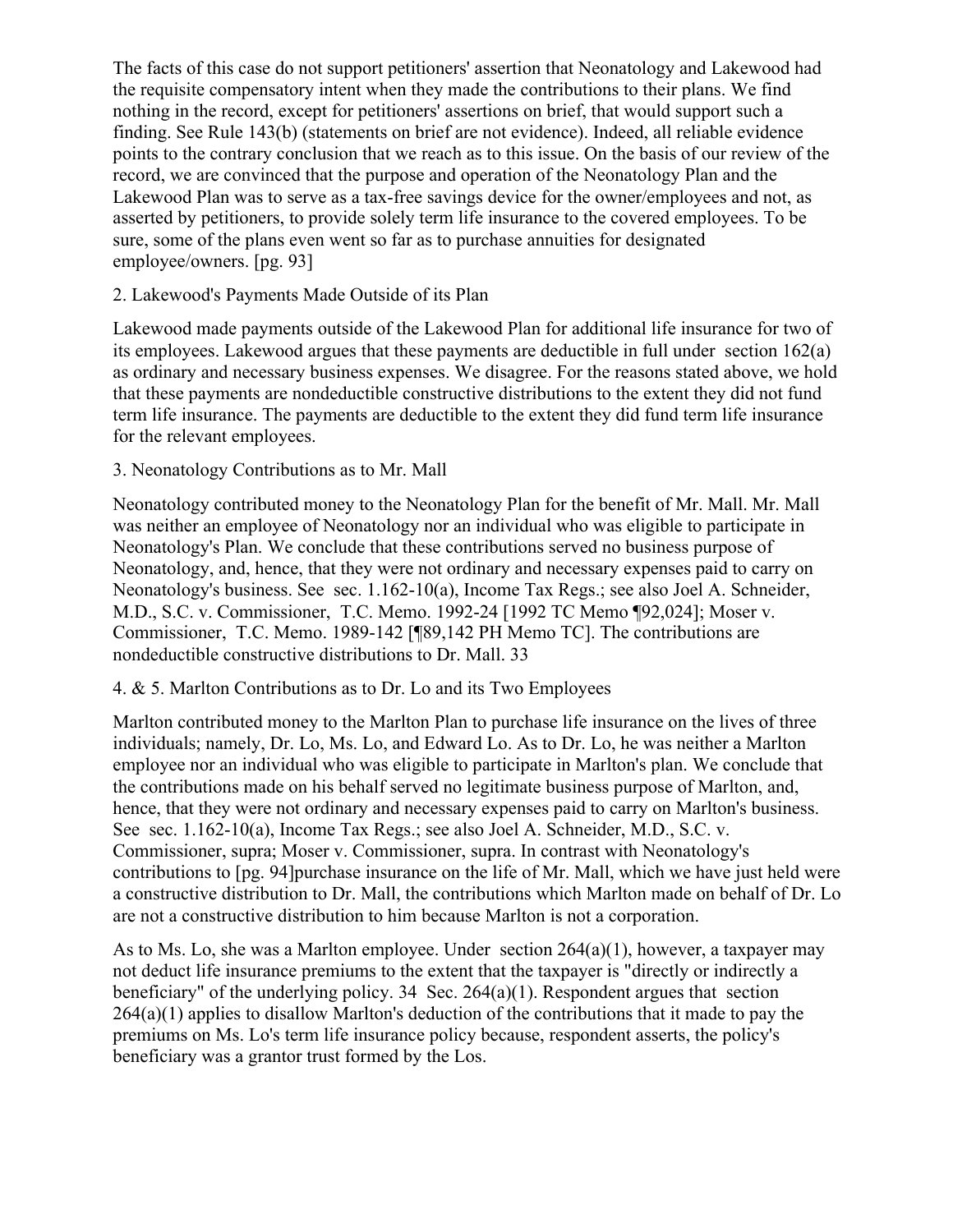We agree with respondent's conclusion that section  $264(a)(1)$  prevents Marlton from deducting the contributions which it made to its plan to pay the premiums on Ms. Lo's term life insurance policy. We do so, however, for reasons different from the reason espoused by respondent. As we see it, Marlton's deduction of its contributions for Ms. Lo's life insurance policy turns on whether Marlton 35 was "directly or indirectly a beneficiary" of that policy within the meaning of section  $264(a)(1)$ . If it was, the premiums are not deductible, regardless of whether they would otherwise be deductible as a business expense. See Carbine v. Commissioner, 83 T.C. 356, 367-368 (1984) (and cases cited thereat), affd. 777 F.2d 662 [57 AFTR 2d 86-406] (11th Cir. 1985); Glassner v. Commissioner, 43 T.C. 713, 715 (1965), affd. per curiam 360 F.2d 33 [17 AFTR 2d 651] (3d Cir. 1966); sec. 1.264-1(a), Income Tax Regs.

Respondent asserts that the policy's beneficiary was the Los' grantor trust. We are unable to find that such was the case. As we view the record, and as we found supra, the beneficiary of Ms. Lo's term life insurance policy was the Marlton Plan. Although the trust to which respondent refers was indeed the beneficiary of Dr. Lo's policy, we find nothing [pg. 95]in the record to suggest that the same trust also was the beneficiary of Ms. Lo's policy. Nor has respondent pointed us to any part of the record that would support such a finding.

We ask whether Dr. Lo is a direct or indirect beneficiary of Ms. Lo's term life insurance policy given the fact that the Marlton Plan is the named beneficiary. We conclude that he is. 36 In the event of Ms. Lo's death, the face value of her life insurance policy would be paid to the Marlton Plan, for which Dr. Lo and Edward Lo would be the remaining beneficiaries. Although Dr. Lo would not be the sole beneficiary of those death benefits, section 264(a)(1) requires only that he be a beneficiary in order to render the premiums nondeductible. See Keefe v. Commissioner, 15 T.C. 947, 952-953 (1950). Nor does it matter for purposes of section  $264(a)(1)$  that he was not expressly listed on Ms. Lo's policy as the beneficiary thereof. See Rieck v. Heiner, 25 F.2d 453 [6 AFTR 7540] (3d Cir. 1928).

Dr. Lo, as opposed to Edward Lo, also stood to gain the most from the plan assets, were Ms. Lo to have died. Whereas Edward Lo had a fairly inexpensive term life insurance policy, Dr. Lo had a fairly expensive universal life policy. Ms. Lo's life insurance proceeds also could be used to pay the premiums on the policies, thus satisfying the obligation of Marlton to do so. See Rodney v. Commissioner, 53 T.C. 287, 318-319 (1969) (benefit requirement of section 264(a)(1) is satisfied where the insurance would ultimately satisfy an obligation of the taxpayer); Glassner v. Commissioner, supra (same).

# 6. Disallowed Payments

A corporate distribution is taxed as a dividend to the recipient shareholder to the extent of the corporation's earnings and profits. The portion of the distribution that is not a dividend is a nontaxable return of capital to the extent of the shareholder's stock basis. The remainder of the distribution is taxed to the shareholder as gain from the sale or exchange of property. See sec. 301(c); Enoch v. Commissioner, 57 T.C. 781, 793 (1972); see also Commissioner v. Makransky, 321 F.2d at 601. [pg. 96]

Petitioners do not challenge respondent's determination that Lakewood and Neonatology had sufficient earnings and profits to characterize the subject distributions as dividends. We sustain respondent's determination that all the distributions are taxable dividends to the recipient employee/owners. See Rule 142(a); Welch v. Helvering, 290 U.S. at 115.

Petitioners challenge the timing of that income, however, arguing that it is not taxable to the employee/owners in the year determined by respondent; i.e., the year in which Neonatology and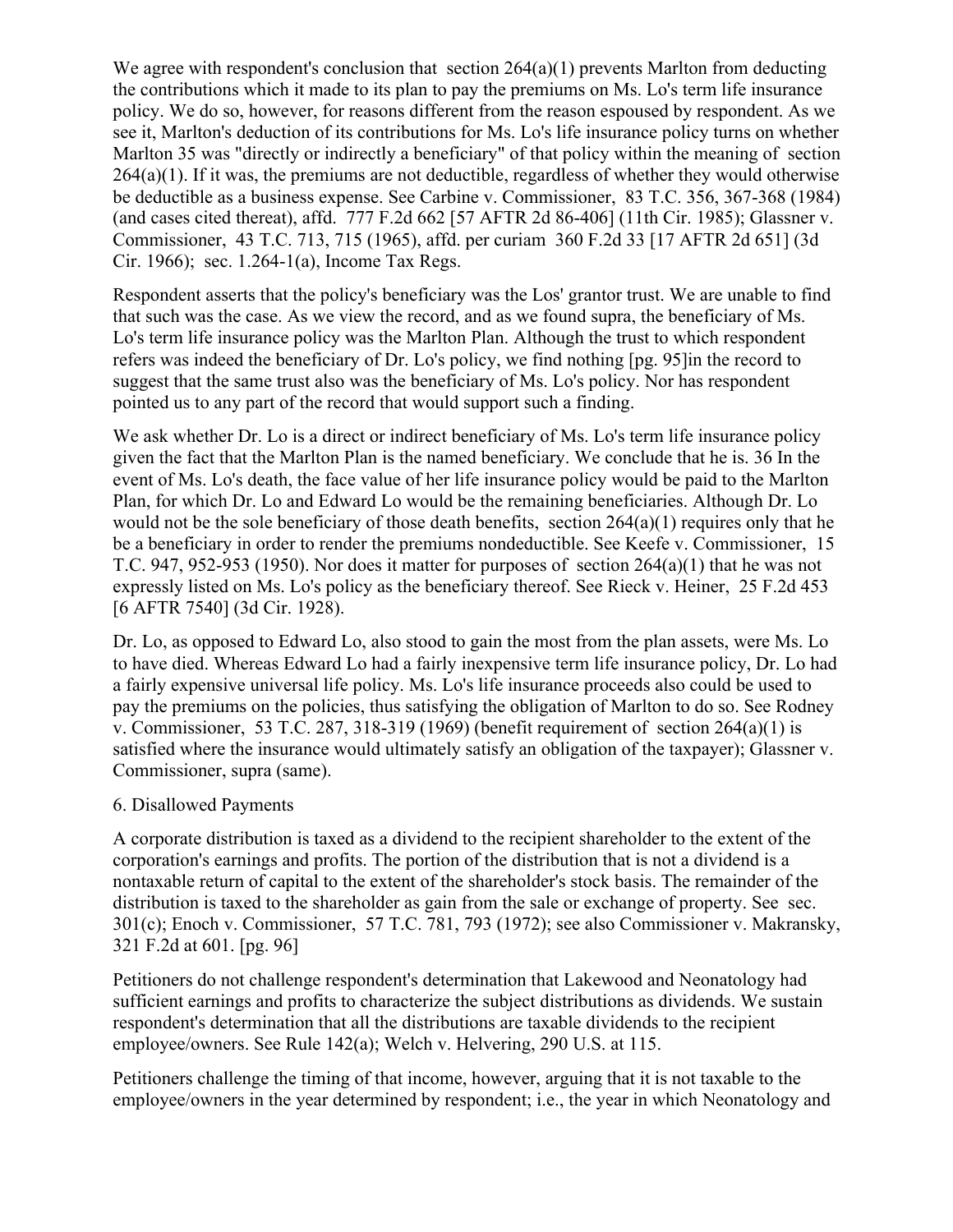Lakewood contributed the excess amounts to their plans or, in the three instances where the insurance was purchased directly from Peoples Security, in the year that Lakewood paid Peoples Security for that insurance. Petitioners assert that the income is not taxable to the employee/owners until after the subject years because the conversion credit balance would be forfeited if the underlying policy lapsed or if the insured died. Petitioners observe that the employee/owners' ability to withdraw the conversion credit balance was limited to the percentage of that balance that was transferred to the C-group conversion UL policy. Petitioners observe that the transferred credits could be reached by an insured only if a C-group term policy was converted to a C-group conversion UL policy, and then only in equal increments over 120 months. Petitioners observe that an insured would forfeit the transferred credits in the event of his or her death. Petitioners rely primarily on section 83(a).

Respondent argues that the income is taxable currently. Respondent asserts that the excess contributions purchased insurance contracts and annuities for the benefit of the employee/owners. Respondent asserts that the employee/owners had the unfettered ability to withdraw the conversion credit balances at their whim.

We agree with respondent that the dividends are taxable in the years that he determined. As mentioned supra, we view Neonatology and Lakewood's excess contributions to their plans as passing first through the employee/owners. We view likewise the excess payments which Lakewood made directly to Peoples Security. Accordingly, in both cases, the employee/owners are considered for purposes of the Federal tax law to have received the excess contributions (or [pg. 97]payments) when the contributions (or payments) were first made.

Petitioners rely mistakenly on section 83 to argue that the individual petitioners may not be taxed currently on the excess contributions. 37 Section 83 has no application to a case such as this where a corporation makes a cash distribution for the benefit of a shareholder, even when, as is the case here, that shareholder is also an employee of the distributing corporation. Section 83 requires a transfer of property in connection with the performance of services, see sec. 83(a), and, as explained supra, such a requirement is not met in the case of a distribution.

#### 7. Accuracy-Related Penalties

Respondent determined that each petitioner was liable for an accuracy-related penalty under section 6662(a) and (b)(1) for negligence or intentional disregard of rules and regulations. Petitioners argue that none of them are so liable. Petitioners assert that they were "approached by various professionals" who introduced petitioners to the VEBA's and that they invested in the VEBA's relying on "tax opinion letters written by tax attorneys and accountants and discussions with insurance brokers". Petitioners assert that the accountants who prepared their returns agreed with the reporting position taken as to the contributions, as evidenced by the fact that the accountants prepared the returns in the manner they did. Petitioners assert that many of the issues at bar are matters of first impression, which, petitioners conclude, means they cannot be liable for an accuracy-related penalty for negligence. [pg. 98]

We disagree with all of petitioners' assertions as to the accuracy-related penalties determined by respondent under section  $6662(a)$  and  $(b)(1)$ . Section  $6662(a)$  and  $(b)(1)$  imposes a 20-percent accuracy-related penalty on the portion of an underpayment that is due to negligence or intentional disregard of rules or regulations. Negligence includes a failure to attempt reasonably to comply with the Code. See sec. 6662(c). Disregard includes a careless, reckless, or intentional disregard. See id. An underpayment is not attributable to negligence or disregard to the extent that the taxpayer shows that the underpayment is due to the taxpayer's reasonable cause and good faith. See secs. 1.6662-3(a), 1.6664-4(a), Income Tax Regs.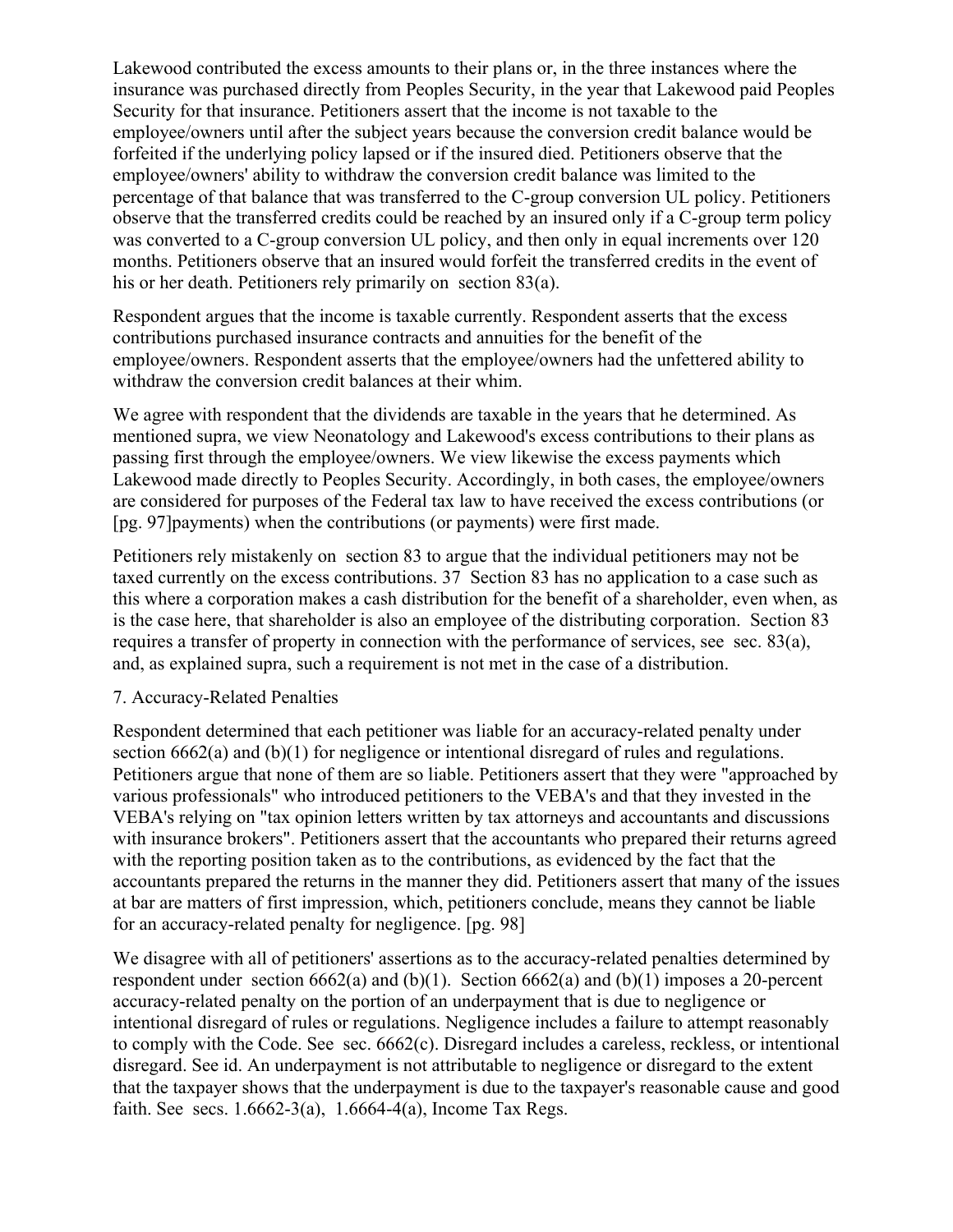Reasonable cause requires that the taxpayer have exercised ordinary business care and prudence as to the disputed item. See United States v. Boyle, 469 U.S. 241 [55 AFTR 2d 85-1535] (1985); see also Hatfried, Inc. v. Commissioner, 162 F.2d 628, 635 [35 AFTR 1496] (3d Cir. 1947); Girard Inv. Co. v. Commissioner, 122 F.2d 843, 848 [27 AFTR 922] (3d Cir. 1941); Estate of Young v. Commissioner, 110 T.C. 297, 317 (1998). The good faith reliance on the advice of an independent, competent professional as to the tax treatment of an item may meet this requirement. See United States v. Boyle, supra; sec. 1.6664-4(b), Income Tax Regs.; see also Hatfried, Inc. v. Commissioner, supra at 635; Girard Inv. Co. v. Commissioner, supra at 848; Ewing v. Commissioner, 91 T.C. 396, 423 (1988), affd. without published opinion 940 F.2d 1534 (9th Cir. 1991). Whether a taxpayer relies on advice and whether such reliance is reasonable hinge on the facts and circumstances of the case and the law that applies to those facts and circumstances. See sec. 1.6664-4(c)(i), Income Tax Regs. A professional may render advice that may be relied upon reasonably when he or she arrives at that advice independently, taking into account, among other things, the taxpayer's purposes for entering into the underlying transaction. See sec. 1.6664-4(c)(i), Income Tax Regs.; see also Leonhart v. Commissioner, 414 F.2d 749 [24 AFTR 2d 69-5452] (4th Cir. 1969), affg. T.C. Memo. 1968-98 [¶68,098 PH Memo TC]. Reliance may be unreasonable when it is placed upon insiders, promoters, or their offering materials, or when the person relied upon has an inherent conflict of interest that the taxpayer knew or should have known about. See Goldman v. Commissioner, 39 F.3d 402 [74 AFTR 2d 94-6923] (2d Cir. 1994), affg. T.C. Memo. 1993-480 [1993 RIA TC Memo ¶93,480]; LaVerne [pg. 99] v. Commissioner, 94 T.C. 637, 652-653 (1990), affd. without published opinion 956 F.2d 274 (9th Cir. 1992), affd. in part without published opinion sub nom. Cowles v. Commissioner, 949 F.2d 401 (10th Cir. 1991); Marine v. Commissioner, 92 T.C. 958, 992-93 (1989), affd. without published opinion 921 F.2d 280 (9th Cir. 1991). Reliance also is unreasonable when the taxpayer knew, or should have known, that the adviser lacked the requisite expertise to opine on the tax treatment of the disputed item. See sec. 1.6664-4(c), Income Tax Regs.

In sum, for a taxpayer to rely reasonably upon advice so as possibly to negate a section  $6662(a)$ accuracy-related penalty determined by the Commissioner, the taxpayer must prove by a preponderance of the evidence that the taxpayer meets each requirement of the following threeprong test: (1) The adviser was a competent professional who had sufficient expertise to justify reliance, (2) the taxpayer provided necessary and accurate information to the adviser, and (3) the taxpayer actually relied in good faith on the adviser's judgment. See Ellwest Stereo Theatres, Inc. v. Commissioner, T.C. Memo. 1995-610 [1995 RIA TC Memo ¶95,610]; see also Rule 142(a); Welch v. Helvering, 290 U.S. at 115. We are unable to conclude that any of petitioners has met any of these requirements. First, none of petitioners has established that he, she, or it received advice from a competent professional who had sufficient expertise to justify reliance. 38 The "professional" to whom petitioners refer is their insurance agent, Mr. Cohen. Mr. Cohen is not a tax professional, nor do we find that he ever represented himself as such. Petitioners' mere reliance on Mr. Cohen was unreasonable, given the primary fact that he was known by most of them to be involved intimately with and to stand to gain financially from the sale of both the subject VEBA's and the C-group product. Given the magnitude of petitioners' dollar investment in the C-group product and the favorable consequences which Mr. Cohen represented flowed therefrom, any prudent taxpayer, especially one who is as educated as the physicians at bar, would have asked a tax professional to opine on the tax consequences of the C-group product. The represented tax benefits of the C-group product were simply too good to be true. Such is especially so when we consider [pg. 100]the fact that the physicians who testified admitted that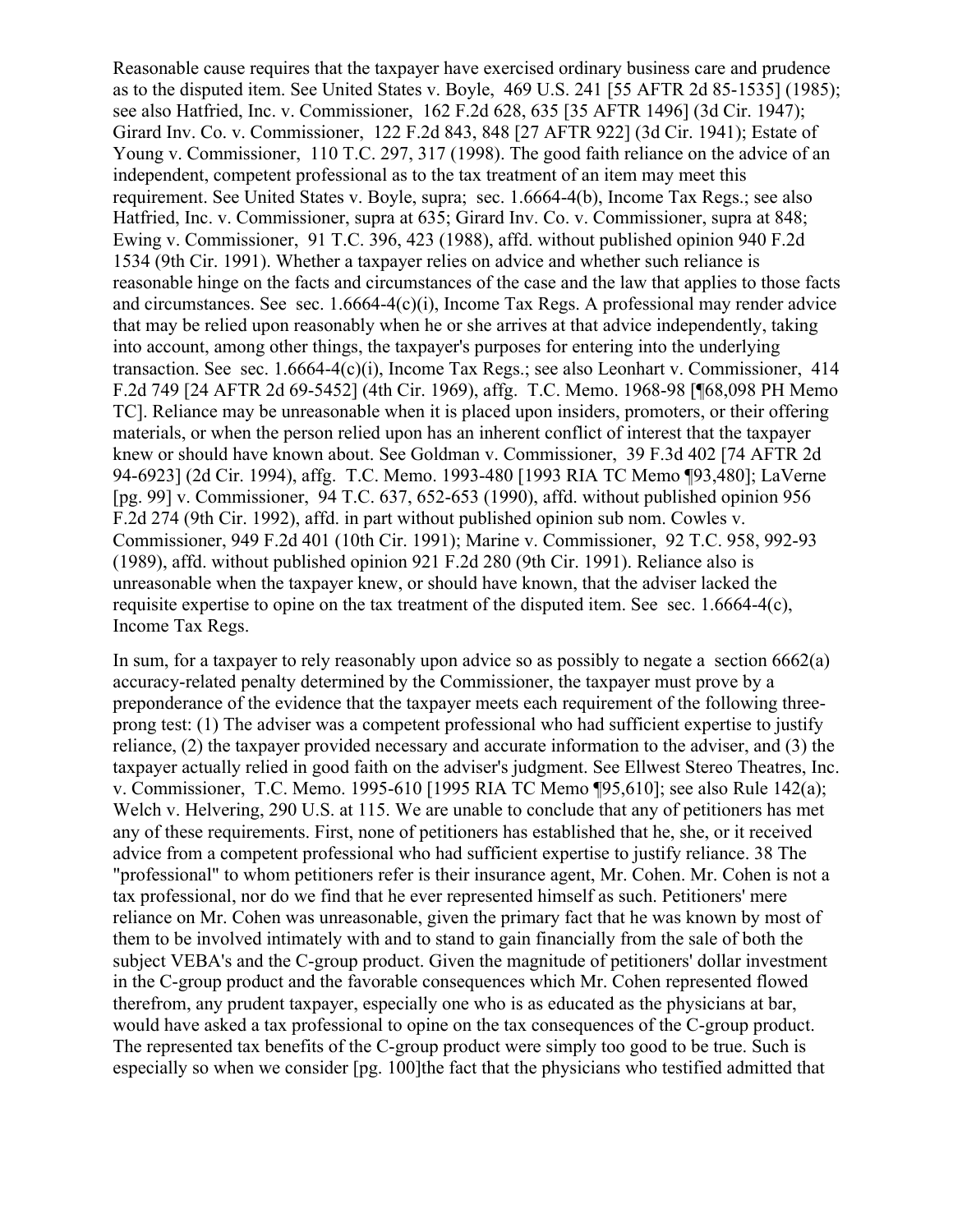they knew that term insurance was significantly less expensive than the premiums purportedly paid under the C-group product solely for term insurance.

Petitioners assert on brief that they also relied on tax opinion letters written by tax attorneys and accountants. We do not find that such was the case. The record contains neither a credible statement by one or more of the individual petitioners to the effect that he or she saw and relied on a tax opinion letter, nor a tax opinion letter written by a competent, independent tax professional. In fact, petitioners have not even proposed a finding of fact that would support a finding that such a tax opinion letter exists, let alone that any of them ever read or relied on one. See Rule 143(b) (statements on brief are not evidence). 39 [pg. 101]

We also are unpersuaded by petitioners' assertion that they relied reasonably on the correctness of the contents of their returns simply because their returns were prepared by certified public accountants. The mere fact that a certified public accountant has prepared a tax return does not mean that he or she has opined on any or all of the items reported therein. In this regard, the record contains no evidence that, possibly with the exception of Dr. Hirshkowitz, any of petitioners asked a competent accountant to opine on the legitimacy of his, her, or its treatment for the contributions, or that an accountant in fact did opine on that topic. In the case of Dr. Hirshkowitz, the record does reveal that he showed his accountant something on the SC VEBA and that the accountant expressed some reservations as to the advertised tax treatment of the SC VEBA, but no reservations which Dr. Hirshkowitz considered "major", as he put it. The record does not reveal what exactly Dr. Hirshkowitz showed his accountant as to the SC VEBA or the particular reservations which the accountant expressed. Nor do we know whether a reasonable person would consider those reservations to be "major" from the point of view of accepting Mr. Cohen's representations of the tax consequences which flowed from the SC VEBA.

We also are not persuaded by petitioners' assertion that the accuracy-related penalties are inapplicable because, they claim, the issues at bar are matters of first impression. It is not new in the arena of tax law that individual shareholders have tried surreptitiously to withdraw money from their closely held corporations to avoid paying taxes on those withdrawals. The fact that the physicians at bar have attempted to do so in the setting of a speciously designed life insurance product does not negate the fact that the underlying tax principles involved in this case are well settled. Nor does the application of the negligence accuracy-related penalty turn on the fact that this case is a "test case" as to the tax consequences flowing from a taxpayer's participation in the subject VEBA's. When the requirements for the negligence accuracy-related penalty are met, a taxpayer in a test case is just as negligent as the taxpayers who have agreed to be bound by the resolution of the test case.

We conclude that each of petitioners is liable for the accuracy-related penalties determined by respondent.

### 8. Addition to Tax for Failure to File Timely

Lakewood filed its 1992 tax return with the Commissioner on May 28, 1993. The unextended due date of the return was March 15, 1993, and Lakewood neither requested nor received an extension from that date. Respondent determined that Lakewood's untimely filing made it liable for an addition to tax under section 6651(a) equal to 15 percent of the underpayment, and Lakewood has not shown reasonable cause for its untimely filing. We sustain respondent's determination and hold that Lakewood is liable under section 6651(a) for an addition to tax of 5 percent for each month during which its failure continued, or, in other words, a 15-percent addition to tax as determined by respondent. See sec.  $6651(a)(1)$ ; see also Rule 142(a).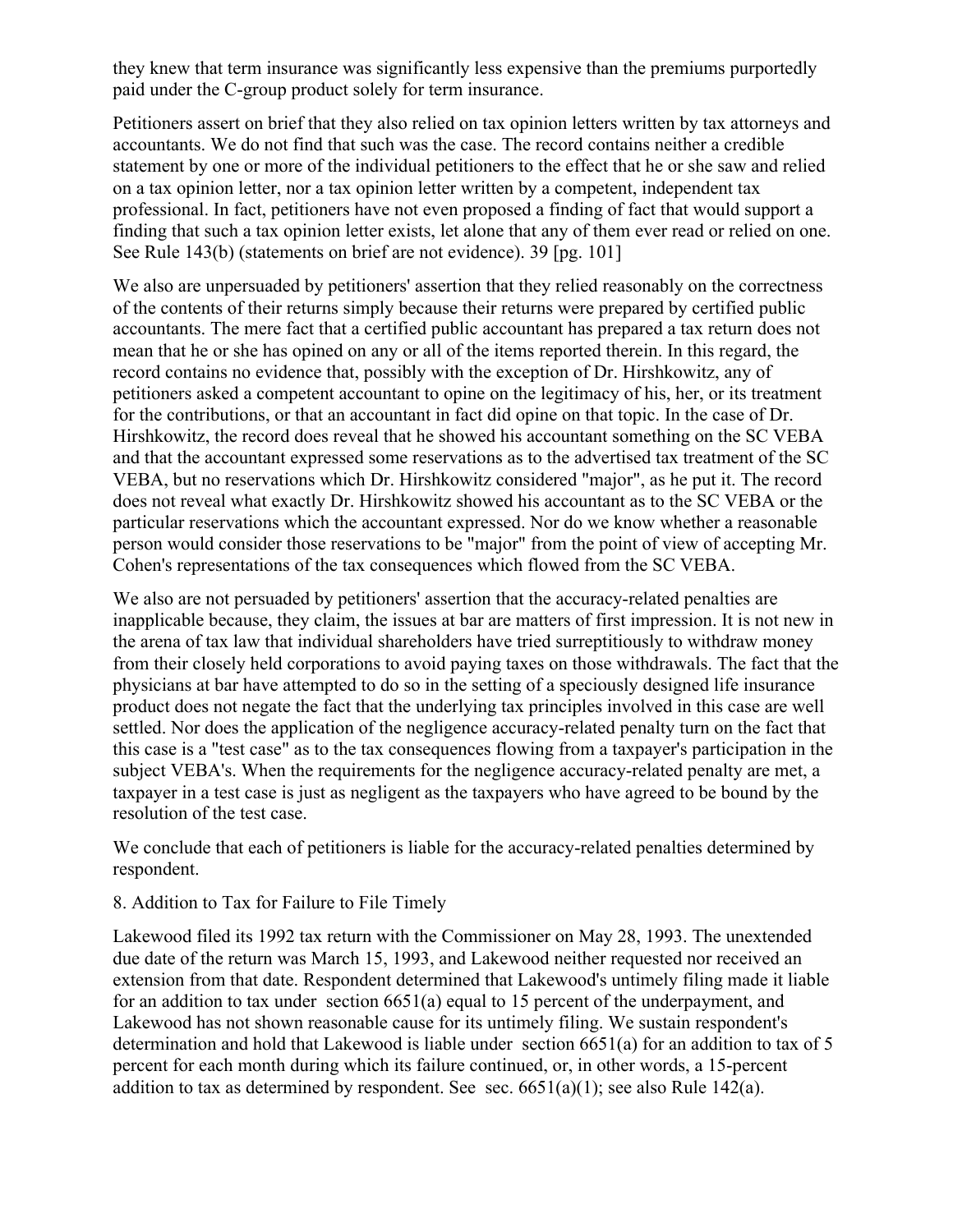### 9. Penalties Under Section 6673(a)(1)(b)

Respondent moves the Court under section  $6673(a)(1)(B)$  to impose a \$25,000 penalty against each petitioner, asserting that petitioners' positions in this proceeding are frivolous and groundless. Respondent asserts that the C-group product is a "deceptive subterfuge" that was "designed to deceive on its [pg. 102]face". Respondent asserts that petitioners have not proven the critical allegations set forth in their petitions as to the operation of the C-group product and that, at trial, petitioners, through their counsel, Mr. Prupis and Kevin Smith (Mr. Smith), contested unreasonably the admissibility of documents that respondent obtained from third parties as to the workings of the C-group product. Respondent asserts that petitioners, through Messrs. Prupis and Smith, failed to comply fully with discovery requests, "forcing respondent to attempt to obtain the vast majority of the documentary evidence in this case from third parties". Respondent asserts that petitioners were unreasonable by calling witnesses at trial to testify in support of petitioners' proposed findings of fact that the C-group term policy's only benefit is current life insurance protection. Respondent asserts that it was unreasonable for Mr. Smith to defend against (1) respondent's motion to compel documents from AEGON USA, Mr. Smith's client, and (2) respondent's offer of evidence as to certain marketing materials and other evidence.

Petitioners argue that their positions are meritorious. Petitioners assert that respondent's motion to impose sanctions against each of them is frivolous and that the Court should sanction respondent's counsel under section 6673(b)(2).

We disagree with respondent's assertion that we should order each petitioner to pay a penalty to the Government under section  $6673(a)(1)(B)$ . 40 Section  $6673(a)(1)(B)$  provides this Court with the discretion to award to the Government a penalty of up to \$25,000 when a taxpayer takes a frivolous or groundless position in this Court. The penalty under section  $6673(a)(1)(B)$  is imposed against each taxpayer, see sec.  $6673(a)(1)$ , and a taxpayer's position is frivolous or groundless if it is contrary to established law and unsupported by a reasoned, colorable argument for change in the law, see Coleman v. Commissioner, 791 F.2d 68, 71 [57 AFTR 2d 86-1420] (7th Cir. 1986). Section 6673(a)(2)(B) provides this Court with the discretion to sanction respondent's counsel if he or she "unreasonably and vexatiously" multiples any proceedings before us.

The mere fact that petitioners are defending the position that was advertised to them in connection with their [pg. 103]investment in the subject VEBA's is insufficient grounds to penalize each petitioner under the facts herein. Petitioners are not directly responsible for most of the actions listed by respondent in support of his motion to impose penalties. Those actions are best traced to petitioners' counsel, and, given the facts of this case, we decline to impute the actions of petitioners' counsel to petitioners themselves for the purposes of imposing a penalty under section  $6673(a)(1)(B)$ . Petitioners have reasonably relied on the advice of their trial counsel that their litigating positions had merit. See Murphy v. Commissioner, T.C. Memo. 1995-76 [1995 RIA TC Memo ¶95,076] ( section 6673 penalty against taxpayer was inappropriate where serious failure to present credible evidence at trial was attributable to her counsel).

We conclude our report directing the parties to prepare computations under Rule 155 in all but one of the docketed cases, taking into account the cost of term life insurance for those employees who were eligible to receive that protection. In reaching our holdings we have considered all of petitioners' arguments for contrary holdings; those arguments not discussed herein are irrelevant or without merit. We also have considered respondent's arguments as to his determinations to the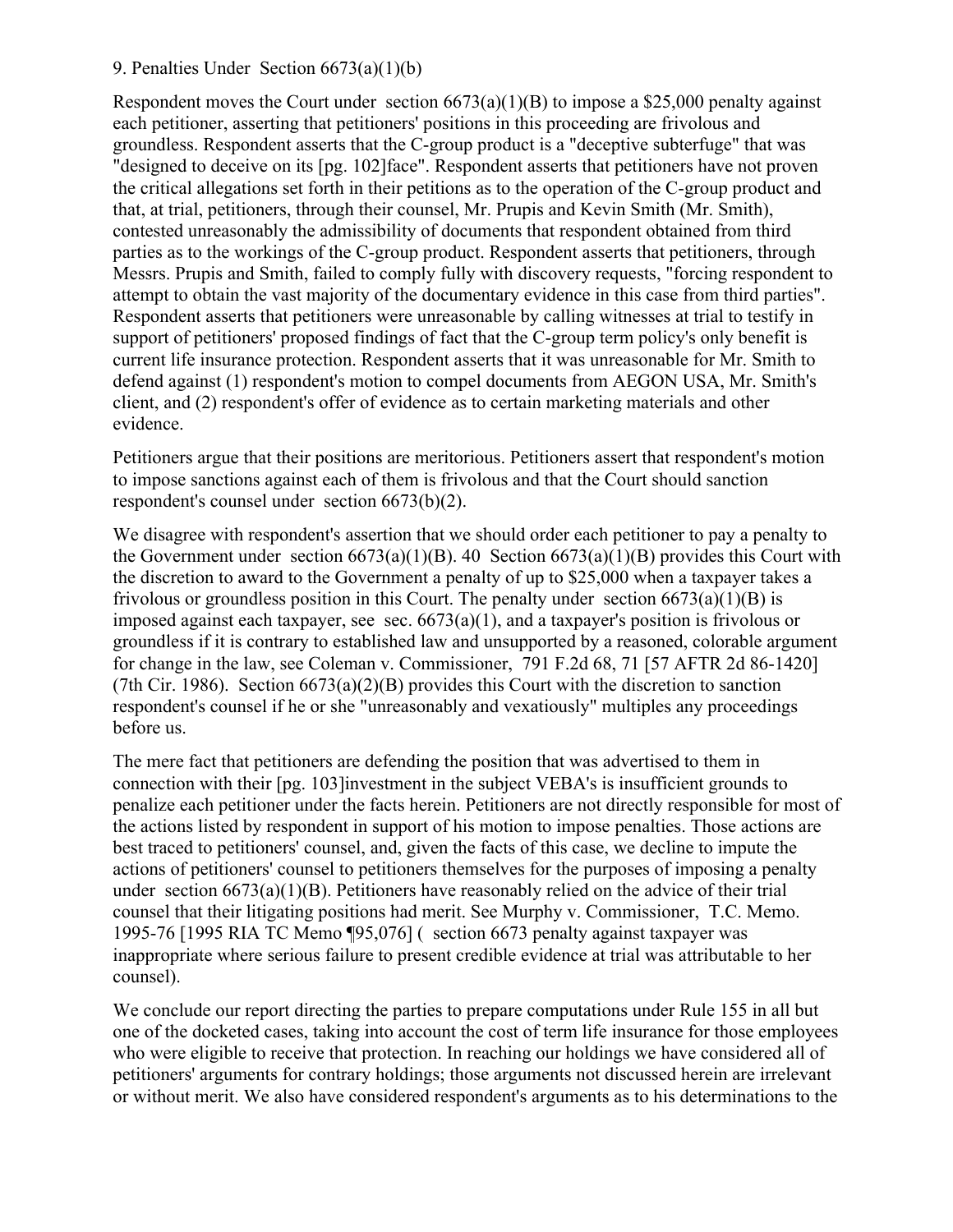extent necessary to reject or sustain each determination. We also have considered all of respondent's arguments as to his motion to impose a penalty against each petitioner.

As mentioned supra,

Decision will be entered for respondent in docket No. 4572-97, decisions will be entered under Rule 155 in all other dockets, and an appropriate order will be issued denying respondent's motion to impose penalties under section  $6673(a)(1)(B)$ .

1 Cases of the following petitioners are consolidated herewith: John J. and Ophelia J. Mall, docket No. 1208-97; Estate of Steven Sobo, Deceased, Bonnie Sobo, Executrix, and Bonnie Sobo, docket No. 2795-97; Akhilesh S. and Dipti A. Desai, docket No. 2981-97; Kevin T. and Cheryl McManus, docket No. 2985-97; Arthur and Lois M. Hirshkowitz, docket No. 2994-97; Lakewood Radiology, P.A., docket No. 2995-97; and Wan B. and Cecilia T. Lo, docket No. 4572-97.

2 We use the terms "VEBA" and "plan" for convenience and do not suggest that any or all of the subject arrangements are either bona fide plans for Federal income tax purposes or VEBA's under sec. 501(c)(9).

3 Petitioners argue that these plans are welfare benefit funds within the meaning of sec. 419(e). Respondent argues to the contrary. We do not decide this issue.

4 We do not decide whether this plan is a welfare benefit fund under sec. 419(e).

5 Respondent also made certain other adjustments of income and expense. Petitioners concede these adjustments, unless they are mathematical computations relating to the VEBA issues.

6 All years refer to the calendar year, except that, in the case of Lakewood, the first 1991 year is a fiscal year ended on Oct. 31, 1991, and the second 1991 year is a short taxable year ended on Dec. 31, 1991.

7 Petitioners concede that the contributions are includable in the employees' gross income to the extent that they provided current-year life insurance protection.

8 The members of the Lakewood group are Lakewood, Drs. Hirshkowitz, Desai, and McManus, and the Estate of Steven Sobo, Deceased.

9 PES dissolved on or about Nov. 11, 1992, and Messrs. Ross and Murphy each formed a sole proprietorship under the respective names of Sea Nine Associates and DSM inc. Sea Nine Associates and DSM inc. divided up the participants in the VEBA's. For simplicity, subsequent references to PES may include Sea Nine Associates and DSM inc.

10 We use the term "paid-up" in this context to mean that the insured did not have to make any additional premium payments on the underlying policy.

11 The committee members of the Neonatology Plan and the Lakewood Plan are Messrs. Murphy, Cohen, and Kirwan, and the committee members of the Marlton Plan are Mr. Ross, Daniel Sonnelitter, and Timothy S. Lo. PES administered all three plans at all times relevant herein.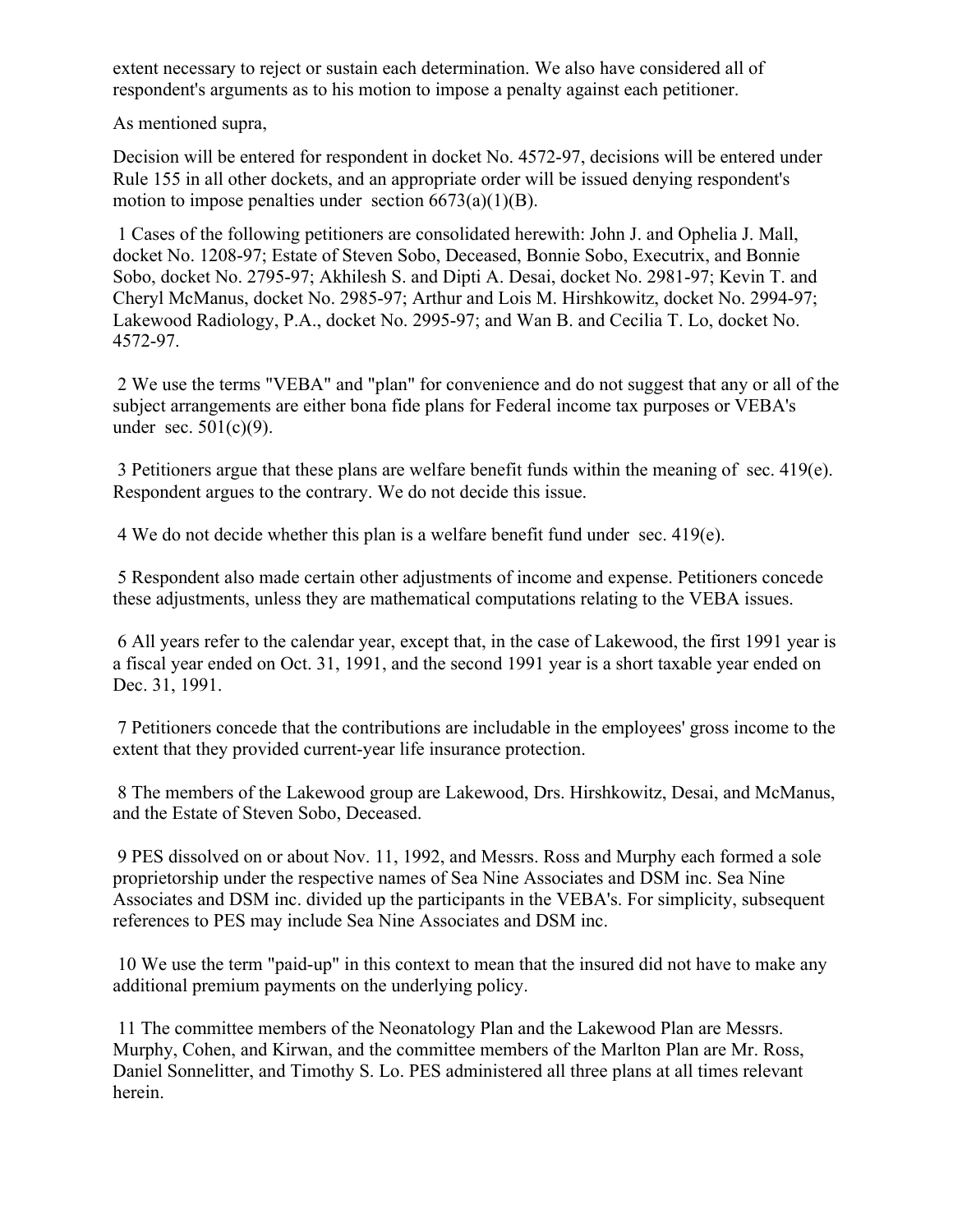12 As discussed below, many of the individual petitioners ultimately received a C-group conversion UL policy by converting a C-group term policy. Each of these conversions occurred although none of these five conditions was met. The parties to the C-group product expected and understood that a C-group term policy could be converted at any time at the election of the insured.

13 For C-group term policies issued after Jan. 31, 1993, 0 percent of the conversion credit balance is transferred to the C-group conversion UL policy if conversion occurs in the policy's first 4 years, and 95 percent of the conversion credit balance is transferred to the conversion policy if conversion occurs at any other time.

14 An insurance company usually imposes a surrender charge upon a policyholder who surrenders his or her policy before the insurance company recovers its costs as to that policy. The C-group conversion UL policy was generally designed without surrender charges by treating portions of the conversion credit balance as earned and unearned, depending on the number of months that the policy was held. A policyholder forfeits the unearned portion upon surrender of the policy.

15 Statutory reserves were maintained separately for the C-group conversion UL policies.

16 The Neonatology Plan also purchased one annuity during those years. On or about Mar. 15, 1991, Inter-American issued to the Neonatology Plan a Plus II Group Annuity (#C15576/91079) for an initial premium of \$69.

17 The term "P.S. 58" refers to the rates deemed by the Commissioner to be acceptable in determining the cost of life insurance protection includable in gross income for a participant covered by a life insurance contract held in a qualified pension plan. See Rev. Rul. 55-747, 1955-2 C.B. 228; see also sec. 1.72-16, Income Tax Regs.; cf. sec. 1.79-3, Income Tax Regs. (rules generally used to determine the cost of group term life insurance provided to employee by employer). See generally sec.  $79(a)(1)$  (employee's gross income generally does not include the cost of the first \$50,000 of group term life insurance on his or her life).

18 Although respondent's determination acknowledges that Neonatology may deduct any contribution that is attributable to current-year life insurance protection, respondent has not determined as to the Neonatology group (or the Lakewood group as discussed infra) the cost of that current-year protection. As to the Neonatology group, respondent's determination merely takes into account the fact that the Malls recognized P.S. 58 income for the subject years. As mentioned supra note 17, P.S. 58 income relates to life insurance contracts held in a qualified pension plan.

19 Drs. Bharat Patel and Chadru Jain were also employees of Lakewood. The record indicates that they joined the Lakewood Plan after the subject years.

20 In summary, respondent determined that the disallowed contributions were attributable to the following persons:

 1991 1992 1993 ---- ---- ---- Dr. Hirshkowitz \$254,051 \$136,678 \$211,120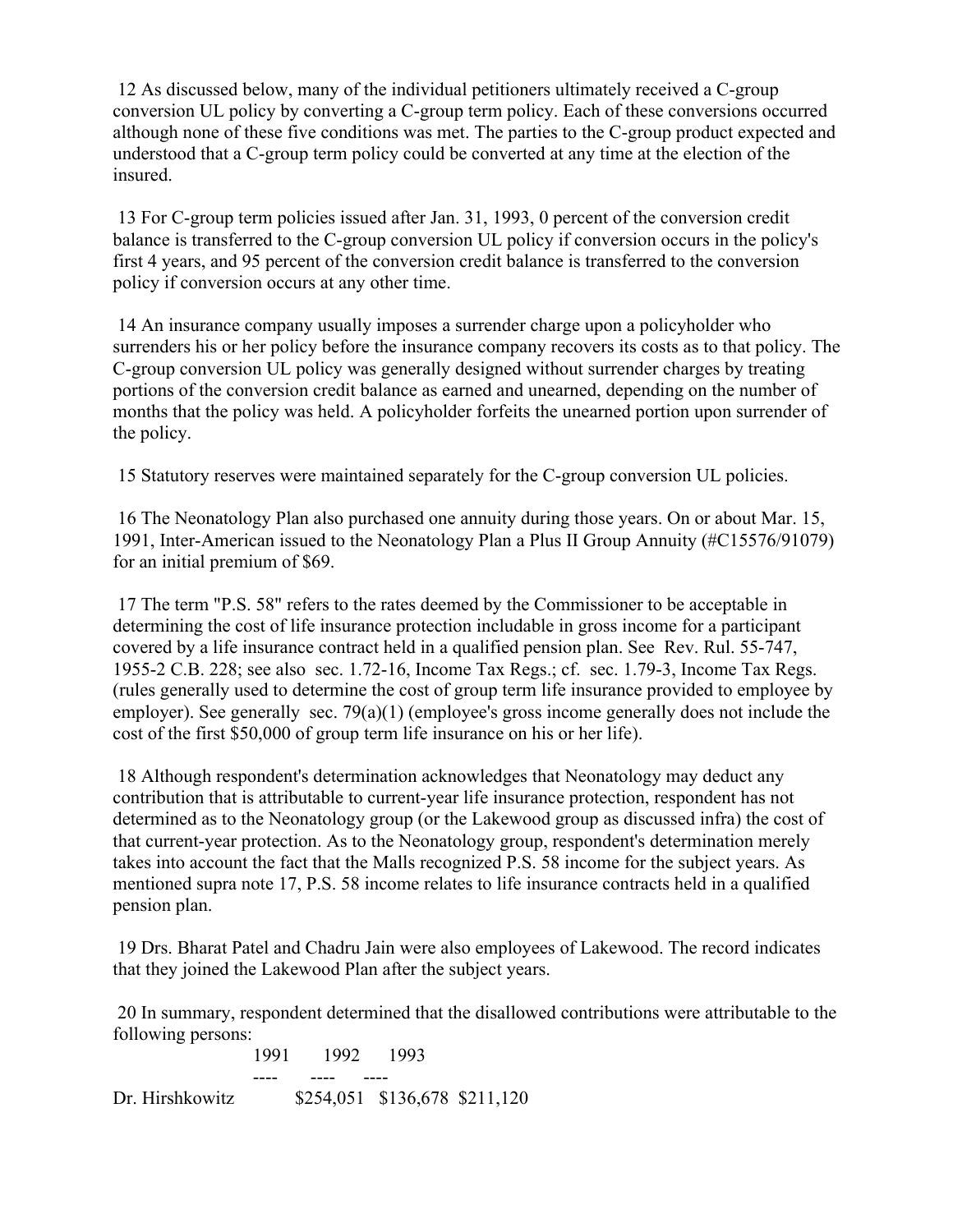| Dr. Desai<br>Dr. McManus      | 122,750 42,056 55,000<br>20,000 17,921 18,186 |
|-------------------------------|-----------------------------------------------|
| Dr. Sobo                      | 83,100 13,214 5,000                           |
| Dr. Sankhla<br>Trustee's fees | 5,750<br>$\sim$ $\sim$<br>1,000<br>$-1,000$   |
|                               | 480,901 209,869 296,056                       |
|                               |                                               |

21 The record does not reveal Edward Lo's relationship (if any) to Dr. Lo.

22 Under the terms of the policy, after Southland received an initial premium payment of \$98,859, a minimum monthly premium payment of \$3,738.33 was required to prevent the policy from lapsing during the first 5 years.

23 The accumulation value equaled the total premiums paid plus commercial interest less the cost of term insurance and administrative expenses.

24 The term "10-or-more employer plan" is defined by sec.  $419A(f)(6)$ , which provides as follows:

(6) Exception for 10-or-More Employer Plans. -

(A) In general. - This subpart [i.e., the rules of subpt. D that generally limit an employer's deduction for its contributions to a welfare benefit fund to the amount that would have been deductible had it provided the benefits directly to its employees] shall not apply in the case of any welfare benefit fund which is part of a 10 or more employer plan. The preceding sentence shall not apply to any plan which maintains experience-rating arrangements with respect to individual employers.

(B) 10 or more employer plan. - For purposes of subparagraph (A), the term "10 or more employer plan" means a plan -

(i) to which more than 1 employer contributes, and

(ii) to which no employer normally contributes more than 10 percent of the total contributions contributed under the plan by all employers.

See generally Booth v. Commissioner, 108 T.C. 524, 562-563 (1997), for a discussion of the tax consequences which flow from a 10-or-more employer plan vis-a-vis another type of welfare benefit fund, on the one hand, or a plan of deferred compensation, on the other hand.

25 In addition to the reasons stated infra, Mr. Jaffe's knowledge of critical facts was generally influenced by his relationship with Commonwealth, he relied incorrectly on erroneous data to reach otherwise unsupported conclusions, and he concededly did not review all pertinent facts.

26 In fact, petitioners' counsel Neil L. Prupis (Mr. Prupis) even acknowledged to the Court that the testifying physicians had selective memories.

27 We need not and do not decide the correctness of respondent's alternative determinations disallowing deductions of these excess contributions.

28 The distributing corporations (Neonatology and Lakewood), on the other hand, received little if any benefit from the excess contributions to the plans.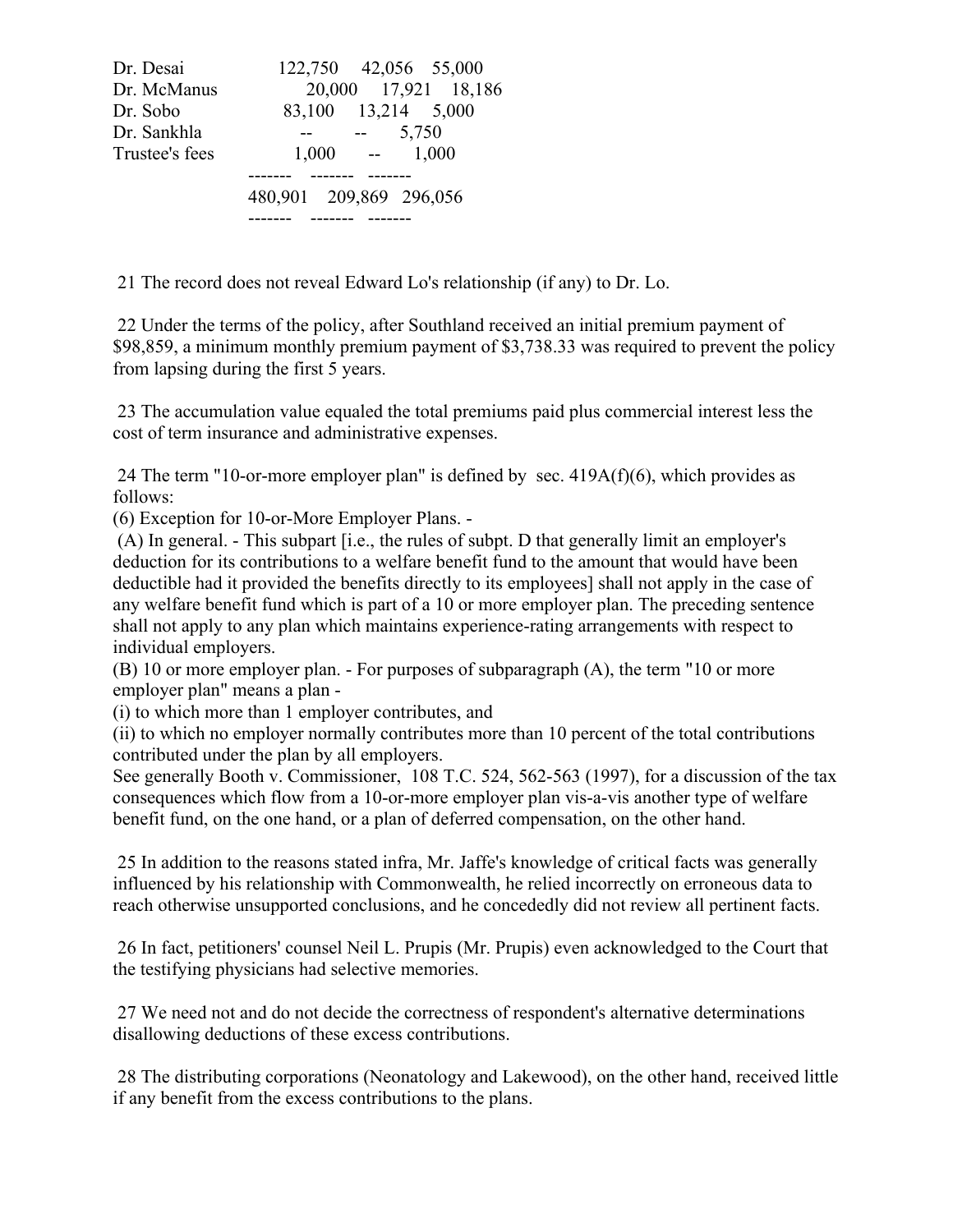29 Other C-group term policies which lapsed during the Neonatology and Lakewood subject years without conversion were the other two Inter-American C-group term policies; i.e., the ones owned by Drs. Hirshkowitz and Desai. Although petitioners do not explain why these policies were allowed to lapse without conversion, we note that the lapse of these policies occurred right after Inter-American's forced liquidation.

30 Neither party has suggested that Dr. Sobo, upon death, is entitled to deduct a loss equal to the conversion credit balance, and we do not decide that issue.

31 In addition to the deeply ingrained principle that a corporation may not deduct a distribution made to its shareholder, the subject distributions neither funded a plan benefit nor are viewed as passing directly from the corporation to the plan. See Enoch v. Commissioner, 57 T.C. 781, 793 (1972) (distributions deemed to have passed from the distributing corporation to the recipient shareholder and then to the third-party actual recipient).

32 That the distributing corporations and/or the employee/owners may not have intended that the excess contributions constitute a taxable distribution does not preclude dividend treatment. Nor is it precluded because the corporations did not formally distribute the cash directly to the owner/employees. See Loftin & Woodard, Inc. v. United States, 577 F.2d 1206, 1214 [42 AFTR 2d 78-5637] (5th Cir. 1978); Crosby v. United States, 496 F.2d 1384, 1388 [34 AFTR 2d 74- 5371] (5th Cir. 1974).

33 We view Dr. Mall, Neonatology's sole shareholder, as having directed her corporation to make these contributions on behalf of her husband. Accordingly, we view these contributions as passing first through Dr. Mall on the way to the Neonatology Plan.

34 Sec. 264(a)(1) provides:

 SEC. 264.CERTAIN AMOUNTS PAID IN CONNECTION WITH INSURANCE CONTRACTS.

(a) General Rule. - No deduction shall be allowed for -

(1) Premiums paid on any life insurance policy covering the life of any officer or employee, or of any person financially interested in any trade or business carried on by the taxpayer, when the taxpayer is directly or indirectly a beneficiary under such policy.

35 For the purpose of our inquiry, we view Marlton, a sole proprietorship, as an alter ego of Dr. Lo, the sole proprietor.

36 For the same reasons as stated infra, we also conclude that Dr. Lo is a direct or indirect beneficiary of Edward Lo's term life insurance policy, and, hence, that Marlton may not deduct the contributions that it made to its plan to pay his premiums.

37 Sec. 83 provides in relevant part:

Sec. 83. Property Transferred in Connection With Performance of Services.

(a) General Rule. - If, in connection with the performance of services, property is transferred to any person other than the person for whom such services are performed, the excess of -

(1) the fair market value of such property (determined without regard to any restriction other than a restriction which by its terms will never lapse) at the first time the rights of the person